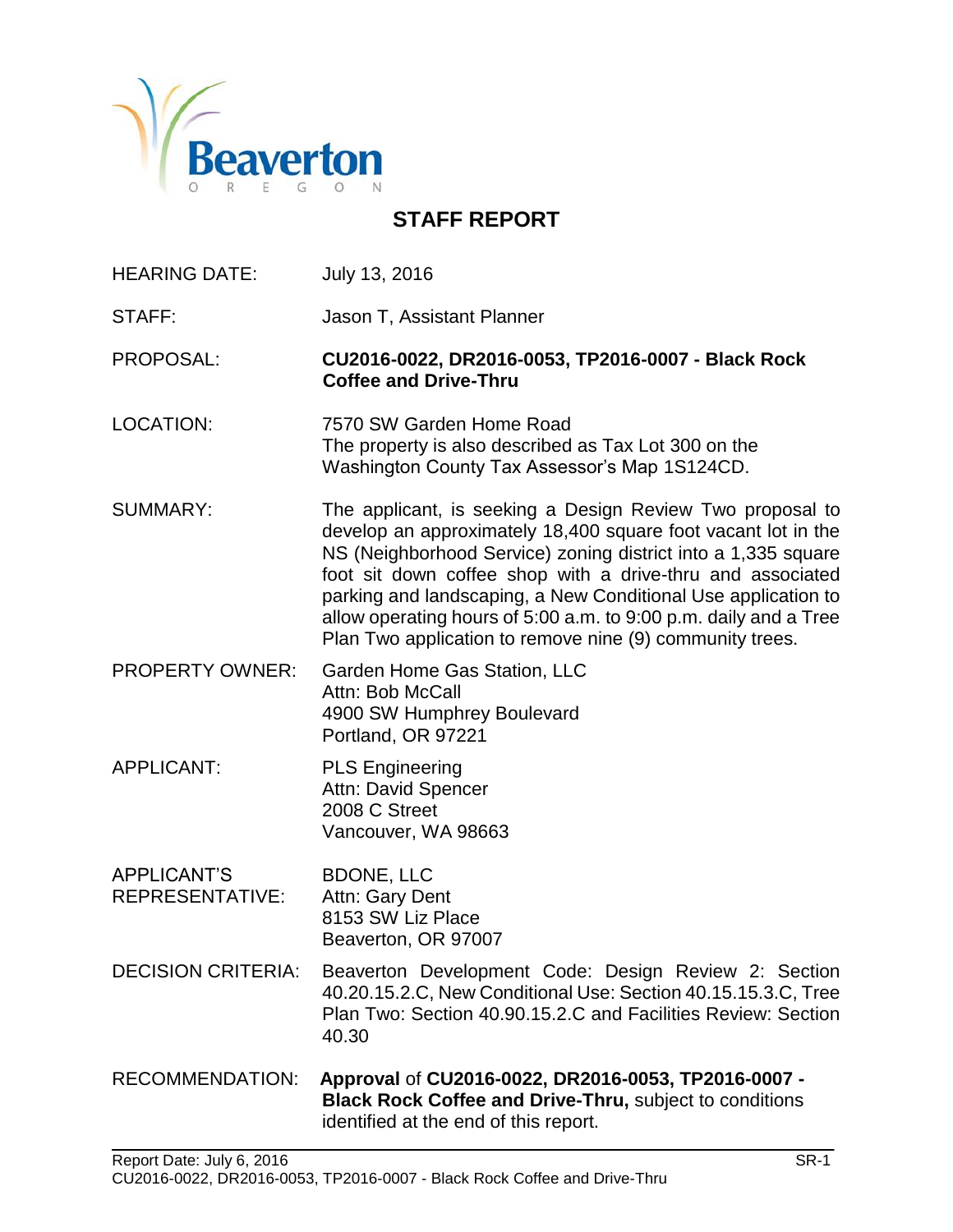**Exhibit 1**

# **VICINITY/ZONING MAP**

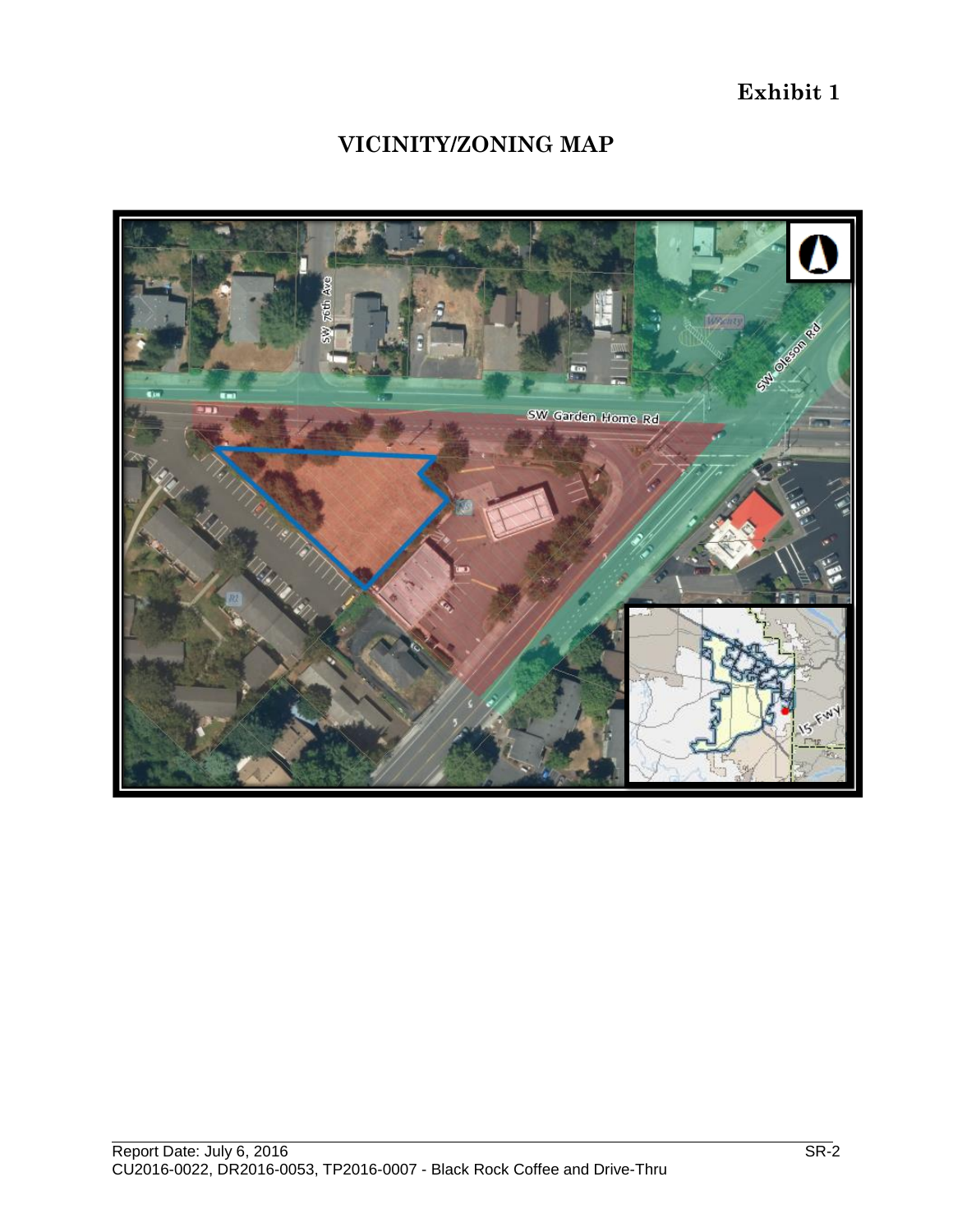# **BACKGROUND**

### **Key Application Dates**

| <b>Application</b>                          | <b>Submittal Date</b> | <b>Submittal</b><br><b>Complete</b> | $120$ -Day*<br><b>Deadline</b> | $240 - Day**$<br><b>Deadline</b> |
|---------------------------------------------|-----------------------|-------------------------------------|--------------------------------|----------------------------------|
| CU2016-0022,<br>DR2016-0053,<br>TP2016-0007 | April 14, 2016        | May 18, 2016                        | September 15,<br>2016          | <b>January 13, 2017</b>          |

\* Pursuant to Section 50.25.8 of the Beaverton Development Code, the City will reach a final decision on an application within 120 calendar days from the date that the application was determined to be complete or deemed complete unless the applicant agrees to extend the 120 calendar day time line pursuant to subsection 9 or unless State law provides otherwise.

\*\*Pursuant to Section 50.25.9 of the Beaverton Development Code, the total of all extensions may not to exceed 240 calendar days from the date the application was deemed complete. This is the latest date by which a final written decision on the proposal can be made.

#### **Existing Conditions Table**

| Zoning             | Neighborhood Service (NS)                  |                                  |  |
|--------------------|--------------------------------------------|----------------------------------|--|
| <b>Current</b>     | Vacant Land                                |                                  |  |
| <b>Development</b> |                                            |                                  |  |
| <b>Site Size</b>   | Approximately 18,400 Square Feet           |                                  |  |
| <b>NAC</b>         | Denney Whitford / Raleigh West             |                                  |  |
| <b>Surrounding</b> | Uses:<br>Zoning:                           |                                  |  |
| <b>Uses</b>        | North: Unincorporated Washington<br>County | North: Single Family Residential |  |
|                    | South: R1                                  | South: Multi-Family Residential  |  |
|                    | West: R1                                   | West: Multi-Family Residential   |  |
|                    | East: NS                                   | East: Gas Station                |  |
|                    |                                            |                                  |  |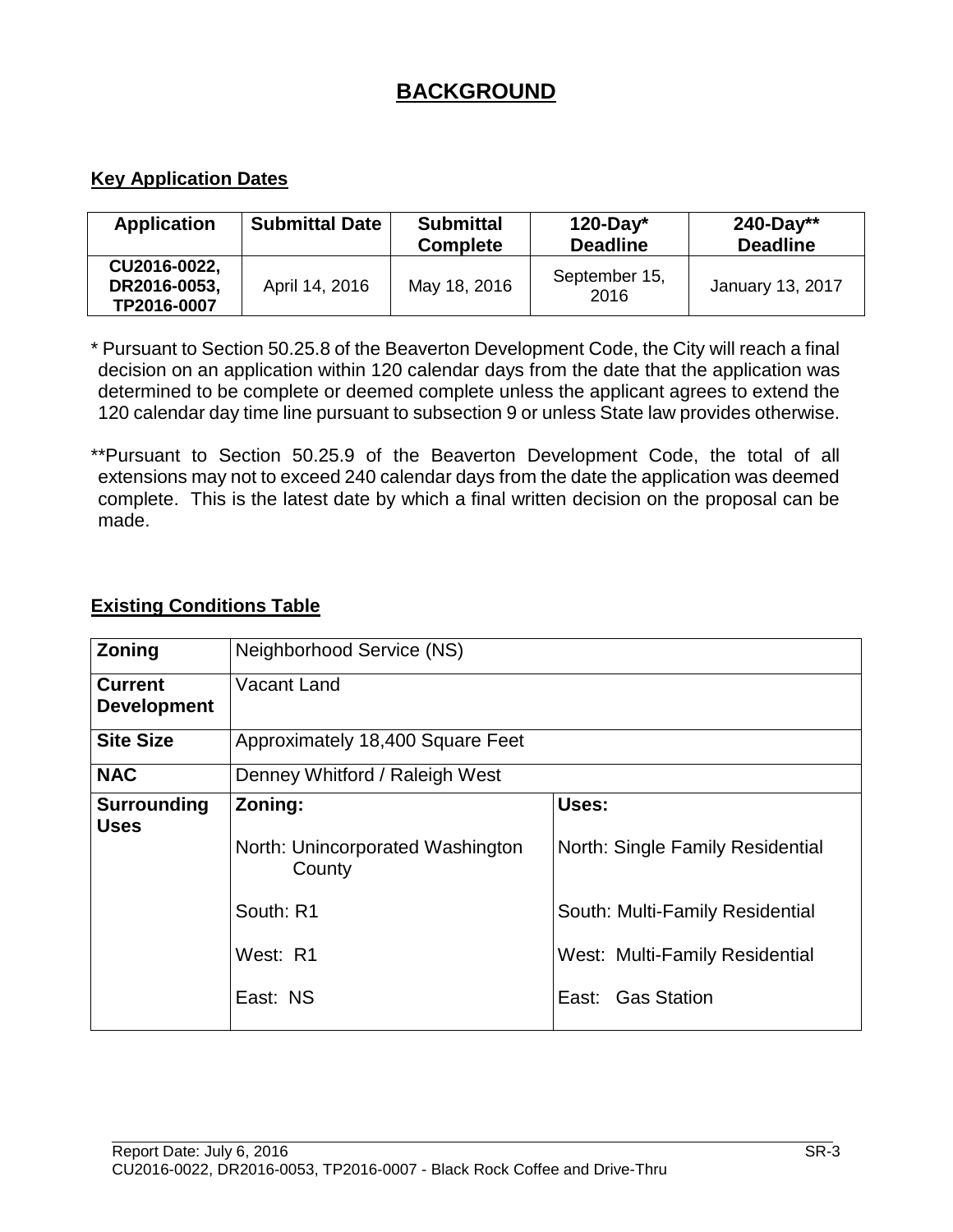|                                                                                                                                                                                                              | PAGE No.    |
|--------------------------------------------------------------------------------------------------------------------------------------------------------------------------------------------------------------|-------------|
| Attachment A: Facilities Review Committee Technical Review and<br><b>Recommendation Report</b>                                                                                                               | $FR1 - 10$  |
| Attachment B: CU2016-0022                                                                                                                                                                                    | $CU1 - 4$   |
| <b>Attachment C: DR2016-0053</b>                                                                                                                                                                             | $DR1 - 11$  |
| Attachment D: TP2016-0007                                                                                                                                                                                    | $TP1 - 6$   |
| <b>Attachment E: Conditions of Approval</b>                                                                                                                                                                  | $COA1 - 4$  |
| Exhibit 1.<br><b>Vicinity/Zoning Map</b>                                                                                                                                                                     | <b>SR-2</b> |
| Exhibit 2.<br><b>Agency Comments</b>                                                                                                                                                                         |             |
| Conditions of approval dated June 13, 2016, by Naomi Vogel,<br>Associate Planner for Washington County.                                                                                                      |             |
| Exhibit 3.<br><b>Public Comment</b>                                                                                                                                                                          |             |
| 3.1 Letter dated June 13, 2016 from Barbara Stroud residing at 7410 SW<br>76th Avenue, Portland, Oregon 97223, concerned about the proposed<br>addition of the driveway at the northwest corner of the site. |             |
| 3.2 Email dated June 23, 2016, from Matthew Miner, residing at 7430 SW<br>76th Avenue, Portland, OR 97223, concerned about the removal of<br>nine community trees on the proposed lot.                       |             |
|                                                                                                                                                                                                              |             |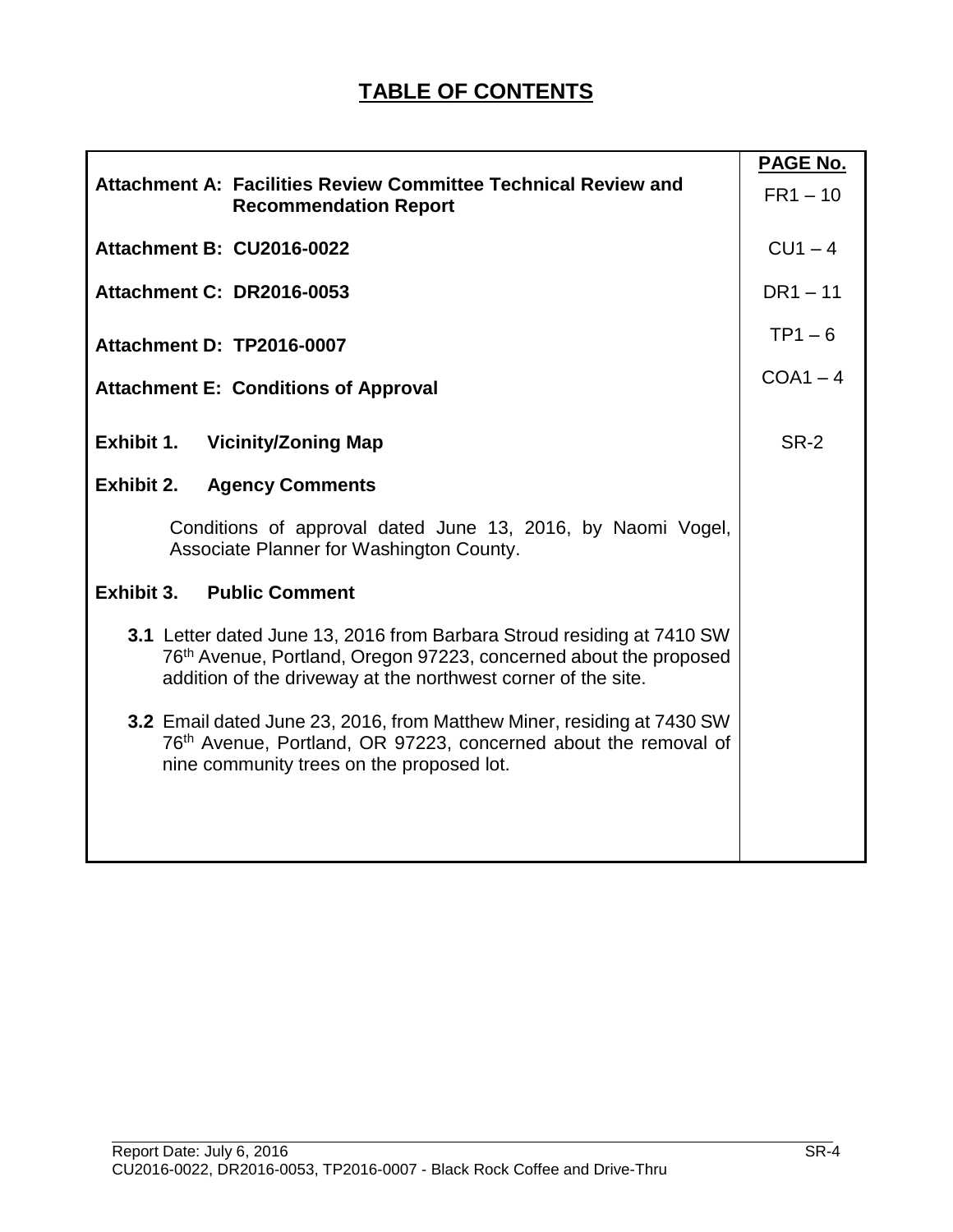# **FACILITIES REVIEW COMMITTEE TECHNICAL REVIEW AND RECOMMENDATIONS CU2016-0022, DR2016-0053, TP2016-0007 Black Rock Coffee and Drive-Thru**

#### **Section 40.03 Facilities Review Committee:**

The Facilities Review Committee has conducted a technical review of the application, in accordance with the criteria contained in Section 40.03 of the Development Code. The Committee's findings and recommended conditions of approval are provided to the decision-making authority. As they will appear in the Director's Decision, the Facilities Review Conditions may be re-numbered and placed in different order.

The decision-making authority will determine whether the application as presented meets the Facilities Review approval criteria for the subject application and may choose to adopt, not adopt, or modify the Committee's findings, below.

#### *A. All critical facilities and services related to the proposed development have, or can be improved to have, adequate capacity to serve the proposed development at the time of its completion.*

#### **FACTS AND FINDINGS:**

Critical facilities and services, as defined by Chapter 90 of the Development Code, include public water, public sanitary sewer, storm water drainage and retention, transportation, and fire protection.

The applicant states that the proposed building, vehicle and pedestrian circulation, and parking lot has been designed to minimize the vehicle impact to SW Garden Home Road by keeping all queueing traffic on-site and not spilling over to the SW Garden Home Road right-of-way. The applicant states that surrounding street system will adequately accommodate the traffic to and from the proposed development. Washington County Transportation staff have reviewed the proposal and have provided conditions of approval at the end of this report as Exhibit 2.

Tualatin Valley Fire & Rescue (TVF&R) provides fire protection services for property in this area. TVF&R was provided a set of plans and has not provided formal written comments. TVF&R will need to approve the plans prior to site development or building permit issuance.

In review of Criterion A, Staff finds all critical facilities and services related to the proposal to be in place for this project, based on the scope identified.

#### **Therefore, staff finds that by satisfying the conditions of approval, the proposal will meet the criterion for approval.**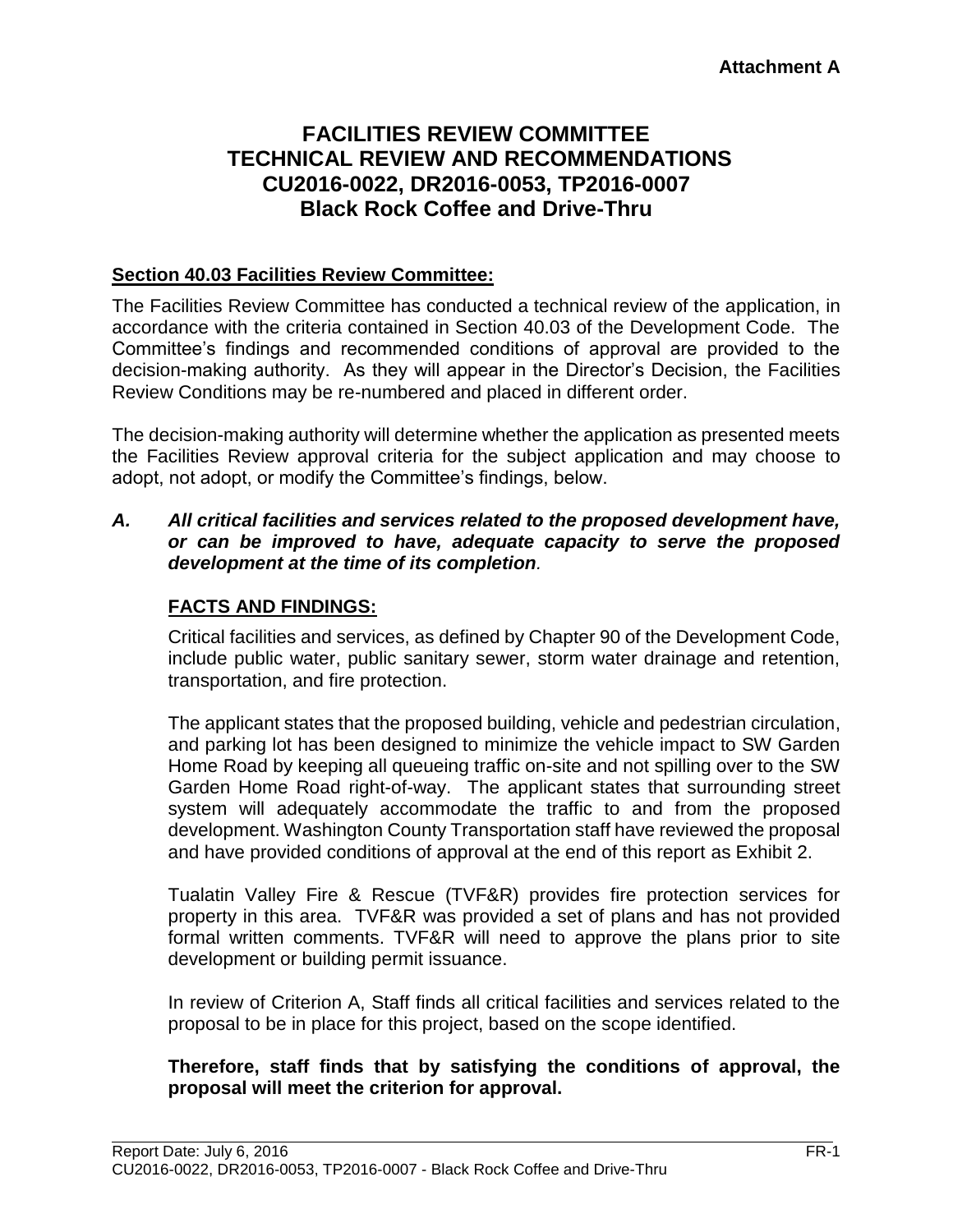*B. Essential facilities and services are available or can be made available, with adequate capacity to serve the development prior to its occupancy. In lieu of providing essential facilities and services, a specific plan may be approved if it adequately demonstrates that essential facilities, services, or both will be provided to serve the proposed development within five (5) years of occupancy.*

#### **FACTS AND FINDINGS:**

Essential facilities and services, as defined by Chapter 90 of the Development Code, include schools, transit improvements, police protection, and on-site pedestrian and bicycle facilities.

#### **Schools**

Beaverton School District was provided a set of plans and has not provided formal written comments on this proposed development.

#### Transit improvements

The nearest transit stop is located at SW Garden Home Road and SW Oleson Road approximately 150 feet from the proposed development site. The transit stop is served by TriMet's No. 45 – Garden Home bus line. No existing service deficiencies are identified in this area and the proposal does not warrant the need for additional stops.

#### Police protection

The site will be served by the Beaverton Police Department for public safety. The Police Department was provided a set of plans and has not provided formal written comments on this proposed development.

#### On-site pedestrian and bicycle facilities

The proposal does not include any new street connections. The proposal includes ADA pedestrian connections between the buildings and the public right-of-way. The applicant states that an ADA compliant pedestrian and bicycle connection will be provided along SW Garden Home Road in conjunction with the frontage improvements as shown on the applicant's site plan, sheet one.

#### **Therefore, staff finds that by satisfying the conditions of approval, the proposal will meet the criterion for approval.**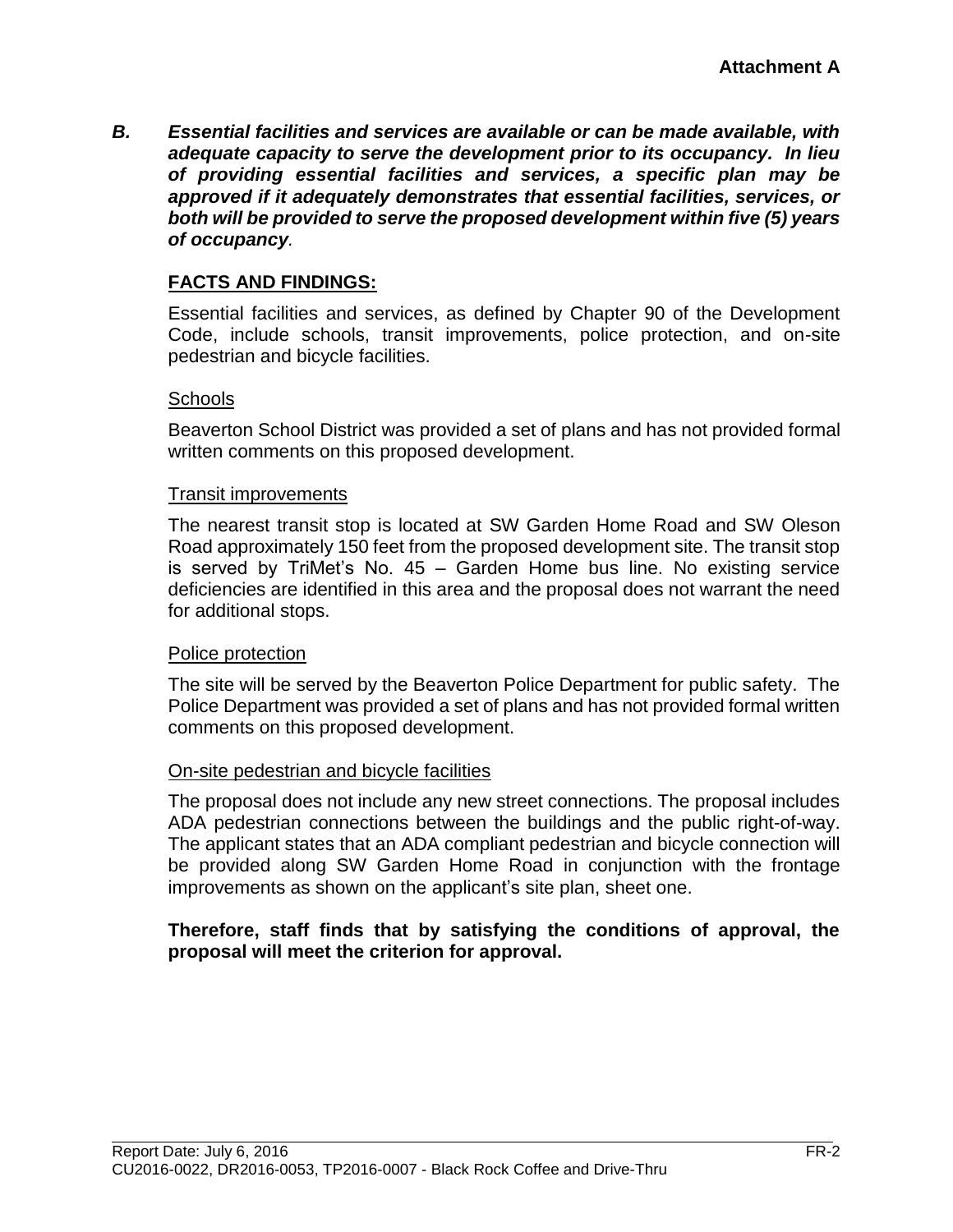*C. The proposal is consistent with all applicable provisions of Chapter 20 (Land Uses) unless the applicable provisions are modified by means of one or more applications which shall be already approved or which shall be considered concurrently with the subject application; provided, however, if the approval of the proposed development is contingent upon one or more additional applications, and the same is not approved, then the proposed development must comply with all applicable provisions of Chapter 20 (Land Uses).*

# **FACTS AND FINDINGS:**

The lot is zoned Neighborhood Service (NS). This zone has a minimum land area of 7000 square feet and minimum lot dimensions of 70 feet wide by 100 feet in length. The proposed structure meets the applicable maximum and minimum setback requirements along all property lines.

Retail, Eating and Drinking establishments and Drive-Up Window Facilities use types are permitted in this zone. The site complies with the minimum land area and minimum lot dimension standards. All proposed structures meet the minimum setback requirements for the NS zone.

The existing proposal is consistent with all provisions of Chapter 20. No application for Adjustment or Variance is necessary.

# **Therefore, staff finds that the proposal meets the criterion for approval.**

*D. The proposed development is consistent with all applicable provisions of Chapter 60 (Special Regulations) and all improvements, dedications, or both, as required by the applicable provisions of Chapter 60 (Special Regulations), are provided or can be provided in rough proportion to the identified impact(s) of the proposed development.*

# **FACTS AND FINDINGS:**

# Design Review Requirements (Section 60.05)

Staff will provide findings for the applicable Design Review Standards within the Director's Decision for the Design Review application.

# Off-Street Parking Requirements (Section 60.30)

Within the NS zone, special standards for the required amount of off-street parking spaces apply. The applicant is required to provide at least ten (10) spaces per 1,000 square feet of floor area. According to the applicant, the proposed development will have eleven (11) standard parking spaces and two (2) compact spaces. The applicant's proposal meets the required number of off street parking spaces.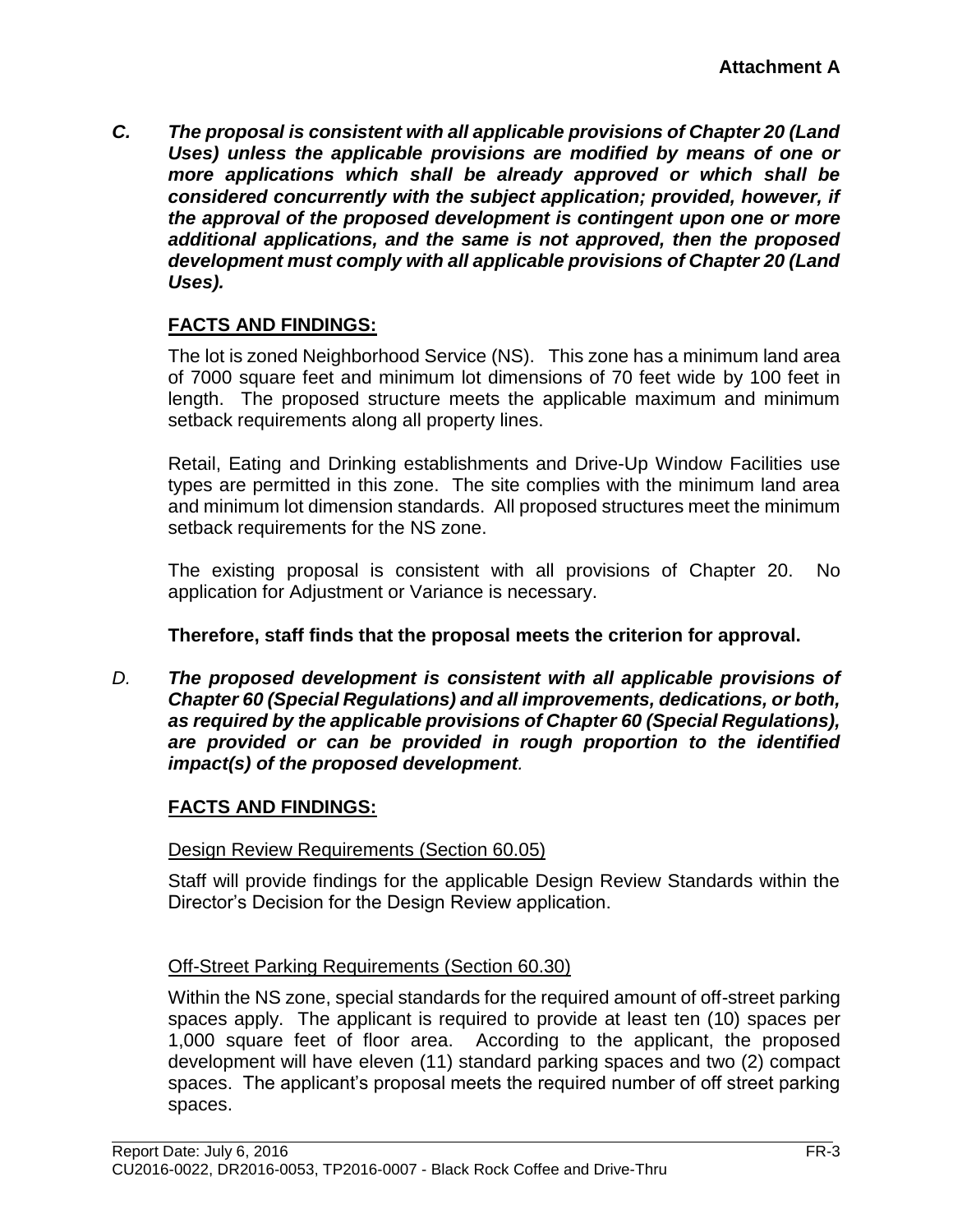# Transportation Facilities (Section 60.55)

The applicant has submitted a Traffic Impact Analysis (TIA) dated April 11, 2016, as required. The TIA shows that the surrounding transportation system can accommodate the expected additional trips to be generated by this proposed development and still remain within acceptable performance parameters. The proposed site plan provides sufficient walkways into the site to meet the applicable City standards. SW Garden Home Road is controlled and maintained by Washington County. The County is not requiring a dedication as there is sufficient right-of-way along SW Garden Home Road to meet the applicable County standards for street width and design.

# Minimum Street Widths (Section 60.55.30)

The proposed coffee shop is located at the intersection of SW Garden Home Road which is classified as an Arterial Street. Section 60.05 of the Beaverton Development Code (BDC), requires a 10-foot wide sidewalk along street frontages in Commercial zones. The proposal shows typical frontage improvements per EDM Standard Drawing No. 100, which includes a 10-foot wide curb tight sidewalk, bike lane and curb. Street trees are shown on sheet 3 of the applicant's plans. Sufficient right-of-way exists to accommodate a consistent 45-foot half-street width as measured from the street centerline.

# Access Standards (Section 60.55.35)

The proposal includes one new driveway approach. The existing driveway on the adjacent lot to the east will become a right-in, right-out shared driveway with the proposed development. No additional driveway approaches or street connections are required per the BDC or EDM. No obstructions are found within the 15 foot corner clearance triangle (per EDM 210.10.1 Visibility at Intersections).

# Sign Regulations (Section 60.40)

Any proposed signage will need to be reviewed under a separate sign permit application.

# Transportation Facilities (Section 60.55)

The application is conditioned to construct new sidewalks that meet the City's current width requirements for the frontage of the site along SW Garden Home Road. As a condition of approval, the applicant shall construct a new 10-foot-wide sidewalk for the SW Garden Home Road frontage of the site, consistent with the Arterial Street Standard.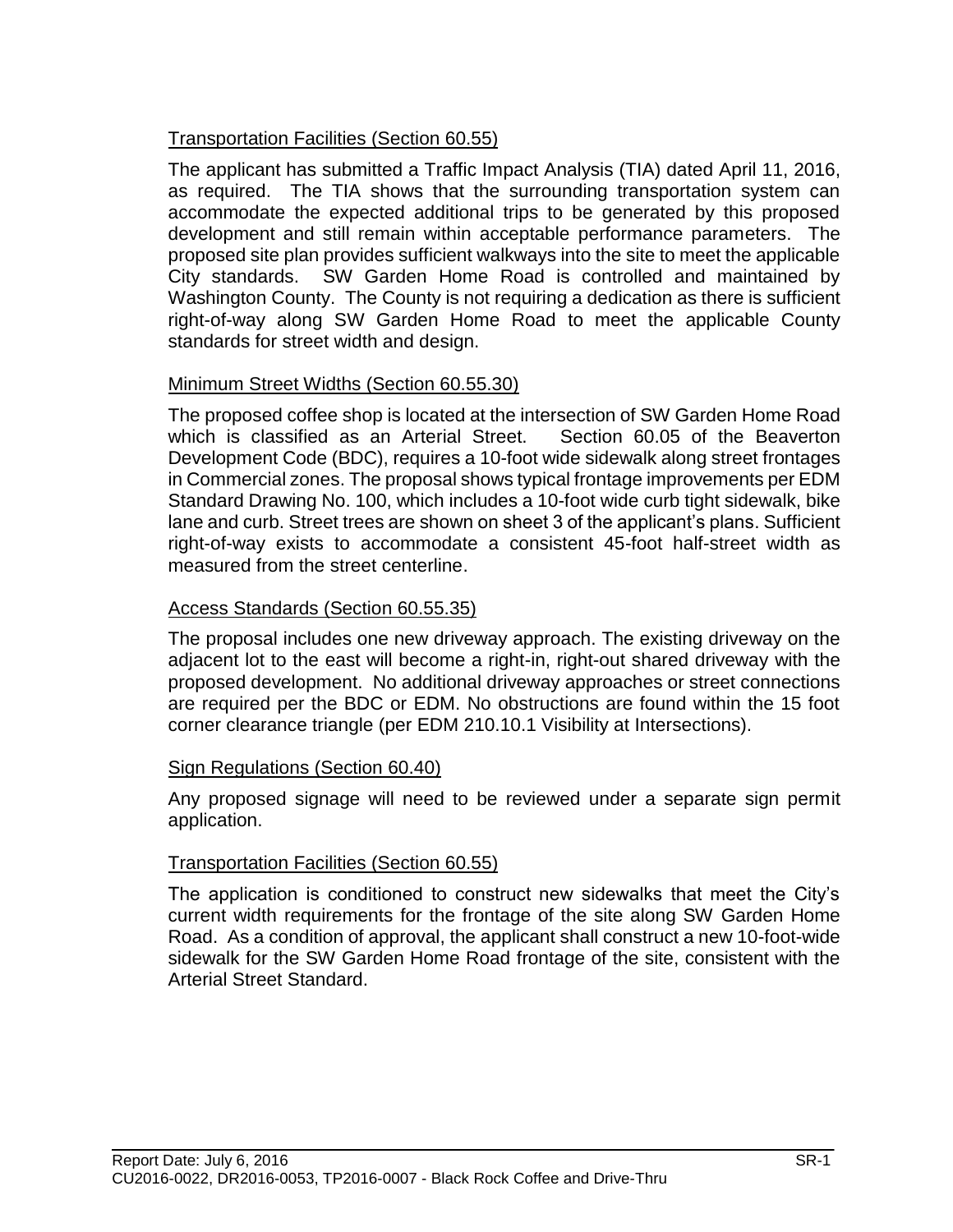#### Trees and Vegetation Requirements (Section 60.60)

There are no protected trees on the site. There are more than four (4) Community or Landscape Trees proposed for removal from the site. The applicant has submitted a Tree Plan 2 application in conjunction with the proposal. The applicant has shown street trees on the site plan, along SW Garden Home Road, in order to meet the applicable requirements.

#### Utility Undergrounding (Section 60.65)

All of the utilities that will serve the site will be placed underground to comply with the standards.

**Therefore, staff finds that by satisfying the conditions of approval, the proposal will meet the criterion for approval.**

*E. Adequate means are provided or can be provided to ensure continued periodic maintenance and necessary normal replacement of the following private common facilities and areas: drainage ditches, roads and other improved rights-of-way, structures, recreation facilities, landscaping, fill and excavation areas, screening and fencing, ground cover, garbage and recycling storage areas and other facilities, not subject to periodic maintenance by the City or other public agency;*

# **FACTS AND FINDINGS:**

The applicant has stated that all new and existing facilities on the site will be maintained by the applicant.

**Therefore, staff finds that the criterion for approval is met.**

*F. There are safe and efficient vehicular and pedestrian circulation patterns within the boundaries of the development.*

#### **FACTS AND FINDINGS:**

The applicant states that the eastern driveway is an existing 35' access point that will become a shared, right-in, right-out driveway with the existing Plaid Pantry convenience store and Shell fueling station on the adjacent lot to the east.

The driveway to the west is a new 24-foot wide access point, allowing for two, 12 foot lanes for traffic ingress and egress. Flow of on-site traffic is one-way on each side of the proposed coffee shop. An existing sidewalk is located along the site frontage at SW Garden Home Road. A pedestrian sidewalk will connect the main entrance of the proposed coffee shop to the existing frontage sidewalk.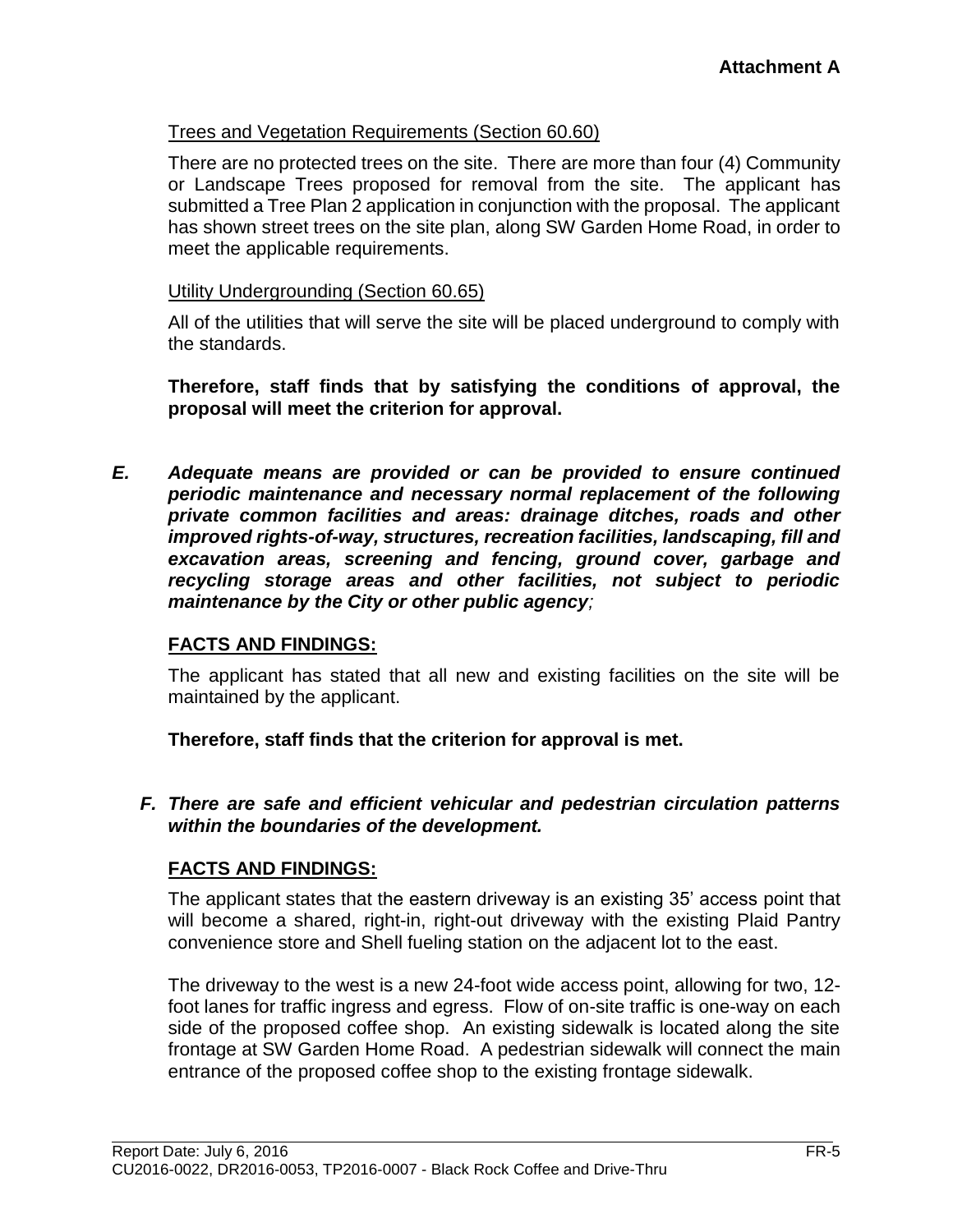Additionally a proposed private sidewalk will connect the eastern shared driveway to SW Garden Home Road, to allow improved pedestrian movements to and from the proposed convenience store.

The parking lot design meets the minimum dimensional requirements of 60.30.15, which ensures that vehicles can enter, circulate, and exit the site in a safe and efficient manner. Per BDC 60.07.10.5, an emergency bypass lane is provided in the drive-through area and around both sides of the proposed building.

**Therefore, staff finds that by satisfying the conditions of approval, the proposal will meet the criterion for approval.**

*G. The development's on-site vehicular and pedestrian circulation systems connect to the surrounding circulation systems in a safe, efficient, and direct manner.*

# **FACTS AND FINDINGS:**

Staff sites findings in criterion F above in response to this criterion.

The applicant states that the proposed on-site vehicular and pedestrian circulation systems are safe and efficient because pathways are separated from vehicular traffic; designed with different materials where crossing drive aisles; located adjacent to buildings and adjacent to parking areas. On-site walkways have been designed to meet ADA requirements and connect to the public street system.

**Therefore, staff finds that by satisfying the conditions of approval, the proposal will meet the criterion for approval.**

*H. Structures and public facilities and services serving the development are designed in accordance with adopted City codes and standards and provide adequate fire protection, including, but not limited to, fire flow.*

# **FACTS AND FINDINGS:**

Tualatin Valley Fire & Rescue (TVF&R) provides fire protection services for property in this area. The comments provided by TVF&R indicated that all of their requirements will be met, based on the proposed plans and by meeting the conditions of approval. TVF&R will need to sign off on the plans prior to site development or building permit issuance. The applicant has stated that the proposed structure will meet all requirements.

**Therefore, staff finds that by satisfying the conditions of approval, the proposal meets the criterion for approval.**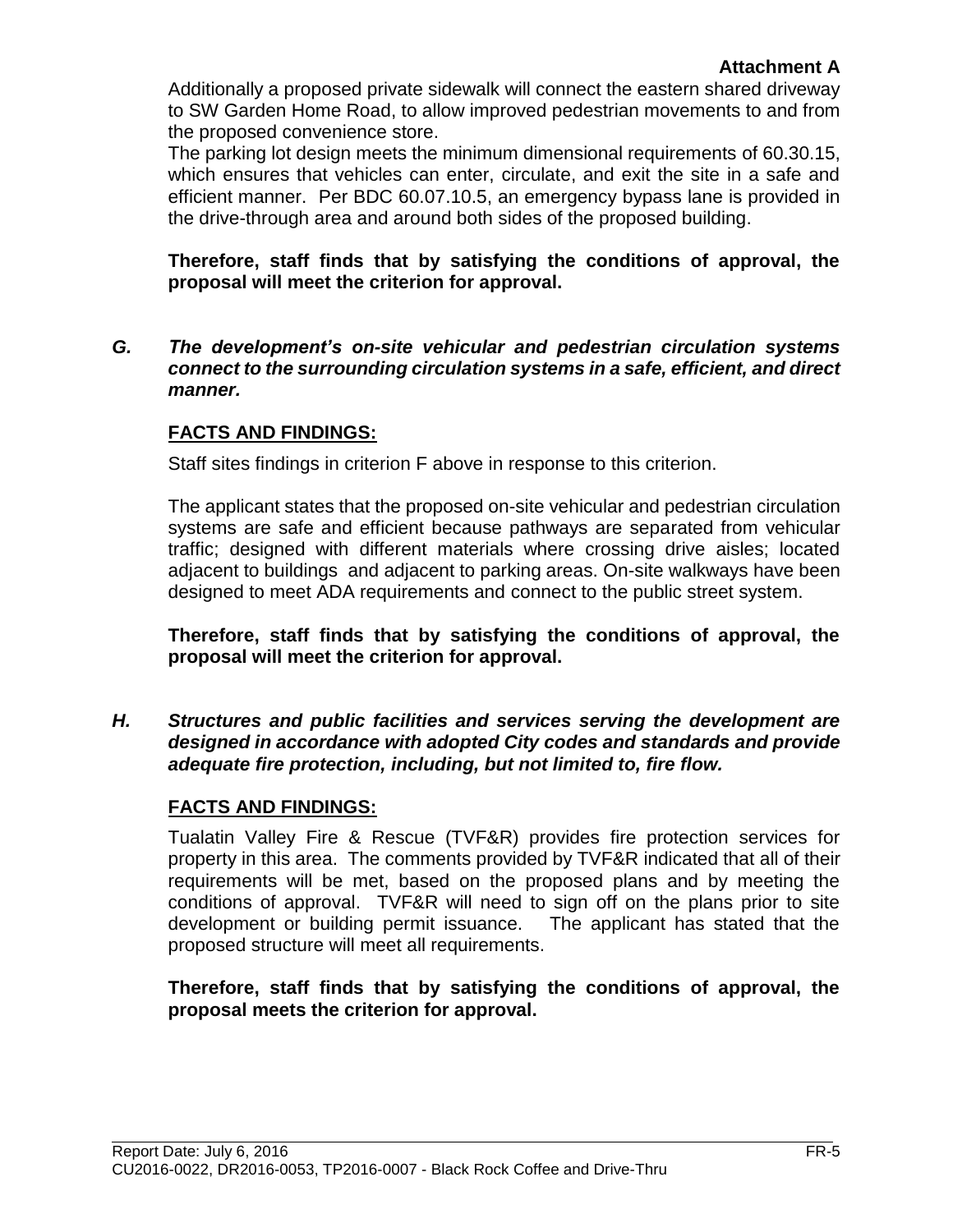*I. Structures and public facilities serving the development site are designed in accordance with adopted City codes and standards and provide adequate protection from crime and accident, as well as protection from hazardous conditions due to inadequate, substandard or ill-designed development.*

### **FACTS AND FINDINGS:**

The conditions of approval stated at the end of this document, provide requirements of the applicant to obtain a Site Development and Building Permit through the City and will ensure that structures and public facilities will be designed and built in accordance to the applicable codes and standards.

**Therefore, staff finds that by satisfying the conditions of approval, the proposal meets the criterion for approval.**

*J. Grading and contouring of the development site is designed to accommodate the proposed use and to mitigate adverse effect(s) on neighboring properties, public right-of-way, surface drainage, water storage facilities, and the public storm drainage system.*

#### **FACTS AND FINDINGS:**

The applicant states that catch basins will be designed to capture the site's stormwater runoff and convey it to the nearby public storm drainage system. Stormwater treatment and detention will be provided per City of Beaverton and Clean Water Services standards.

The finished floor of the proposed building will be raised to meet the FEMA flood plain requirements per condition of approval from Site Development.

**Therefore, staff finds that by satisfying the conditions of approval, the proposal meets the criterion for approval.**

*K***.** *Access and facilities for physically handicapped people are incorporated into the development site and building design, with particular attention to providing continuous, uninterrupted access routes.*

#### **FACTS AND FINDINGS:**

As a condition of approval, the applicant is required to meet all applicable accessibility standards of the Oregon Structural Specialty Code and other standards as required by the ADA.

Conformance with the technical design standards for Code accessibility requirements are to be shown on the approved construction plans associated with Site Development and Building Permit approvals.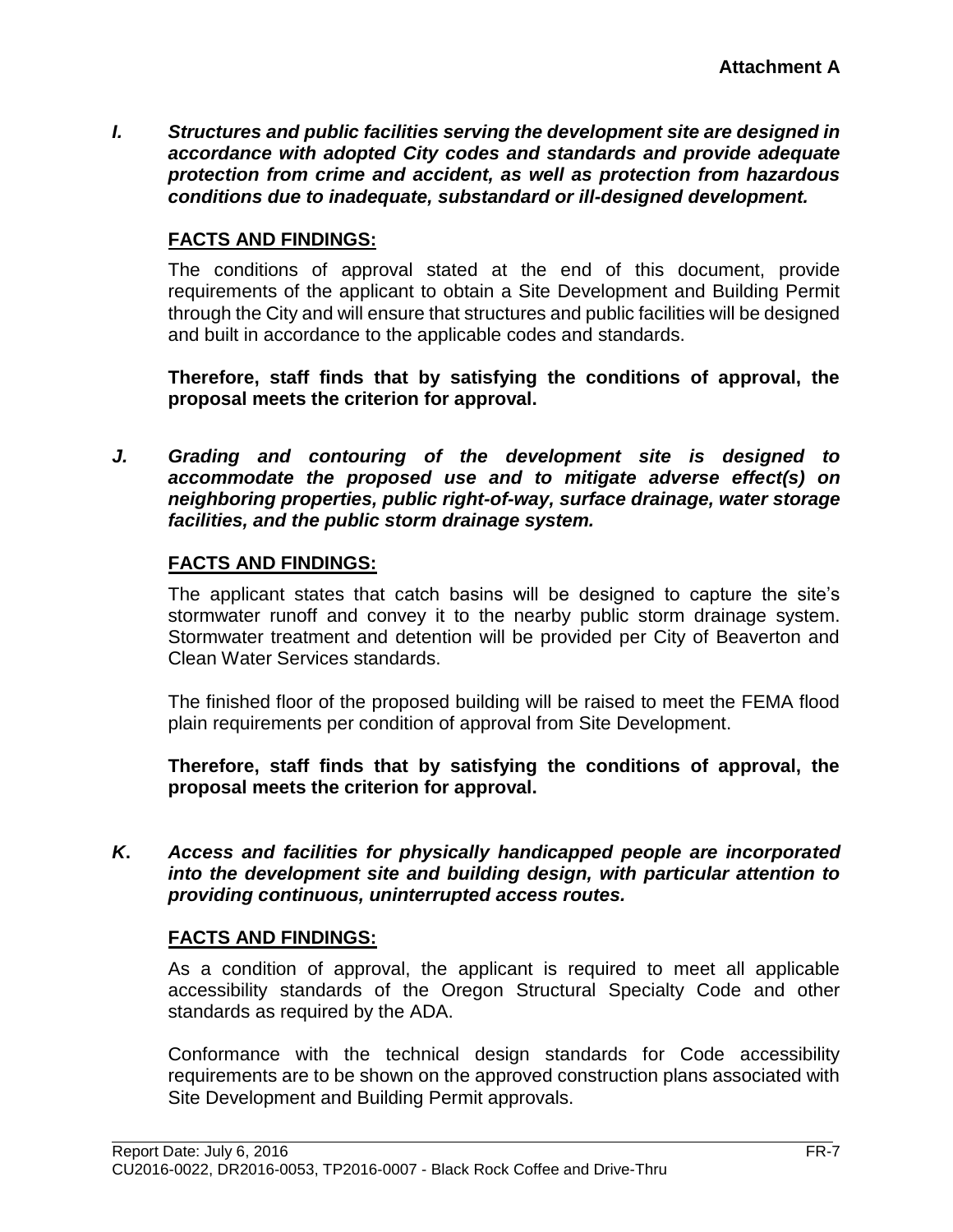**Therefore, staff finds that by satisfying the conditions of approval, the proposal meets the criterion for approval.**

*L***.** *The proposal contains all required submittal materials as specified in Section 50.25.1 of the Development Code.* 

#### **FACTS AND FINDINGS:**

The applicant has supplied all applicable submittal requirements, as specified in Section 50.25.1 of the Development Code.

**Therefore, staff finds that the proposal meets the criterion for approval.**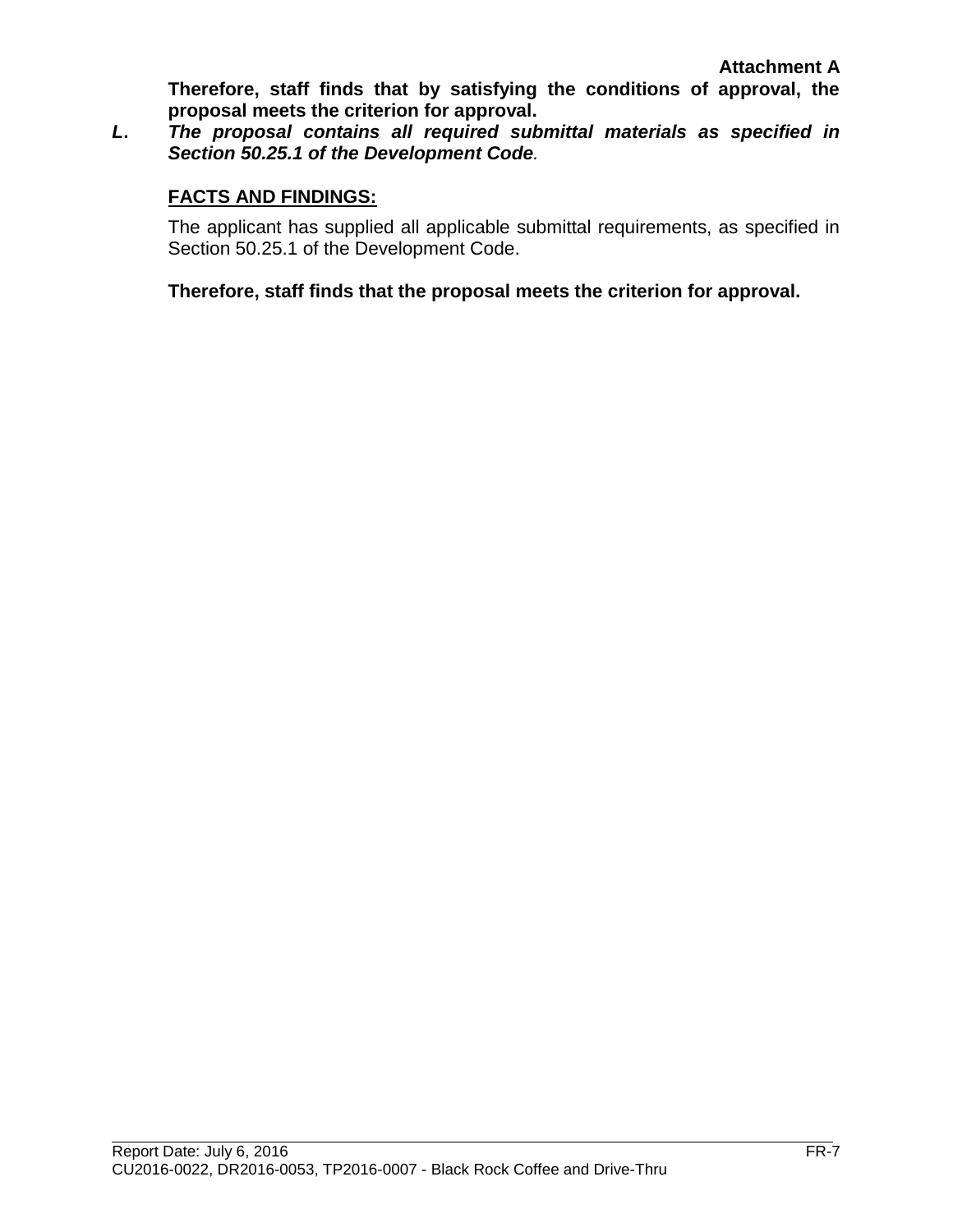# **Code Conformance Analysis Chapter 20 Use and Site Development Requirements Neighborhood Service (NS) Zoning District**

| <b>CODE STANDARD</b>                            | <b>CODE REQUIREMENT</b>                                  | <b>PROJECT PROPOSAL</b>                                                                                                                                        | <b>MEETS</b><br>CODE?  |
|-------------------------------------------------|----------------------------------------------------------|----------------------------------------------------------------------------------------------------------------------------------------------------------------|------------------------|
|                                                 | Development Code Section 20.10.20 (Neighborhood Service) |                                                                                                                                                                |                        |
| Use - Permitted                                 | Eating & Drinking Establishment                          | Expansion of an existing<br>eating and drinking<br>establishment that does not<br>have Conditional Use<br>approval as it was annexed<br>from Washington County | Yes-with<br><b>COA</b> |
|                                                 | Development Code Section 20.10.15 (Neighborhood Service) |                                                                                                                                                                |                        |
| Minimum Lot Area                                | 7,000 sq. ft.                                            | No changes to the lot area<br>are proposed.                                                                                                                    | N/A                    |
| <b>Minimum Lot Dimensions</b><br>Width<br>Depth | 70-feet<br>$100$ -feet                                   | No changes to the lot<br>dimensions are proposed.                                                                                                              | N/A                    |
| Minimum Yard Setbacks<br>Front<br>Side<br>Rear  | 20-feet<br>10-feet<br>20-feet                            | 28-feet<br>31-feet<br>57-feet                                                                                                                                  | Yes                    |
| <b>Maximum Building Height</b>                  | 35-feet                                                  | 24-feet                                                                                                                                                        | Yes                    |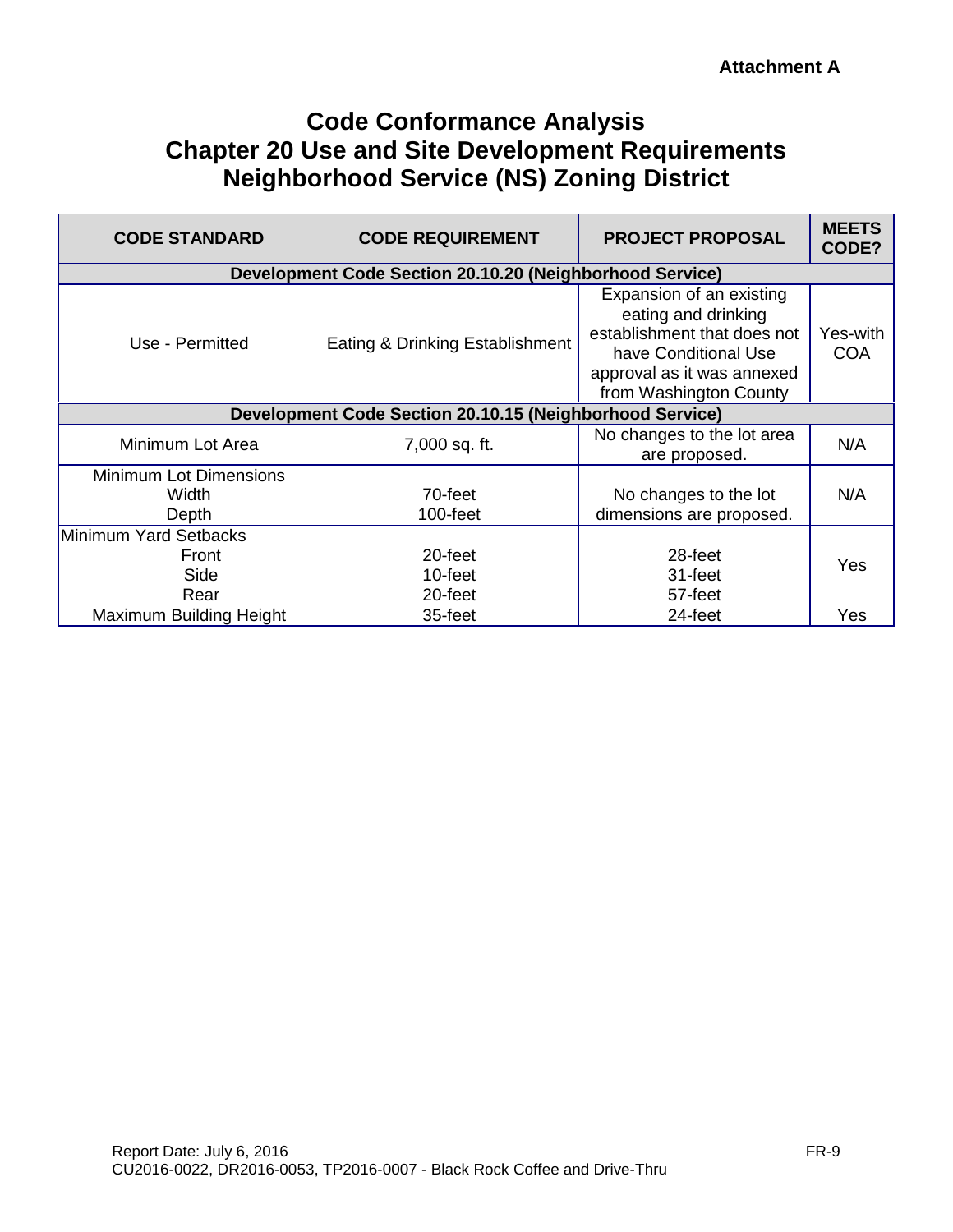# **Chapter 60 Special Requirements**

| <b>CODE</b><br><b>STANDARD</b>                                    | <b>CODE REQUIREMENT</b>                                                                                                                                                                            | <b>PROJECT PROPOSAL</b>                                                                         | <b>MEETS</b><br>CODE?             |  |  |
|-------------------------------------------------------------------|----------------------------------------------------------------------------------------------------------------------------------------------------------------------------------------------------|-------------------------------------------------------------------------------------------------|-----------------------------------|--|--|
| <b>Development Code Section 60.05</b>                             |                                                                                                                                                                                                    |                                                                                                 |                                   |  |  |
| Design Review Principles,<br><b>Standards, and Guidelines</b>     | Requirements for new<br>development and redevelopment.                                                                                                                                             | New retail and restaurant<br>development and associated<br>site and parking changes.            | Refer to<br><b>DR</b><br>findings |  |  |
|                                                                   | <b>Development Code Section 60.10</b>                                                                                                                                                              |                                                                                                 |                                   |  |  |
| <b>Floodplain Regulations</b>                                     | Requirements for properties<br>located in floodplain, floodway, or<br>floodway fringe.                                                                                                             | The project has been<br>designed to floodplain<br>regulations.                                  | Yes                               |  |  |
|                                                                   | <b>Development Code Section 60.12</b>                                                                                                                                                              |                                                                                                 |                                   |  |  |
| Habitat Friendly and Low Impact<br><b>Development Practices</b>   | Optional program offering various<br>credits available for use of specific<br>Habitat Friendly or Low Impact<br>Development techniques.                                                            | No Habitat Friendly or Low<br>Impact Development credits<br>requested.                          | N/A                               |  |  |
| <b>Development Code Section 60.25</b>                             |                                                                                                                                                                                                    |                                                                                                 |                                   |  |  |
| <b>Off-Street Loading Requirements</b>                            | Zero - for restaurants under 7000<br>Sq. Ft.                                                                                                                                                       | None                                                                                            | N/A                               |  |  |
| <b>Development Code Section 60.30</b>                             |                                                                                                                                                                                                    |                                                                                                 |                                   |  |  |
| Off-street motor<br>vehicle parking                               | Eating & Drinking Establishment:<br>13 parking spaces                                                                                                                                              | Eleven (11) standard and<br>two (2) compact parking<br>spaces are proposed                      | Yes                               |  |  |
| <b>Required Bicycle Parking</b><br><b>Short Term</b><br>Long Term | $\overline{2}$<br>2                                                                                                                                                                                | 2<br>$\overline{2}$                                                                             | Yes                               |  |  |
|                                                                   | <b>Development Code Section 60.55</b>                                                                                                                                                              |                                                                                                 |                                   |  |  |
| <b>Transportation Facilities</b>                                  | Regulations pertaining to the<br>construction or reconstruction of<br>transportation facilities.                                                                                                   | Proposed facilities are in<br>conformance.                                                      | Yes                               |  |  |
|                                                                   | <b>Development Code Section 60.60</b>                                                                                                                                                              |                                                                                                 |                                   |  |  |
| Trees & Vegetation                                                | Regulations pertaining to the<br>removal and preservation of trees.                                                                                                                                | No protected trees are<br>proposed for removal with<br>this application.                        | N/A                               |  |  |
|                                                                   | <b>Development Code Section 60.65</b>                                                                                                                                                              |                                                                                                 |                                   |  |  |
| <b>Utility Undergrounding</b>                                     | All existing overhead utilities and<br>any new utility service lines within<br>the project and along any existing<br>frontage, except high voltage lines<br>(>57kV) must be placed<br>underground. | All utilities are required to be<br>placed underground in<br>accordance with this<br>provision. | Yes- with<br><b>COA</b>           |  |  |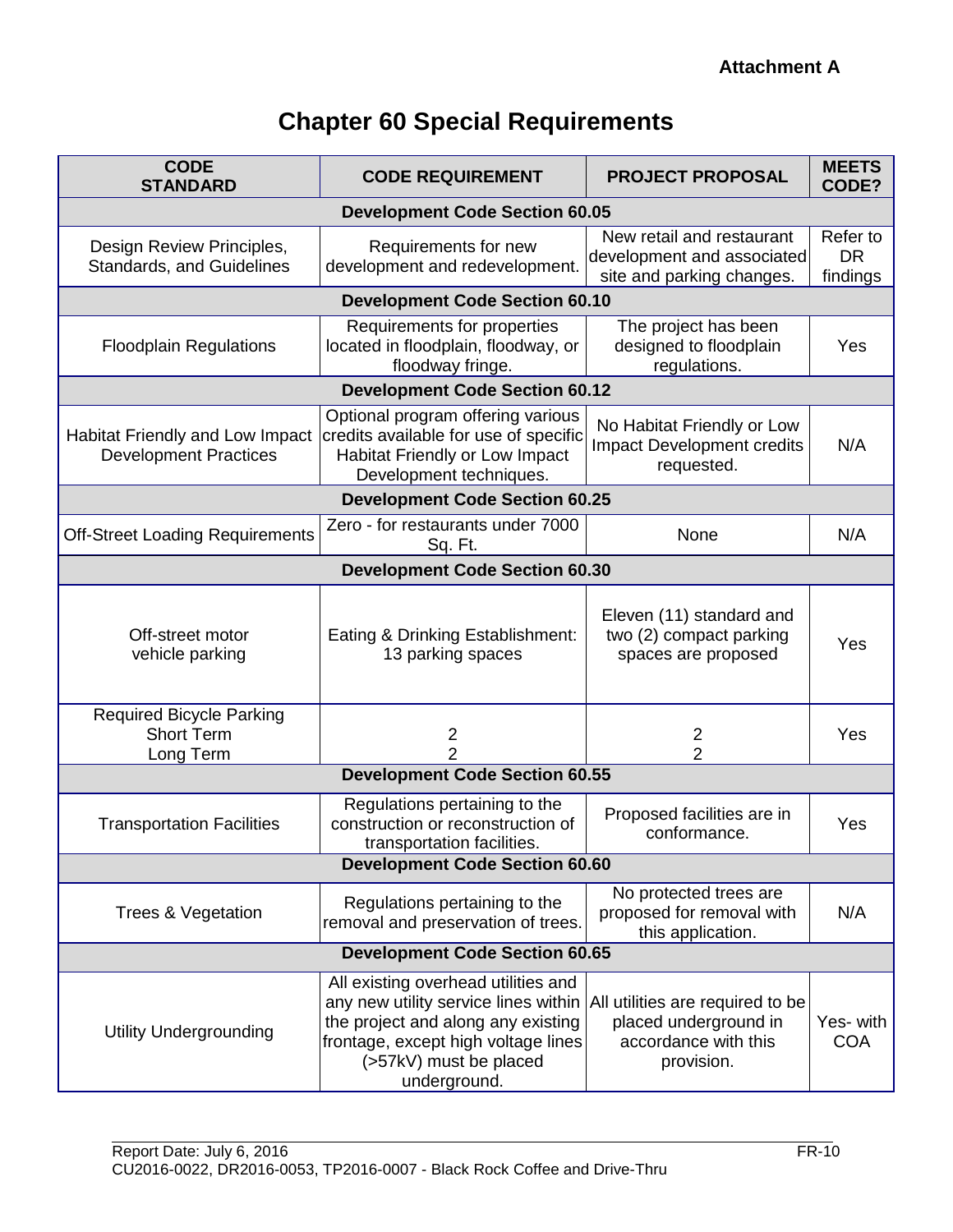# **Attachment A**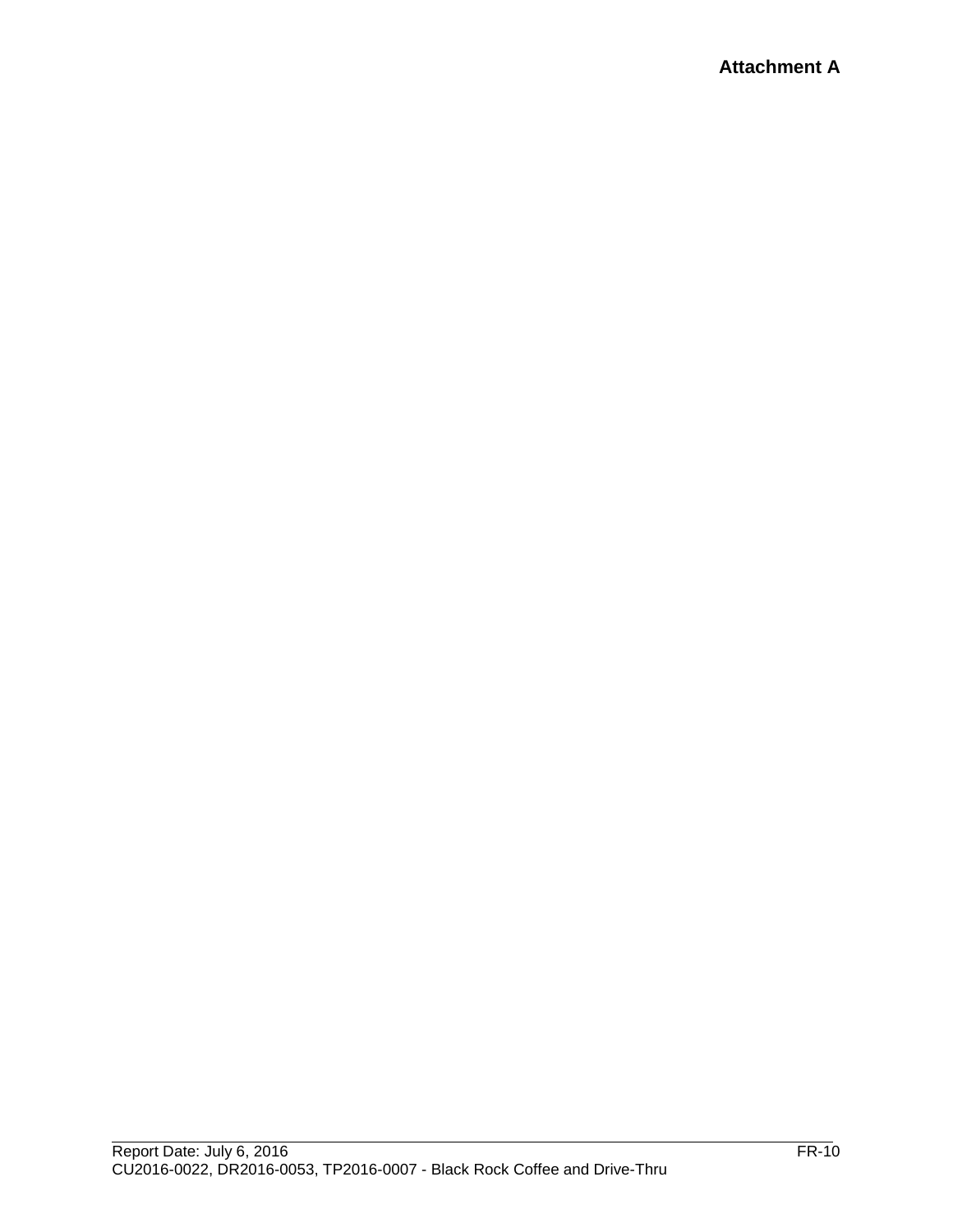#### **ANALYSIS AND FINDINGS FOR NEW CONDITIONAL USE APPROVAL BLACK ROCK COFFEE AND DRIVE-THRU CU2016-0022**

#### **Section 40.15.15.3.C. Approval Criteria:**

In order to approve a New Conditional Use application, the decision making authority shall make findings of fact based on evidence provided by the applicant demonstrating that all the following criteria are satisfied:

#### *1. The proposal satisfies the threshold requirements for a Conditional Use application.*

#### **FACTS AND FINDINGS:**

Development Code, Section 40.15.15.3.A, Threshold #1 states:

*"The proposed use is conditionally permitted in the underlying zoning district and a prior conditional use approval for the proposed use is not already in effect."* 

The applicant proposes to extend the hours of operation for a coffee shop and drive-thru at 7570 SW Garden Home Road. The applicant requests to operate from 5:00 a.m. to 9:00 p.m. seven (7) days a week.

Uses operating between 10:00 p.m. and 7:00 a.m. in the Neighborhood Service (NS) zoning district require a conditional use permit. The coffee shop will be located as described herein, the applicant has submitted a Design Review Two for the construction of a new coffee shop and drive-thru. Refer to Design Review Fact and Findings herein.

#### **Therefore, staff finds that this criterion is met.**

*2. All City application fees related to the application under consideration by the decision making authority have been submitted.*

#### **FACTS AND FINDINGS:**

The applicant paid the required fee for a Conditional Use application.

**Therefore, staff finds that this criterion is met.**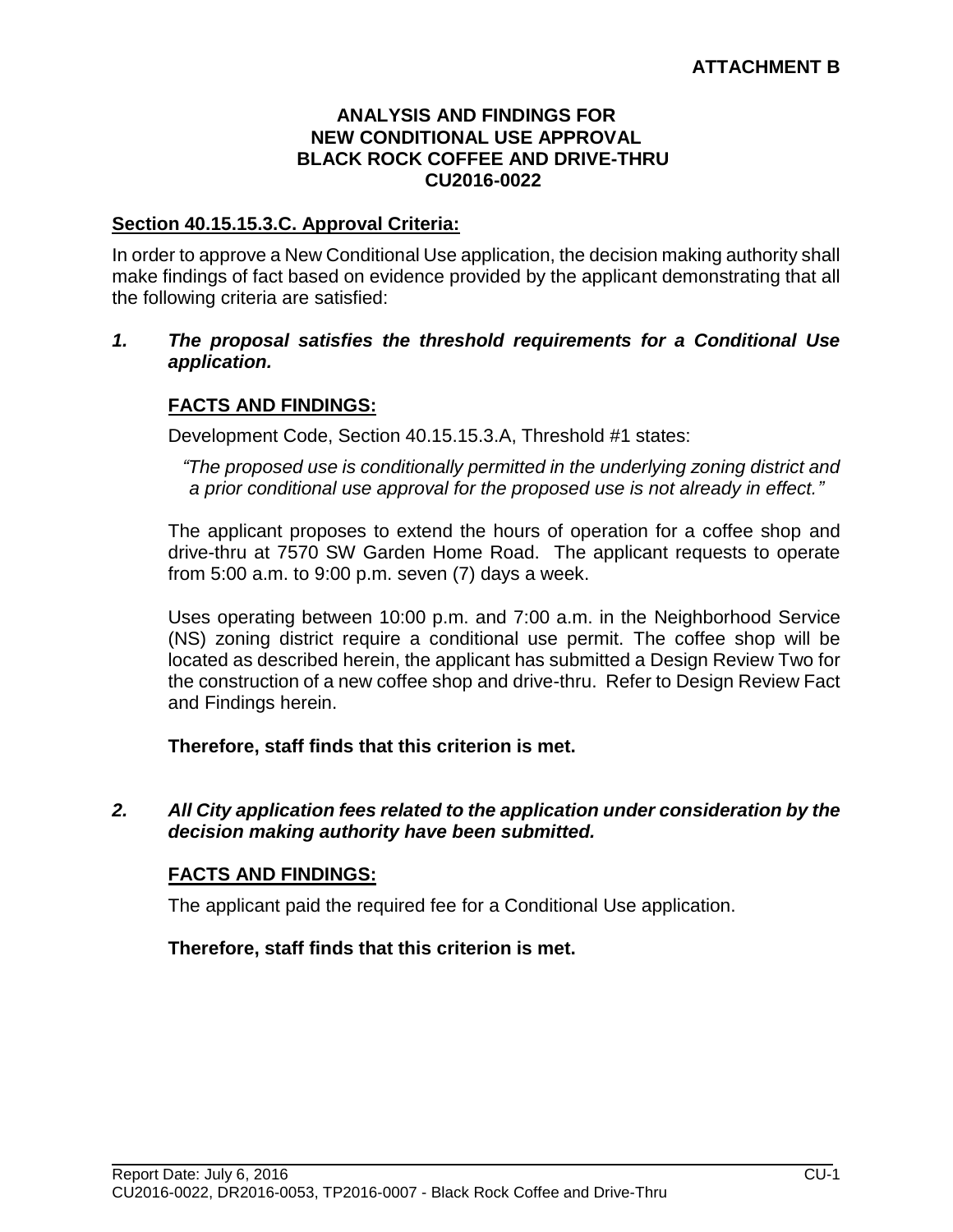#### *3. The proposal will comply with the applicable policies of the Comprehensive Plan.*

Staff cites the following comprehensive plan policy and associated findings as applicable to this criterion:

# *Goal 8.4.1 Create and protect a healthy acoustical environment within the City.*

*"Policy 8.4.1.a Noise impacts shall be considered during development review processes."*

# **FACTS AND FINDINGS:**

The proposal is to extend the hours of operation for the subject coffee shop is approximately 25-feet from a residential property line and with the nearest residential structure another 75-feet further. The applicant states that the orientation of the only drive-thru window, will face SW Garden Home Road and not towards the neighboring apartment complex to the west. Additionally, the coffee shop is separated from the nearest residential property line by a two lane drive aisle, parking and landscaping.

The applicant has submitted a noise study from SSA Acoustics Dated July 6, 2016, which indicates that the average hourly sound level from the vehicles at the nearest receiving property line , is expected to be 43 dBA, which is below the maximum 55 dBA allowed per the Beaverton Development Code Section 60.07.10.8.

Additionally, the applicant states that the drive-thru equipment will not utilize an electronic ordering system, which will greatly minimize noise from reaching the nearest residential property line.

Staff finds that the location of the coffee shop and drive-thru adjacent to and oriented towards SW Garden Home Road is sufficient to ensure that noise impacts to the surrounding neighborhood are minimal during the proposed drive-thru and store hours of operation from 5:00 a.m. to 9:00 p.m.

#### **Therefore, staff finds that by meeting the conditions of approval, the criterion is met.**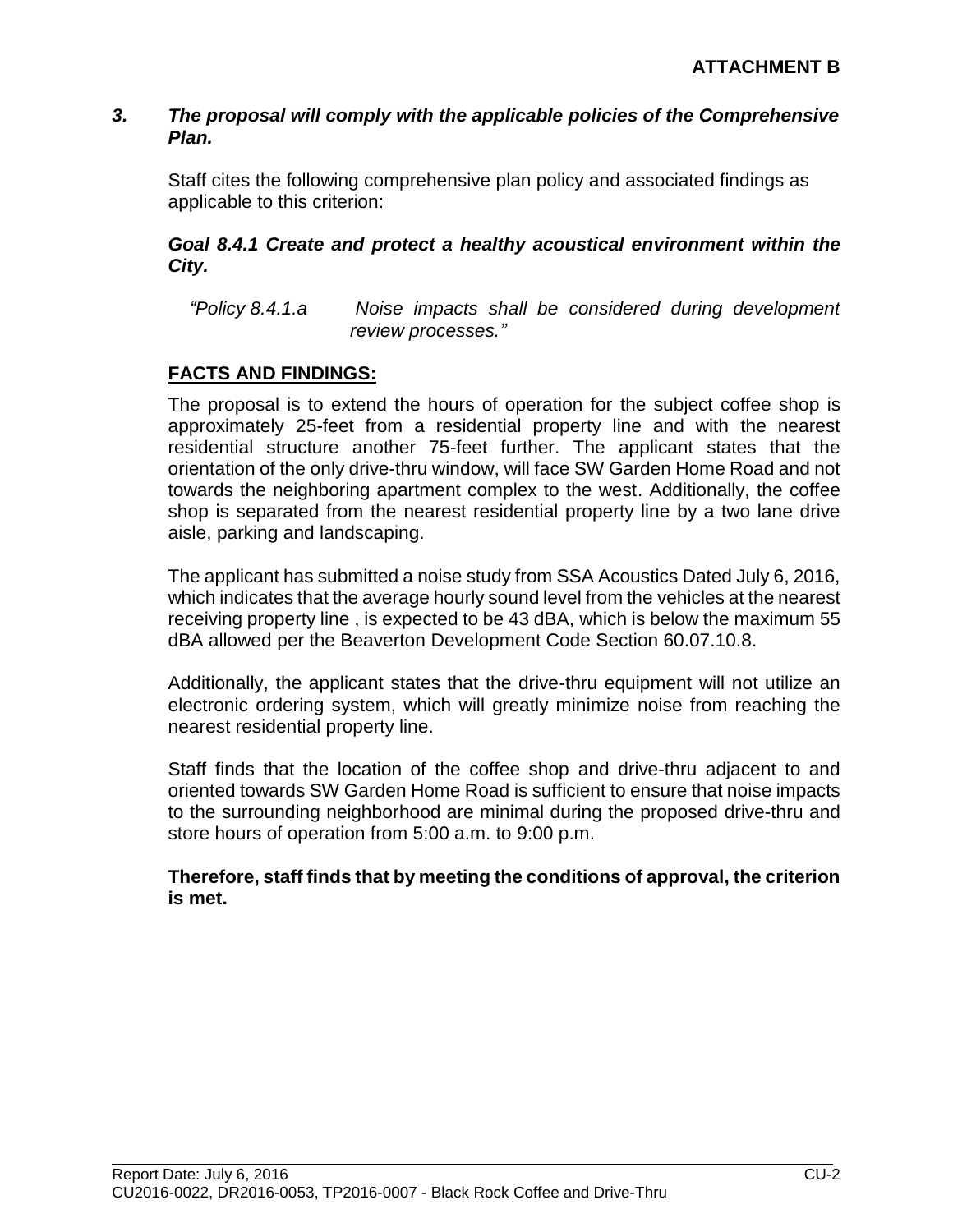*4. The size, dimensions, configuration, and topography of the site and natural and man-made features on the site can reasonably accommodate the proposal.*

# **FACTS AND FINDINGS:**

The applicant states that the size, dimensions, configuration and topography of the site and manmade features on the site can reasonably accommodate the proposal.

The approximately 18,400 square foot lot and its triangular shape appear to be ideal for a coffee shop and drive thru due to the limited area needed for such a use. Additionally, the proposed driveway in conjunction with the existing driveway ensure safe and efficient vehicle and pedestrian circulation, while minimizing the impact on the surrounding street system and neighboring properties.

Staff finds that natural and man-made features on the site are adequate to accommodate the proposal which is limited to extended hours of operation.

**Therefore, staff finds that the criterion is met.**

*5. The location, size, and functional characteristics of the proposal are such that it can be made reasonably compatible with and have a minimal impact on livability and appropriate development of properties in the surrounding area of the subject site.*

# **FACTS AND FINDINGS:**

The applicant states that the proposal for earlier operating hours is reasonably compatible with, and should have a minimal impact on livability in the surrounding area of the subject site. There are existing apartments located to the southwest of this project, however they are buffered by a parking lot, which reduces the noise impact. The site has been reconfigured to place the drive-thru window on the north side of the proposed building facing SW Garden Home Road, which will reduce the noise impacts of early morning vehicles from the neighboring properties.

Additionally, the applicant states that they will not use an electronic speaker ordering system for this location. All customers will order when they arrive at the drive-thru window.

The applicant submitted a noise study dated July 5, 2016. The study indicates that the proposal falls below the required maximum decibel level at a residential property line as designated by the Oregon Department of Environmental Quality.

Staff concurs with the applicant that the proposed extended hours of operation and the noise impacts to the nearby residential development will be minimal.

#### **Therefore, staff finds that this criterion is met.**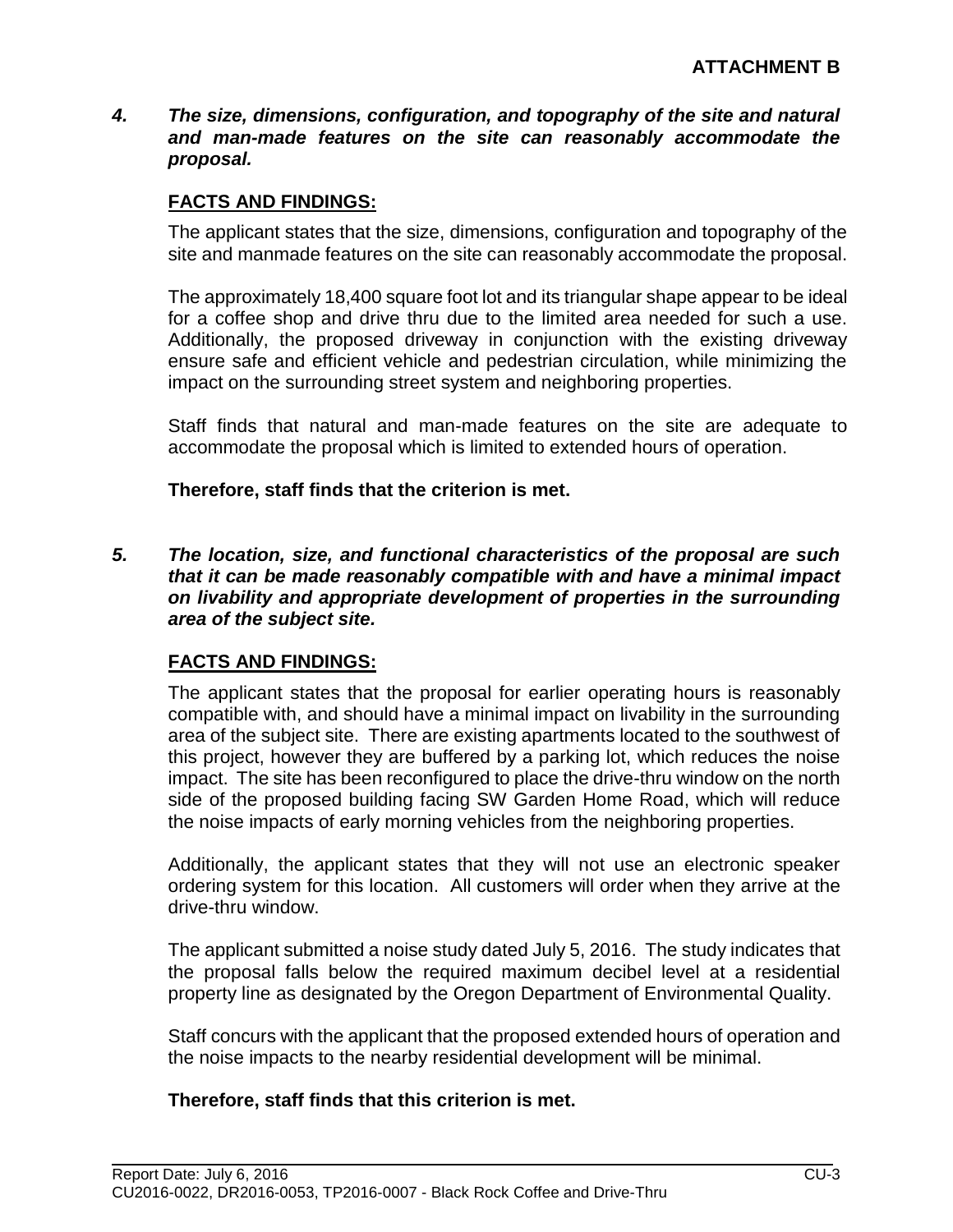### *6. Applications and documents related to the request, which will require further City approval, shall be submitted to the City in the proper sequence.*

# **FACTS AND FINDINGS:**

The applicant has submitted this New Conditional Use application, Design Review Two and Tree Plan Two applications for this project. Concurrent review of the applications satisfies this criterion. No other applications are required of the applicant for this stage of City approvals.

**Therefore, staff finds that this criterion is met.**

#### **RECOMMENDATION**

**Based on the facts and findings presented, staff recommends APPROVAL of CU2016-0022 (Black Rock Coffee and Drive-Thru) subject to the conditions of approval identified in Attachment E.**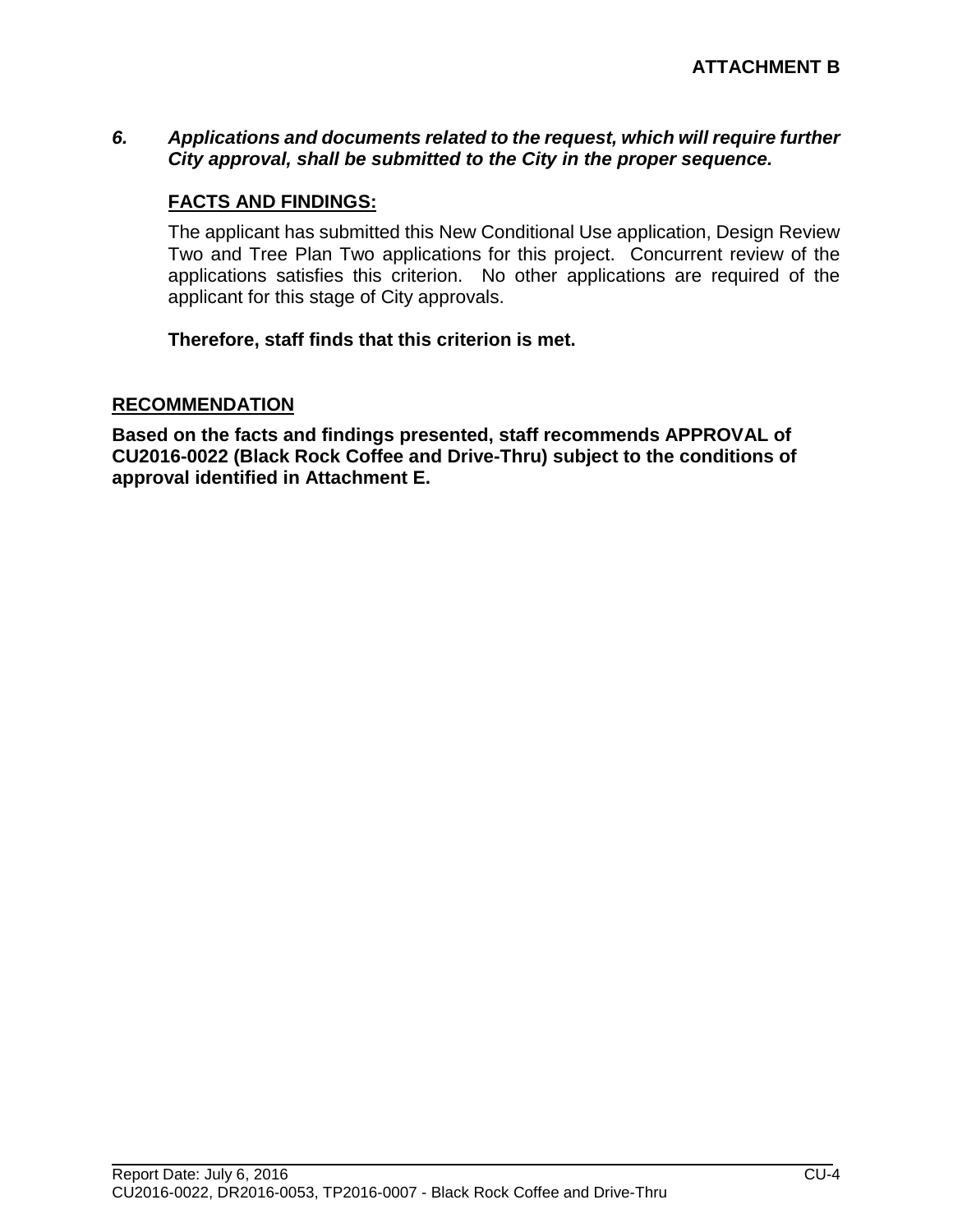# **ANALYSIS AND FINDINGS FOR DESIGN REVIEW TWO APPROVAL Black Rock Coffee and Drive-Thru DR2016-0053**

#### **Section 40.20.05. Design Review Applications; Purpose**

*The purpose of Design Review is to promote Beaverton's commitment to the community's appearance, quality pedestrian environment, and aesthetic quality. It is intended that monotonous, drab, unsightly, dreary and inharmonious development will be discouraged. Design Review is also intended to conserve the City's natural amenities and visual character by insuring that proposals are properly related to their sites and to their surroundings by encouraging compatible and complementary development.*

# **Section 40.20.15.2.C Approval Criteria**

*In order to approve a Design Review Two application, the decision making authority shall make findings of fact based on evidence provided by the applicant demonstrating that all the following criteria are satisfied:*

#### *1. The proposal satisfies the threshold requirements for a Design Review Two application.*

#### **Facts and Findings:**

The applicant's request to construct a 1,335 square coffee shop with drive-thru and associated landscape and site changes satisfies the requirements of threshold No. 2 for a Design Review Two application:

*"New construction of up to and including 30,000 gross square feet of nonresidential floor area where the development abuts or is located within any Residential District."*

**Therefore, staff finds that the proposal meets the criterion for approval.**

#### *2. All City application fees related to the application under consideration by the decision making authority have been submitted.*

#### **Facts and Findings:**

The applicant paid the required fees for a Design Review Two.

#### **Therefore, staff finds that the proposal meets the criterion for approval.**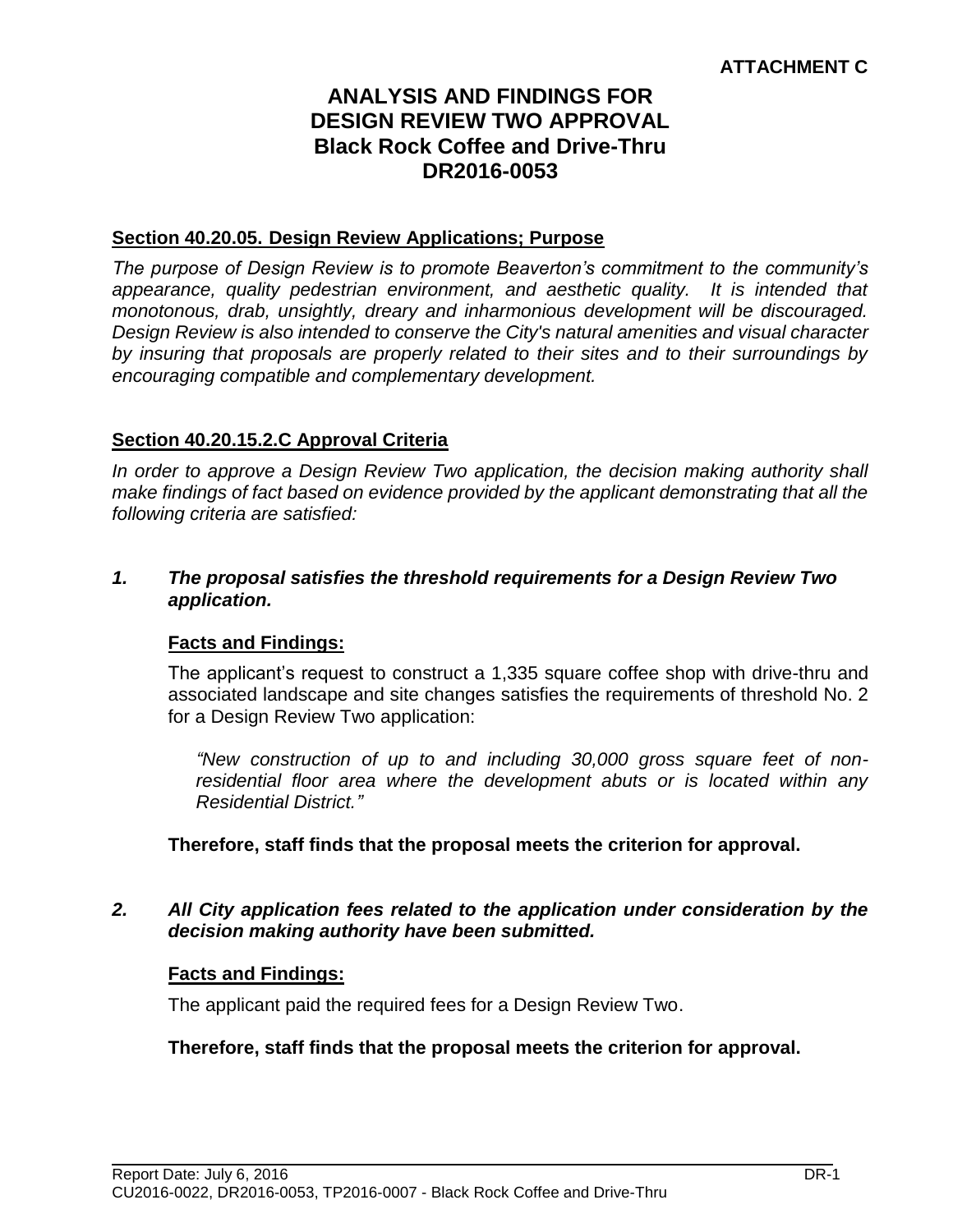#### *3. The proposal contains all applicable application submittal requirements as specified in Section 50.25.1 of the Development Code.*

#### **Facts and Findings:**

In the review of the materials during the application review, the Facilities Review Committee found that all applicable application submittal requirements, identified in Section 50.25.1 are contained within this proposal.

#### **Therefore, staff finds that the proposal meets the criterion for approval.**

#### *4. The proposal is consistent with all applicable provisions of Sections 60.05.15 through 60.05.30 (Design Standards).*

#### **Facts and Findings:**

Staff cites the findings contained within the Design Review Standard analysis chart that precedes this section of the staff report and that identifies the applicable Design Standards for this proposal.

**Therefore, staff finds that by satisfying the conditions of approval, the proposal meets the criterion for approval.**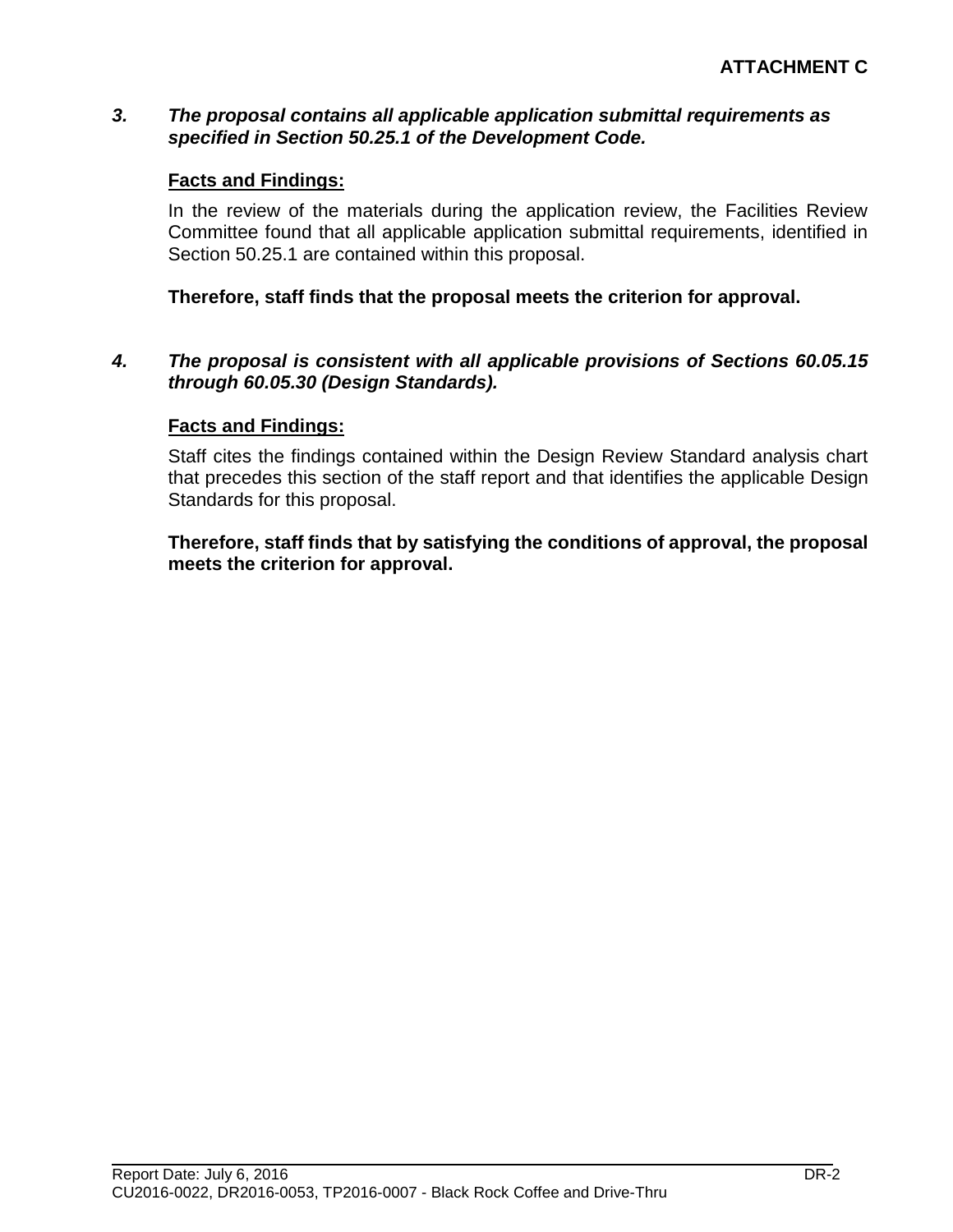- *5. For additions to or modifications of existing development, the proposal is consistent with all applicable provisions of Sections 60.05.15 through 60.05.30 (Design Standards) or can demonstrate that the additions or modifications are moving towards compliance of specific Design Standards if any of the following conditions exist:*
	- *a. A physical obstacle such as topography or natural feature exists and prevents the full implementation of the applicable guideline; or*
	- *b. The location of existing structural improvements prevent the full implementation of the applicable guideline; or*
	- *c. The location of the existing structure to be modified is more than 300 feet from a public street.*

*If the above conditions are found to exist and it is not feasible to locate a proposed addition in such a way that the addition abuts a street, then all applicable design standards except the following must be met:*

- *d. If in a Multiple-Use District, building location entrances and orientation along streets, and parking lot limitations along streets (Standards 60.05.15.6 and 60.05.20.8)*
- *e. If in a Multiple-Use or Commercial District, ground floor elevation window requirements (Standard 60.05.15.8)*

# **Facts and Findings:**

The proposal is for new construction and not an addition or modification.

# **Therefore, staff finds that this approval criterion is not applicable.**

# *6. Applications and documents related to the request, which will require further City approval, shall be submitted to the City in the proper sequence.*

# **Facts and Findings:**

The applicant has submitted all documents related to this request for a Design Review Two application.

# **Therefore, staff finds that the proposal meets the criterion for approval.**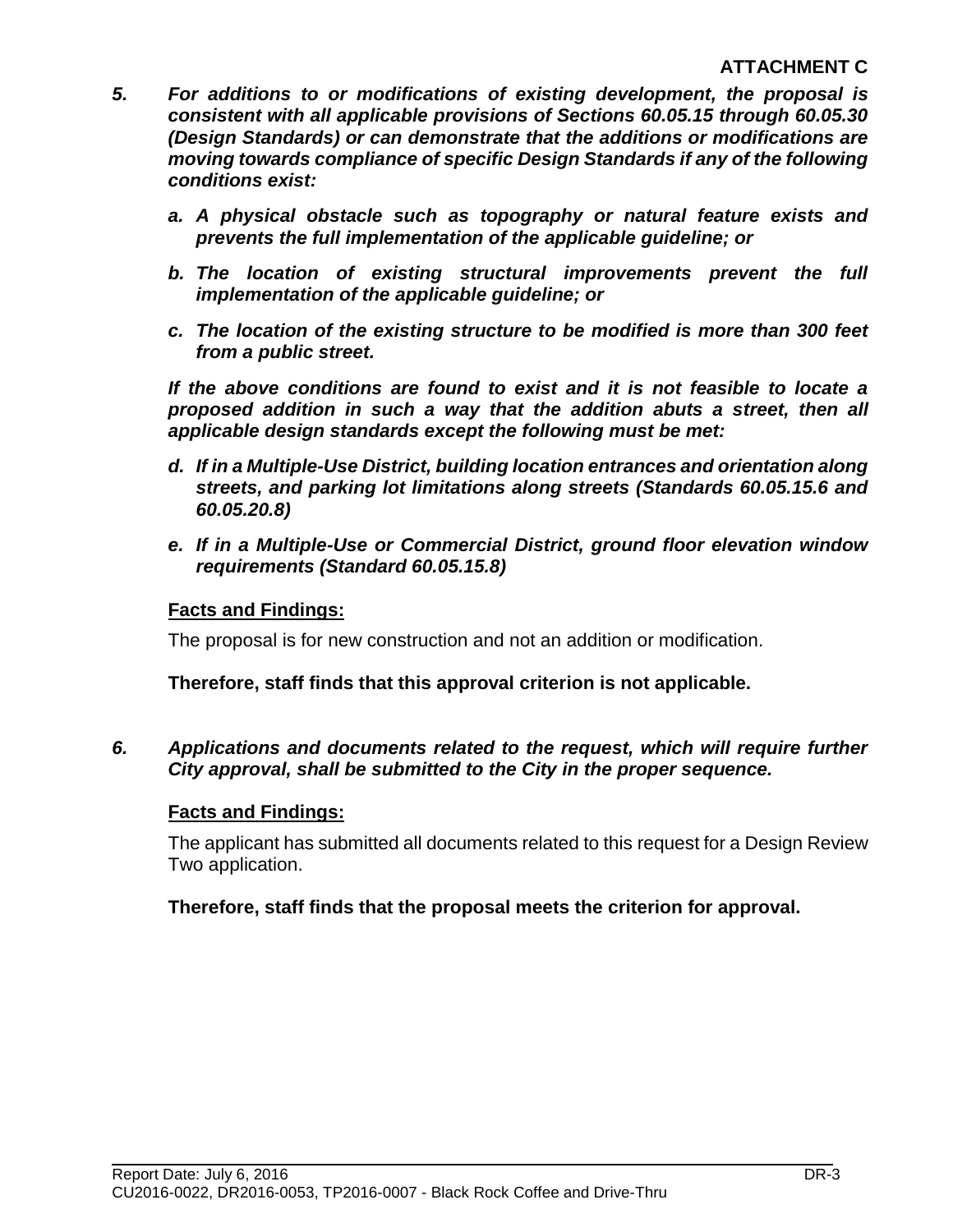# **Design Review Standards Analysis Black Rock Coffee and Drive-Thru DR2016-0053**

# **Section 60.05.15 Building Design and Orientation**

| <b>DESIGN STANDARD</b>                                                                                                                                                                        | <b>PROJECT PROPOSAL</b>                                                                                                                                                                                                                                                                                                                                                                                                                    | <b>MEETS</b><br><b>STANDARD</b> |  |  |
|-----------------------------------------------------------------------------------------------------------------------------------------------------------------------------------------------|--------------------------------------------------------------------------------------------------------------------------------------------------------------------------------------------------------------------------------------------------------------------------------------------------------------------------------------------------------------------------------------------------------------------------------------------|---------------------------------|--|--|
| <b>Building Articulation and Variety</b>                                                                                                                                                      |                                                                                                                                                                                                                                                                                                                                                                                                                                            |                                 |  |  |
| 60.05.15.1.B.1<br>Thirty (30) percent in<br>Residential zones, and<br>all uses in Commercial<br>and Multiple Use<br>zones.                                                                    | The proposed Black Rock Coffee Drive-<br>Thru is in a Commercial zone and is<br>visible from and within 200 feet of SW<br>Garden Home Road. The drive-thru<br>side of the building is situated facing the<br>public street, and due to its function and<br>relatively small building size, it has a<br>minimum of 35% glazing and an awning<br>over the drive-thru window for<br>articulation and customer protection<br>from the weather. | <b>YES</b>                      |  |  |
| 60.05.15.1.C<br>Max 40' between<br>architectural features                                                                                                                                     | Proposed architectural features are not<br>more than 40-feet apart. The proposed<br>building is approximately 45-feet in<br>length.                                                                                                                                                                                                                                                                                                        | <b>YES</b>                      |  |  |
|                                                                                                                                                                                               | <b>Roof Forms</b>                                                                                                                                                                                                                                                                                                                                                                                                                          |                                 |  |  |
| 60.05.15.2.A<br>Min. roof pitch = $4:12$                                                                                                                                                      | Proposed roof is flat with a parapet wall<br>projecting vertically above the roof line<br>at least 12-inches.                                                                                                                                                                                                                                                                                                                              | N/A                             |  |  |
| 60.05.15.2.C<br>All roofs with a slope of<br>less than 4/12 pitch<br>shall be articulated with<br>a parapet wall that<br>must project vertically<br>above the roof line at<br>least 12-inches | Proposed roof is flat with a parapet wall<br>projecting vertically above all roof lines<br>at least 12-inches.                                                                                                                                                                                                                                                                                                                             | <b>YES</b>                      |  |  |
|                                                                                                                                                                                               | <b>Primary Building Entrances</b>                                                                                                                                                                                                                                                                                                                                                                                                          |                                 |  |  |
| 60.05.15.3<br>Weather protection for<br>primary entrance                                                                                                                                      | The primary building entrance provides<br>weather protection along primary<br>entrance on the west elevation as<br>shown on the elevations.                                                                                                                                                                                                                                                                                                | <b>YES</b>                      |  |  |
| <b>Exterior Building Materials</b>                                                                                                                                                            |                                                                                                                                                                                                                                                                                                                                                                                                                                            |                                 |  |  |
| 60.05.15.4.B<br>Maximum 30% of<br>primary elevation to be<br>made of unfinished<br>concrete block                                                                                             | All proposed facades will be<br>architecturally treated by means of<br>scoring, changes in material texture,<br>and the application of other finish<br>materials such as wood, rock, brick or<br>tile wall treatment.                                                                                                                                                                                                                      | <b>YES</b>                      |  |  |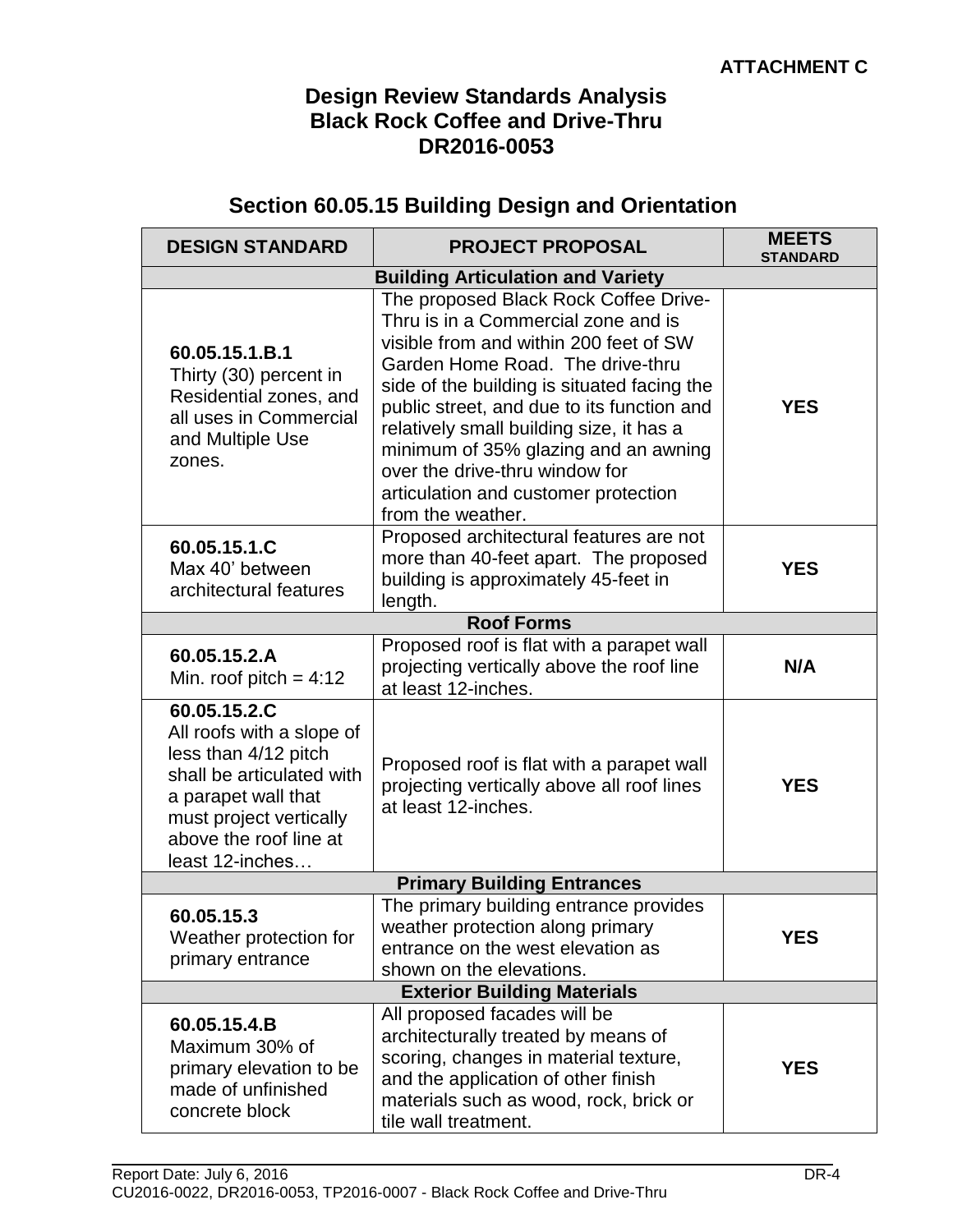| <b>DESIGN STANDARD</b>                                                            | <b>PROJECT PROPOSAL</b>                                                                                                                 | <b>MEETS</b><br><b>STANDARD</b> |  |
|-----------------------------------------------------------------------------------|-----------------------------------------------------------------------------------------------------------------------------------------|---------------------------------|--|
| 60.05.15.4.C<br>Non-residential<br>foundations                                    | No exposed concrete will project more<br>than three feet above grade.                                                                   | <b>YES</b>                      |  |
|                                                                                   | <b>Roof-Mounted Equipment</b>                                                                                                           |                                 |  |
| $60.05.15.5.A - C$<br><b>Equipment screening</b>                                  | All roof-mounted equipment will be<br>screened from adjacent public streets<br>and properties with the use of parapets.                 | <b>YES</b>                      |  |
|                                                                                   | <b>Building Location and Orientation along Streets Commercial Districts</b>                                                             |                                 |  |
| 60.05.15.6.A-F                                                                    | The subject site is not within a multiple<br>use district, nor larger than 60,000 sq.<br>ft., nor abutting a major pedestrian<br>route. | N/A                             |  |
| <b>Building Scale along Major Pedestrian Routes</b>                               |                                                                                                                                         |                                 |  |
| 60.05.15.7.A-C                                                                    | The subject site does not abut a Major<br><b>Pedestrian Route</b>                                                                       | N/A                             |  |
|                                                                                   | <b>Ground Floor Elevation on Commercial and Multiple Use Buildings</b>                                                                  |                                 |  |
| 60.05.15.8.A<br>35% of ground floor<br>elevation to be glazing                    | The subject site is not located on a<br><b>Major Pedestrian Route</b>                                                                   | N/A                             |  |
| 60.05.15.8.B<br>35% of ground floor<br>elevation to provide<br>weather protection | The subject site is not located on a<br><b>Major Pedestrian Route</b>                                                                   | N/A                             |  |

# **Section 60.05.20 Circulation and Parking Design**

| <b>DESIGN STANDARD</b>                                                                                                                                                                                                                                                     | <b>PROJECT</b><br><b>PROPOSAL</b>                                                                                                                                                                                  | <b>MEETS</b><br><b>STANDARD</b> |  |
|----------------------------------------------------------------------------------------------------------------------------------------------------------------------------------------------------------------------------------------------------------------------------|--------------------------------------------------------------------------------------------------------------------------------------------------------------------------------------------------------------------|---------------------------------|--|
|                                                                                                                                                                                                                                                                            | <b>Connections to the public street system</b>                                                                                                                                                                     |                                 |  |
| The applicant states that the proposal<br>60.05.20.1<br>complies with the standards of the City<br>Connect on-site<br>of Beaverton's Comprehensive Plan<br>circulation to existing<br>Transportation Element as shown on<br>and planned street<br>the site plan.<br>system |                                                                                                                                                                                                                    | <b>YES</b>                      |  |
|                                                                                                                                                                                                                                                                            | Loading Areas, solid waste facilities and similar improvements                                                                                                                                                     |                                 |  |
| 60.05.20.2.A<br>Screen waste facilities<br>from public view                                                                                                                                                                                                                | The proposed trash enclosure will be<br>located on the east side of the subject<br>lot and will be screened from view from<br>the public right-of-way by means CMU<br>block walls, steel door, and<br>landscaping. | <b>YES</b>                      |  |
| 60.05.20.2.C                                                                                                                                                                                                                                                               | The proposed trash enclosure will be                                                                                                                                                                               | <b>YES</b>                      |  |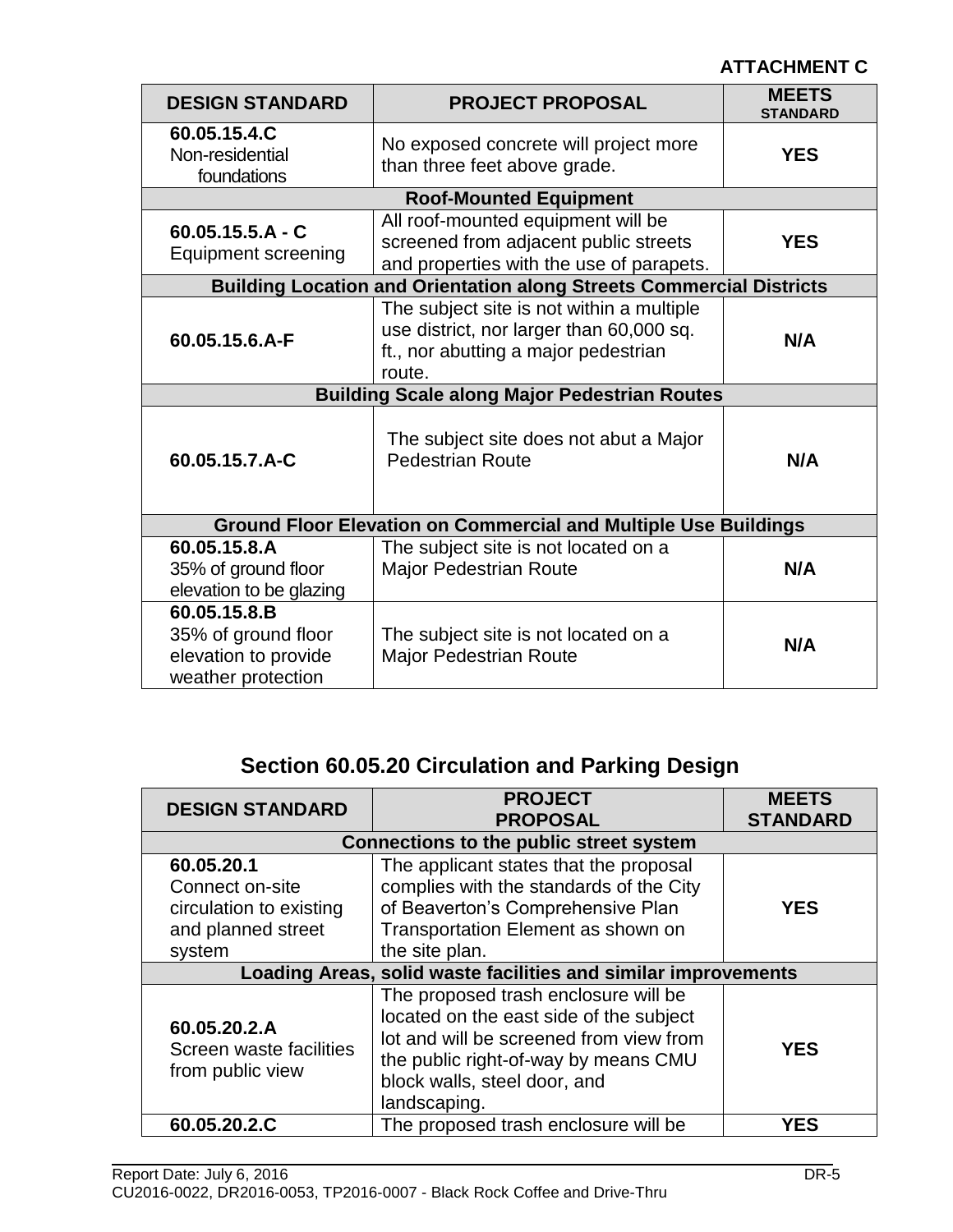| <b>DESIGN STANDARD</b>                                                                                                     | <b>PROJECT</b><br><b>PROPOSAL</b>                                                                                                                                                                                                                                                                                                     | <b>MEETS</b><br><b>STANDARD</b> |
|----------------------------------------------------------------------------------------------------------------------------|---------------------------------------------------------------------------------------------------------------------------------------------------------------------------------------------------------------------------------------------------------------------------------------------------------------------------------------|---------------------------------|
| Screen outdoor<br>storage from public<br>view                                                                              | constructed of CMU block walls and<br>steel door. Additionally nearby existing<br>and proposed landscaping will help to<br>further screen the trash enclosure.                                                                                                                                                                        |                                 |
| 60.05.20.2.D<br>Chain-link is prohibited<br>as a screening<br>mechanism.                                                   | The proposal does not utilize chain-link                                                                                                                                                                                                                                                                                              | N/A                             |
| 60.05.20.2.E<br>Screening of loading<br>zones may be waived if<br>loading does not<br>conflict with hours of<br>operation. | The proposed building is less than<br>5,000 square feet and is exempt from<br>the loading requirements.                                                                                                                                                                                                                               | N/A                             |
|                                                                                                                            | <b>Pedestrian Circulation</b>                                                                                                                                                                                                                                                                                                         |                                 |
| 60.05.20.3.A<br>Link to adjacent<br>facilities                                                                             | The applicant states that pedestrian<br>facilities are proposed as shown on the<br>site plan. The sidewalk along SW<br>Garden Home Road will be 10-feet in<br>width and will connect to the proposed<br>coffee shop with an on-site concrete<br>crosswalk. The proposed pedestrian<br>connection is designed to be ADA<br>accessible. | <b>YES</b>                      |
| 60.05.20.3.B<br>Direct walkway<br>connection                                                                               | Pedestrian facilities will provide a<br>reasonably direct walkway connection<br>to both the main points of entry as<br>shown on the site plan.                                                                                                                                                                                        | <b>YES</b>                      |
| 60.05.20.3.C<br>Walkways every 300'                                                                                        | The subject lot has approximately 190-<br>feet of frontage along SW Garden<br>Home Road.                                                                                                                                                                                                                                              | N/A                             |
| 60.05.20.3.D<br>Physical separation                                                                                        | The applicant states that the pedestrian<br>connection is not adjacent to vehicle<br>parking nor is it parallel to vehicle traffic<br>as shown on the site plan.                                                                                                                                                                      | N/A                             |
| 60.05.20.3.E<br>Distinct paving                                                                                            | The applicant states that there are two<br>pedestrian connections that cross<br>vehicular access aisles. These<br>locations are marked as crosswalks,<br>with gray concrete, which is a different<br>paving material than the primary onsite<br>paving materials (asphalt) as shown on<br>the site plan.                              | <b>YES</b>                      |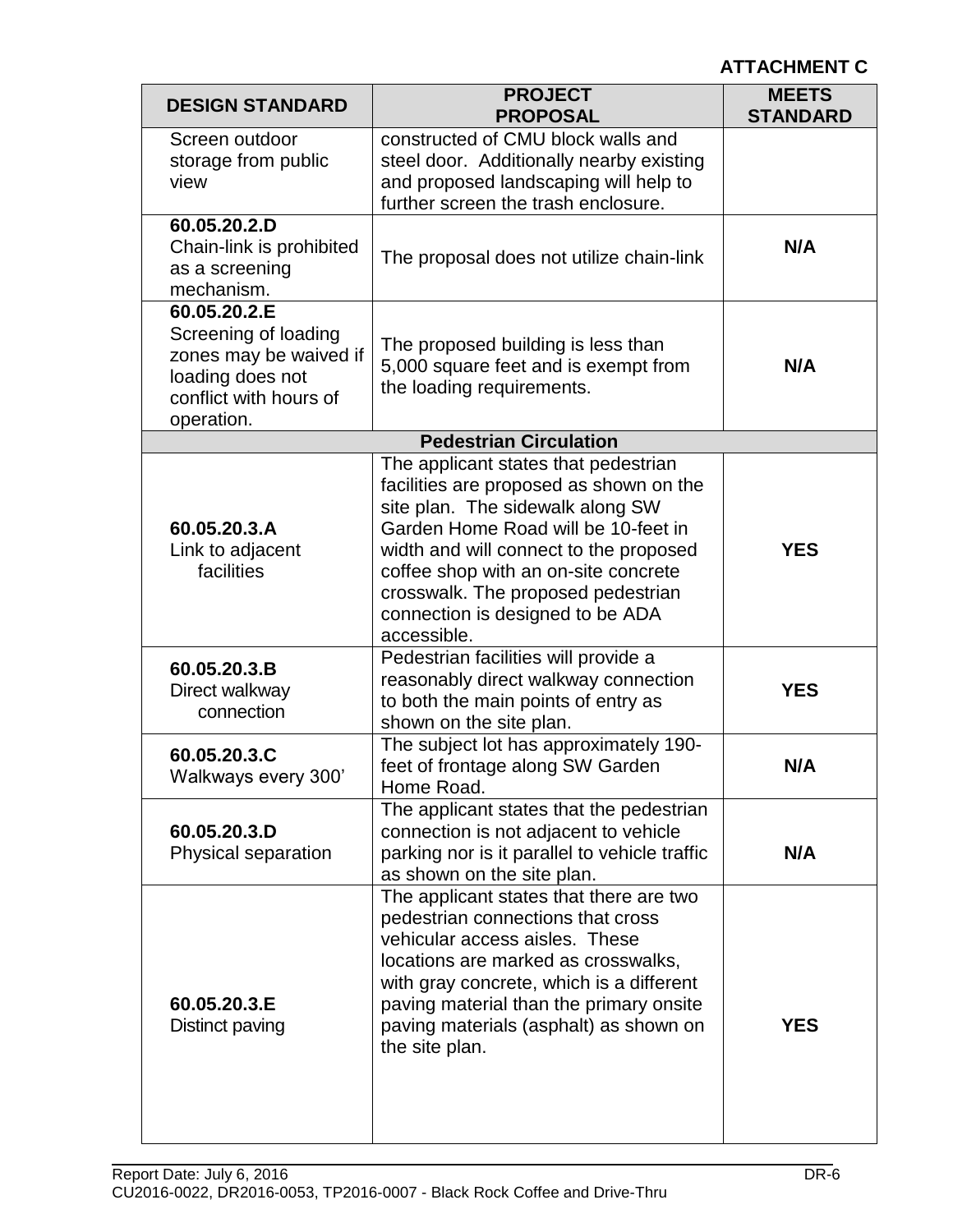| <b>DESIGN STANDARD</b>                                                                                                                                          | <b>PROJECT</b><br><b>PROPOSAL</b>                                                                                                                                                                                   | <b>MEETS</b><br><b>STANDARD</b> |  |
|-----------------------------------------------------------------------------------------------------------------------------------------------------------------|---------------------------------------------------------------------------------------------------------------------------------------------------------------------------------------------------------------------|---------------------------------|--|
| 60.05.20.3.F<br>5-feet minimum width                                                                                                                            | Proposed walkways are a minimum of<br>5-feet wide. The applicant states that<br>scored concrete will be used and ADA<br>standards will be met and reviewed for<br>ADA compliance at the time of building<br>permit. | <b>YES</b>                      |  |
|                                                                                                                                                                 | <b>Street Frontages and Parking Areas</b>                                                                                                                                                                           |                                 |  |
| 60.05.20.4. A.2<br><b>Required perimeter</b><br>landscaping and<br>screening for parking<br>lots abutting public<br>streets                                     | There are no proposed parking areas<br>abutting a public right-of-way.                                                                                                                                              | N/A                             |  |
|                                                                                                                                                                 | <b>Parking Area Landscaping</b>                                                                                                                                                                                     |                                 |  |
| 60.05.20.5.A.2<br>Parking area<br>landscaping                                                                                                                   | The proposed Black Rock Coffee site<br>does not have more than ten (10)<br>contiguous parking stalls without<br>parking islands.                                                                                    | N/A                             |  |
| 60.05.20.5.B<br><b>Planter island</b><br>standards                                                                                                              | The applicant states that all proposed<br>parking islands meet the required<br>planter standards as shown on the site<br>and landscape plan.                                                                        | <b>YES</b>                      |  |
| 60.05.20.5.D<br><b>Tree Species</b>                                                                                                                             | Existing landscape trees along SW<br>Garden Home Road comply with the<br>provisions of this section and will be<br>retained.                                                                                        | <b>YES</b>                      |  |
|                                                                                                                                                                 | Off-Street parking frontages in Multiple-Use Districts                                                                                                                                                              |                                 |  |
| 60.05.20.6<br>Off-street parking<br>frontages                                                                                                                   | The proposed development is not in a<br>Multiple-Use District.                                                                                                                                                      | N/A                             |  |
|                                                                                                                                                                 | Sidewalks along streets and primary building elevations in Multiple-Use and<br><b>Commercial Districts</b>                                                                                                          |                                 |  |
| 60.05.20.7.A<br>Required sidewalk<br>widths                                                                                                                     | A proposed 10-foot wide sidewalk with<br>an unobstructed path of at least 5-feet is<br>provided along SW Garden Home Road<br>as shown on the site plan.                                                             | <b>YES</b>                      |  |
| 60.05.20.7.B<br>Sidewalk along<br>building entrances                                                                                                            | The sidewalk along the primary<br>entrance is 10-feet wide with a 5-foot<br>clear path.                                                                                                                             | <b>YES</b>                      |  |
| Connect on-site buildings, parking, and other improvements with identifiable<br>streets and drive aisles in Residential, Multiple-Use, and Commercial Districts |                                                                                                                                                                                                                     |                                 |  |
| 60.05.20.8.A and B<br>Drive aisles to be<br>designed as public<br>streets, if applicable                                                                        | There are no parking lot drive aisles<br>connecting on-site buildings as there is<br>only one building proposed.                                                                                                    | N/A                             |  |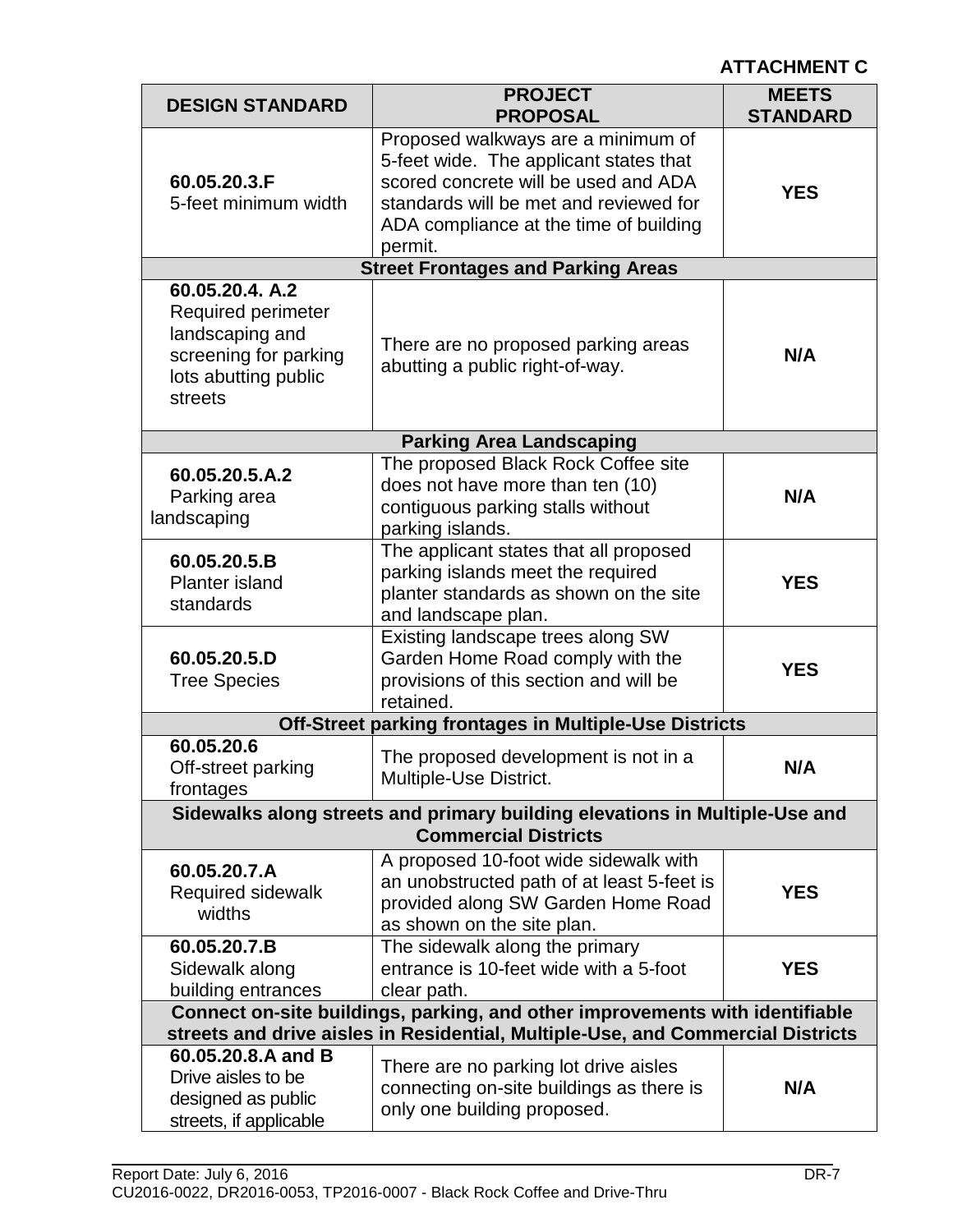| <b>DESIGN STANDARD</b>                                  | <b>PROJECT</b><br><b>PROPOSAL</b>                                                                                                                                                                                                                                                                                                                                                                                                     | <b>MEETS</b><br><b>STANDARD</b> |
|---------------------------------------------------------|---------------------------------------------------------------------------------------------------------------------------------------------------------------------------------------------------------------------------------------------------------------------------------------------------------------------------------------------------------------------------------------------------------------------------------------|---------------------------------|
|                                                         | <b>Minimum Landscaping Requirements</b>                                                                                                                                                                                                                                                                                                                                                                                               |                                 |
| 60.05.25.1-4<br><b>Residential Open</b><br>Space        | The proposal is not a residential<br>development.                                                                                                                                                                                                                                                                                                                                                                                     | N/A                             |
| 60.05.25.5.A.1<br>Minimum Landscape<br>Area (15%)       | The proposal includes approximately<br>35% of on-site landscaping.                                                                                                                                                                                                                                                                                                                                                                    | <b>YES</b>                      |
| 60.05.25.5.B.1-3<br>Minimum Landscape<br>Area Plantings | A total of fifteen (15) new trees and<br>ninety-five (95) shrubs are proposed for<br>the area associated with this project.<br>The proposal contains more than the<br>required minimum number of trees and<br>shrubs, as shown on the Planting Plan.                                                                                                                                                                                  | <b>YES</b>                      |
| 60.05.25.5C.1<br><b>Plaza Requirements</b>              | No pedestrian plaza is proposed.                                                                                                                                                                                                                                                                                                                                                                                                      | N/A                             |
| 60.05.25.5.D<br>Foundation<br>Landscaping               | The proposed building has been<br>designed with glazing on the elevation<br>facing, and within 200-feet of the right-<br>of-way.                                                                                                                                                                                                                                                                                                      | N/A                             |
| 60.05.25.8<br><b>Retaining Walls</b>                    | The applicant proposes a retaining wall<br>of varying height along the southeast<br>and southwest portions of the site. The<br>retaining wall is expected to be<br>approximately 1-foot to 4-feet in height,<br>and therefore is less than 6-feet tall but<br>is longer than 50-feet in length. The<br>applicant states that the retaining wall<br>shall be architecturally treated with<br>contrasting scoring, texture, or pattern. | <b>YES</b>                      |
| 60.05.25.9<br><b>Fences and Walls</b>                   | The applicant proposes a screening wall<br>at the trash enclosure constructed of<br>CMU block wall and a steel door.                                                                                                                                                                                                                                                                                                                  | <b>YES</b>                      |

**Section 60.05.25 Landscape, Open Space, and Natural Areas Design Standards**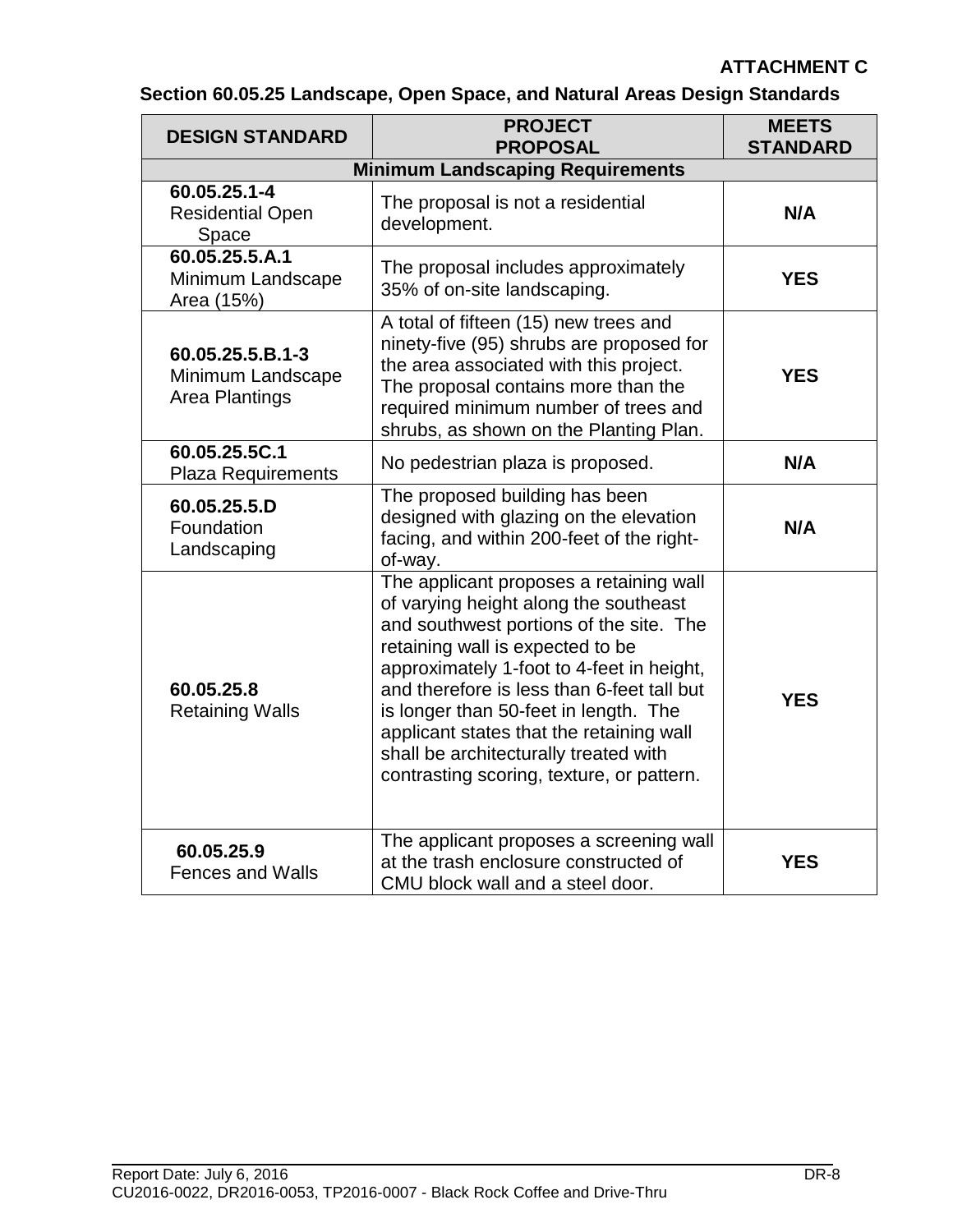# **Section 60.05.30 Lighting Design Standards**

| <b>DESIGN STANDARD</b>                                                                                                              | <b>PROJECT</b>                                                                                                                                                                                                                                                                                                                            | <b>MEETS</b>        |
|-------------------------------------------------------------------------------------------------------------------------------------|-------------------------------------------------------------------------------------------------------------------------------------------------------------------------------------------------------------------------------------------------------------------------------------------------------------------------------------------|---------------------|
|                                                                                                                                     | <b>PROPOSAL</b><br>Adequate on-site lighting and minimize glare on adjoining properties                                                                                                                                                                                                                                                   | <b>STANDARD</b>     |
|                                                                                                                                     | The applicant states that all proposed                                                                                                                                                                                                                                                                                                    |                     |
| 60.05.30.1.A<br><b>Technical Lighting</b><br><b>Standards</b>                                                                       | lighting complies with the Technical<br>Lighting Standards and all fixtures will<br>be installed tilted at a 30 degree angle,<br>pointed inward, to avoid glare onto<br>adjacent public streets and properties.                                                                                                                           | <b>YES with COA</b> |
| 60.05.30.1.B<br><b>Vehicular Circulation</b><br>Areas                                                                               | The applicant's proposed lighting<br>includes two (2) pole-mounted lights,<br>with one fixture per pole and a mounting<br>height of 14-feet. Wall pack lighting will<br>also be provided. Fixtures will be<br>placed on the site to provide adequate<br>and safe lighting levels for all on-site<br>customer and employee activity areas. | <b>YES</b>          |
| 60.05.30.1.C<br><b>Pedestrian Lighting</b>                                                                                          | No pedestrian plazas are proposed.                                                                                                                                                                                                                                                                                                        | N/A                 |
| 60.05.30.1.D<br><b>Building Entrance</b><br>Lighting                                                                                | Building entrances will be lighted.                                                                                                                                                                                                                                                                                                       | <b>YES</b>          |
| 60.05.30.1.E<br>Canopy lighting<br>recessed                                                                                         | The proposal does not include a<br>canopy.                                                                                                                                                                                                                                                                                                | N/A                 |
|                                                                                                                                     | Pedestrian-scale on-site lighting                                                                                                                                                                                                                                                                                                         |                     |
| 60.05.30.1.A<br>Pole Mounted<br>Luminaires                                                                                          | The applicant's proposed lighting<br>includes two (2) pole-mounted lights,<br>with a mounted height of 14-feet.                                                                                                                                                                                                                           | <b>YES</b>          |
| 60.05.30.2.B<br>Non-Pole Mounted<br>Luminaires                                                                                      | Non-pole mounted luminaires shall<br>comply with the Technical Lighting<br>Standards.                                                                                                                                                                                                                                                     | <b>YES</b>          |
|                                                                                                                                     | <b>Drive-Up Window Facilities</b>                                                                                                                                                                                                                                                                                                         |                     |
| 60.07.10.1<br>Drive-through access                                                                                                  | Drive-thru access and egress are from a<br>private access driveway as shown on<br>the site plan.                                                                                                                                                                                                                                          | <b>YES</b>          |
| 60.07.10.2<br>Sufficient parking and<br>seating                                                                                     | The applicant states that the proposed<br>coffee shop has been designed to<br>accommodate anticipated customer<br>volume and parking.                                                                                                                                                                                                     | <b>YES</b>          |
| 60.07.10.3<br>Restaurants providing<br>drive-up window<br>service shall provide at<br>least two (2)<br>designated parking<br>spaces | The applicant states that the first two (2)<br>parking spaces available after exiting<br>the drive-thru will be identified as<br>customer waiting spaces. These stalls<br>will allow customers requiring excessive<br>waiting time to receive their coffee while<br>parked.                                                               | <b>YES</b>          |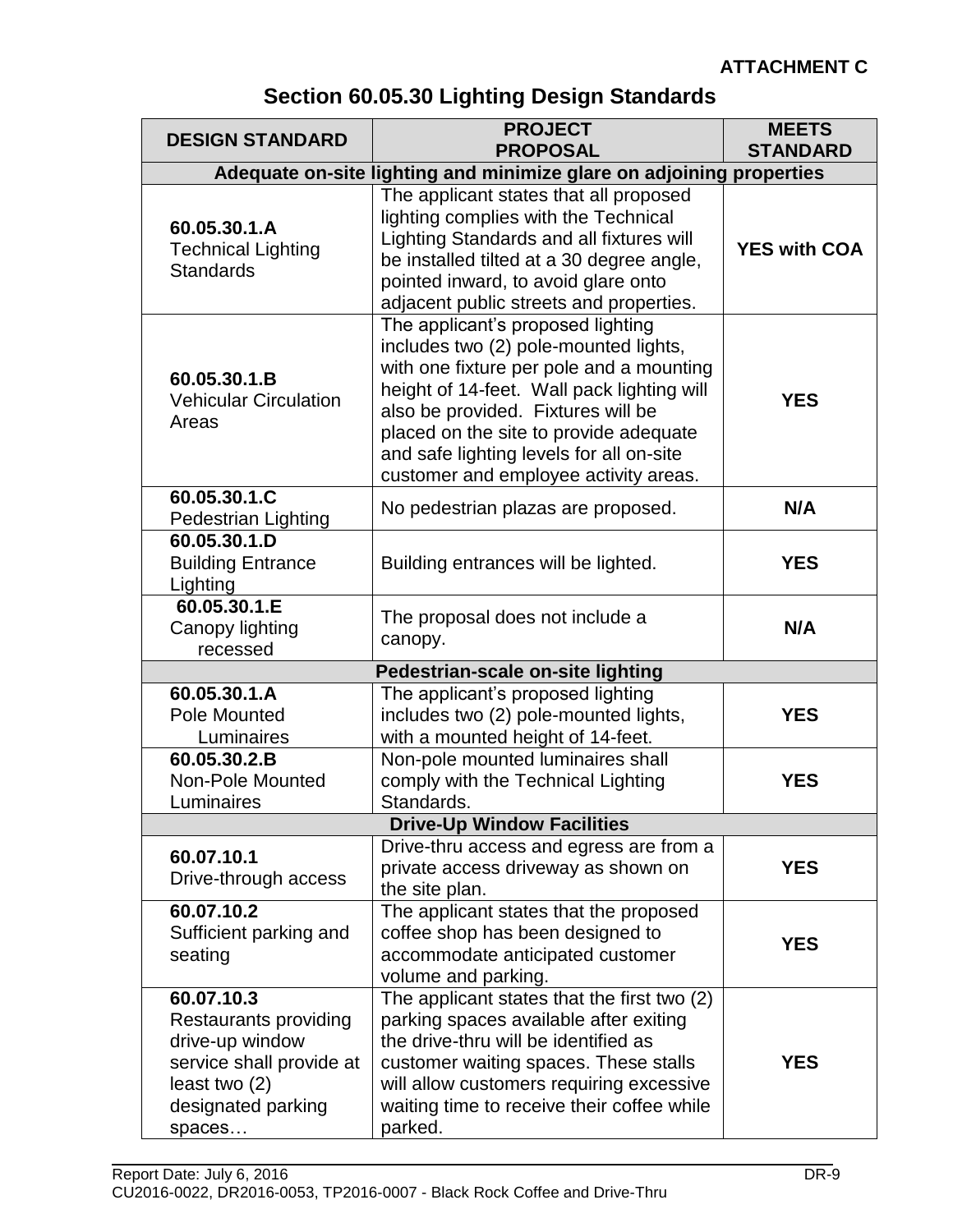| <b>DESIGN STANDARD</b>                                                                                                                                                                                                | <b>PROJECT</b><br><b>PROPOSAL</b>                                                                                                                                                                                                                                                                                                                                                                                                                                                                                                                                   | <b>MEETS</b><br><b>STANDARD</b> |  |  |
|-----------------------------------------------------------------------------------------------------------------------------------------------------------------------------------------------------------------------|---------------------------------------------------------------------------------------------------------------------------------------------------------------------------------------------------------------------------------------------------------------------------------------------------------------------------------------------------------------------------------------------------------------------------------------------------------------------------------------------------------------------------------------------------------------------|---------------------------------|--|--|
| 60.07.10.5<br>The design of the<br>stacking area shall<br>allow customers'<br>vehicles to leave the<br>stacking line for<br>emergency reasons.                                                                        | The applicant has provided for a 14.5<br>foot wide emergency drive-thru escape<br>lane as shown on the site plan.                                                                                                                                                                                                                                                                                                                                                                                                                                                   | <b>YES</b>                      |  |  |
| 60.07.10.6<br>On-site parking for<br>walk-in customers shall<br>be designed to be<br>readily accessible to all<br>public entrances to the<br>building and to provide<br>safe, convenient<br>access.                   | On-site parking for walk-in customers<br>has been provided, with pedestrian<br>sidewalks, walkways, and crosswalks<br>providing safe and convenient access,<br>as shown on the site plan.                                                                                                                                                                                                                                                                                                                                                                           | <b>YES</b>                      |  |  |
| 60.07.10.7<br><b>Establishments having</b><br>drive-up window<br>facilities shall have<br>sufficient stacking area<br>to insure that public<br>rights-of-way and<br>shared access<br>driveways are not<br>obstructed. | The applicant has shown on the site<br>plan, that the proposed drive-thru<br>provides for stacking areas that do not<br>obstruct the main driveway entrance or<br>the shared access. The proposed layout<br>provides enough drive-thru stacking for<br>11 vehicles, without blocking the ingress<br>from SW Garden Home Road. A drive-<br>thru and by-pass lane are provided<br>around the entire building, providing two<br>(2) lanes circulating in a one-way<br>counterclockwise loop. See vehicle<br>queuing plan in section I of the<br>applicant's materials. | <b>YES</b>                      |  |  |
| 60.07.10.8<br>Communication's<br>sound system shall not<br>exceed a<br>measurement of 55<br>decibels at the<br>adjoining property line.                                                                               | The applicant states that there is no<br>proposed electronic ordering system.                                                                                                                                                                                                                                                                                                                                                                                                                                                                                       | <b>Yes with COA</b>             |  |  |
| 60.30 Off Street Parking                                                                                                                                                                                              |                                                                                                                                                                                                                                                                                                                                                                                                                                                                                                                                                                     |                                 |  |  |
| 60.30.10<br><b>Number of Required</b><br>Parking Spaces.                                                                                                                                                              | The applicant states that the proposed<br>coffee shop has been designed to<br>accommodate anticipated customer<br>volume and parking by providing<br>thirteen parking stalls, which meets the<br>minimum required of ten (10) per 1000<br>square feet of finished floor area or<br>thirteen spaces for this proposal.                                                                                                                                                                                                                                               | <b>YES</b>                      |  |  |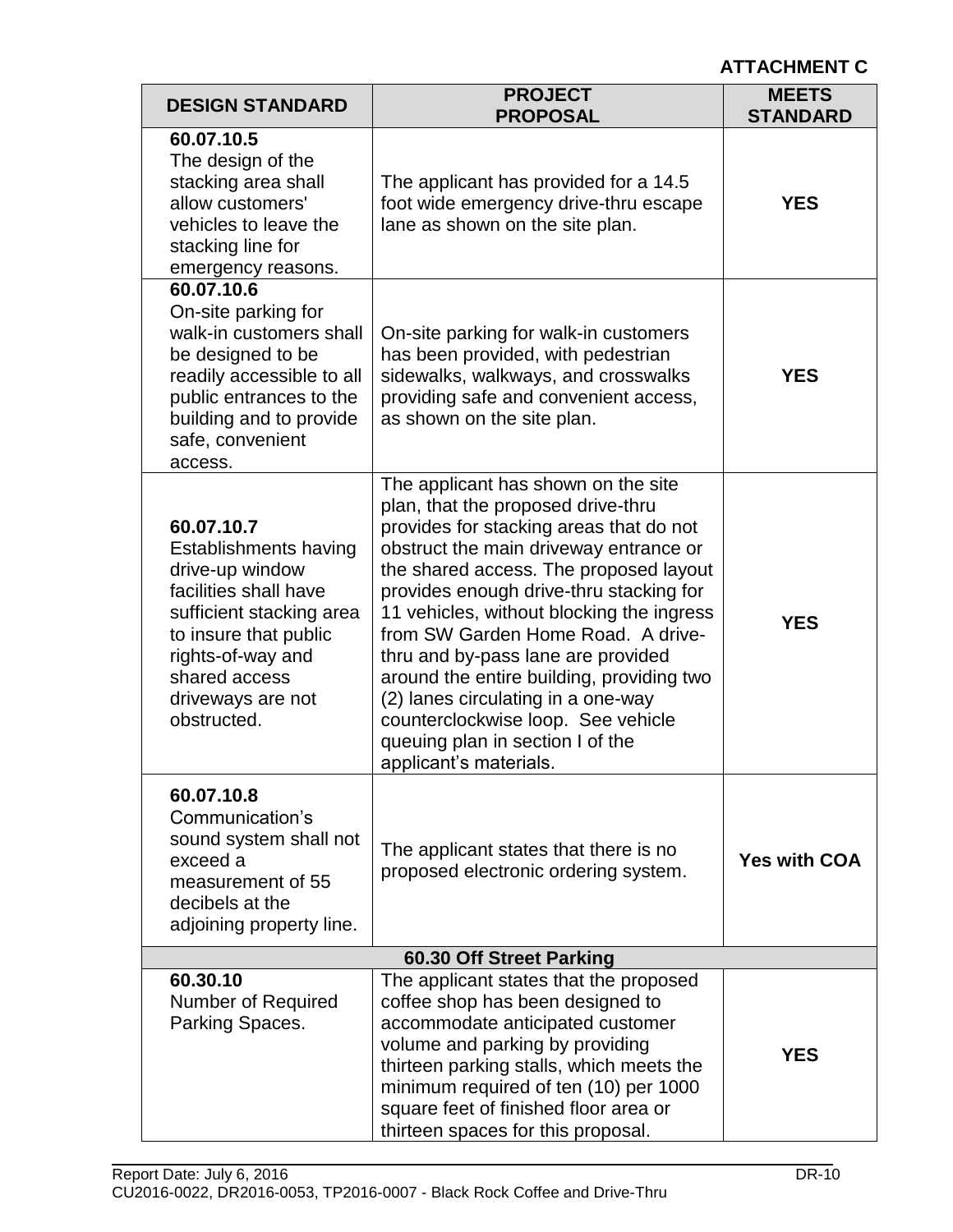| <b>DESIGN STANDARD</b>                                                                                    | <b>PROJECT</b><br><b>PROPOSAL</b> | <b>MEETS</b><br><b>STANDARD</b> |
|-----------------------------------------------------------------------------------------------------------|-----------------------------------|---------------------------------|
| 60.30.10.2.B<br>The required minimum<br>number of short-term and $\parallel$<br>long-term bicycle parking | Short Term: 2<br>Long Term: 2     | <b>YES</b>                      |

#### **RECOMMENDATION**

**Based on the facts and findings presented, staff recommends APPROVAL of DR2016- 0053 - Black Rock Coffee and Drive-Thru subject to the conditions of approval identified in Attachment E.**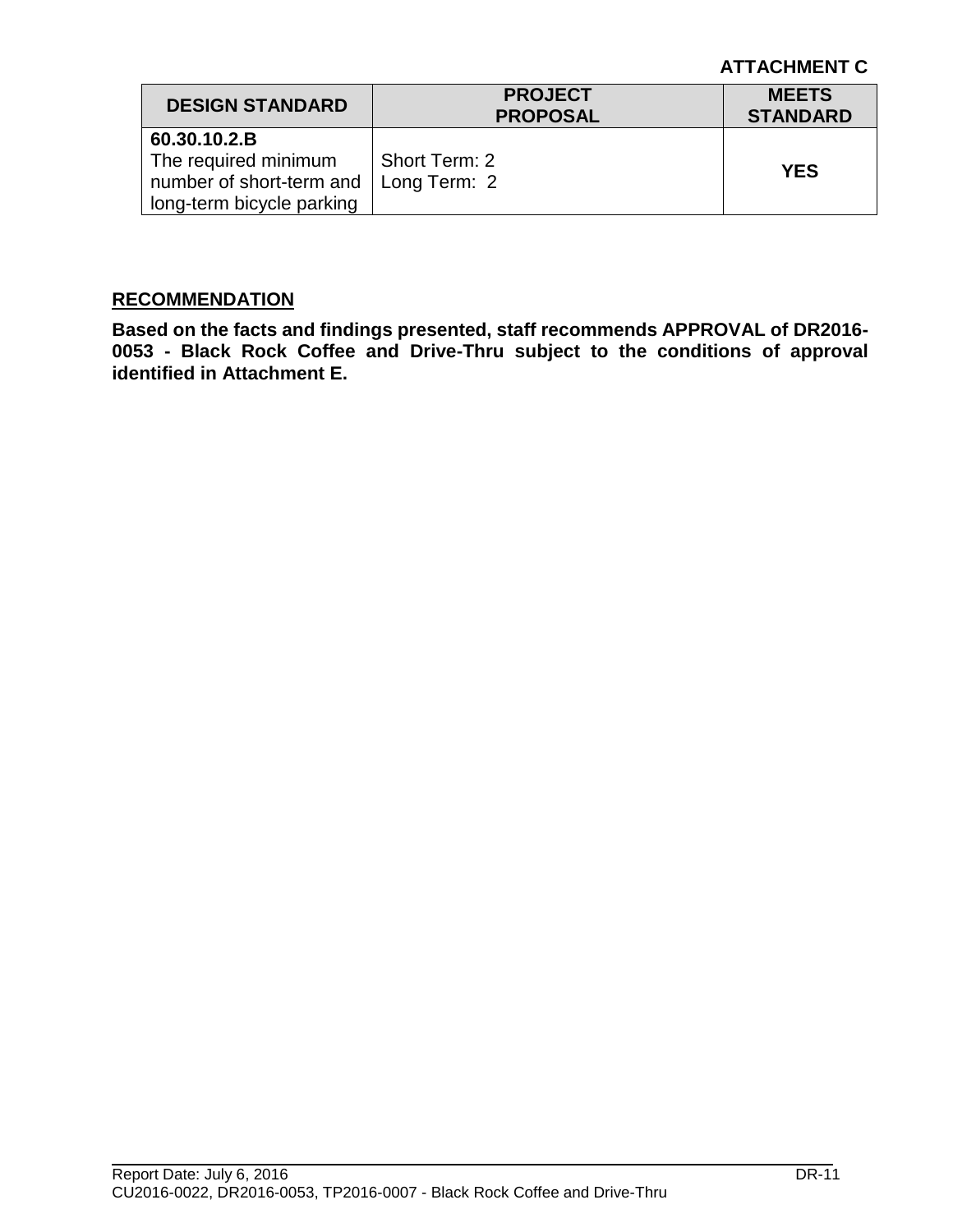# **Analysis & Findings Tree Plan Two Approval Black Rock Coffee and Drive-Thru TP2016-0007**

#### **Section 40.90.05 Purpose:**

Healthy trees and urban forests provide a variety of natural resource and community benefits for the City of Beaverton. Primary among those benefits is the aesthetic contribution to the increasingly urban landscape. Tree resource protection focuses on the aesthetic benefits of the resource. The purpose of a Tree Plan application is to provide a mechanism to regulate pruning, removal, replacement, and mitigation for removal of Protected Trees (Significant Individual Trees, Historic Trees, trees within Significant Groves and Significant Natural Resource Areas (SNRAs), and Community Trees thus helping to preserve and enhance the sustainability of the City's urban forest. This Section is carried out by the approval criteria listed herein and implements the SNRA, Significant Grove, Significant Individual Tree, and Historic Tree designations as noted or mapped in Comprehensive Plan Volume III.

#### **40.90.15.2.C Approval Criteria:**

In order to approve a Tree Plan Two application, the decision making authority shall make findings of fact based on evidence provided by the applicant demonstrating that all the following criteria are satisfied:

#### *1. The proposal satisfies the threshold requirements for a Tree Plan Two application.*

#### **Facts and Findings:**

Staff finds the proposal meets Tree Plan Two Threshold #1:

*1. "Removal of five (5) or more Community Trees, or more than 10% of the number of Community Trees on the site, whichever is greater, within a one (1) calendar year period, except as allowed in 40.90.10.1."* 

The applicant proposes to remove nine (9) community trees from the project site in conjunction with an associated Design Review Two application. According to Chapter 90, *Definitions,* Community Trees are considered healthy trees with diameters larger than 10-inches at breast height which are not fruit or nut bearing trees.

#### **Therefore, staff finds that the proposal meets the criterion for approval.**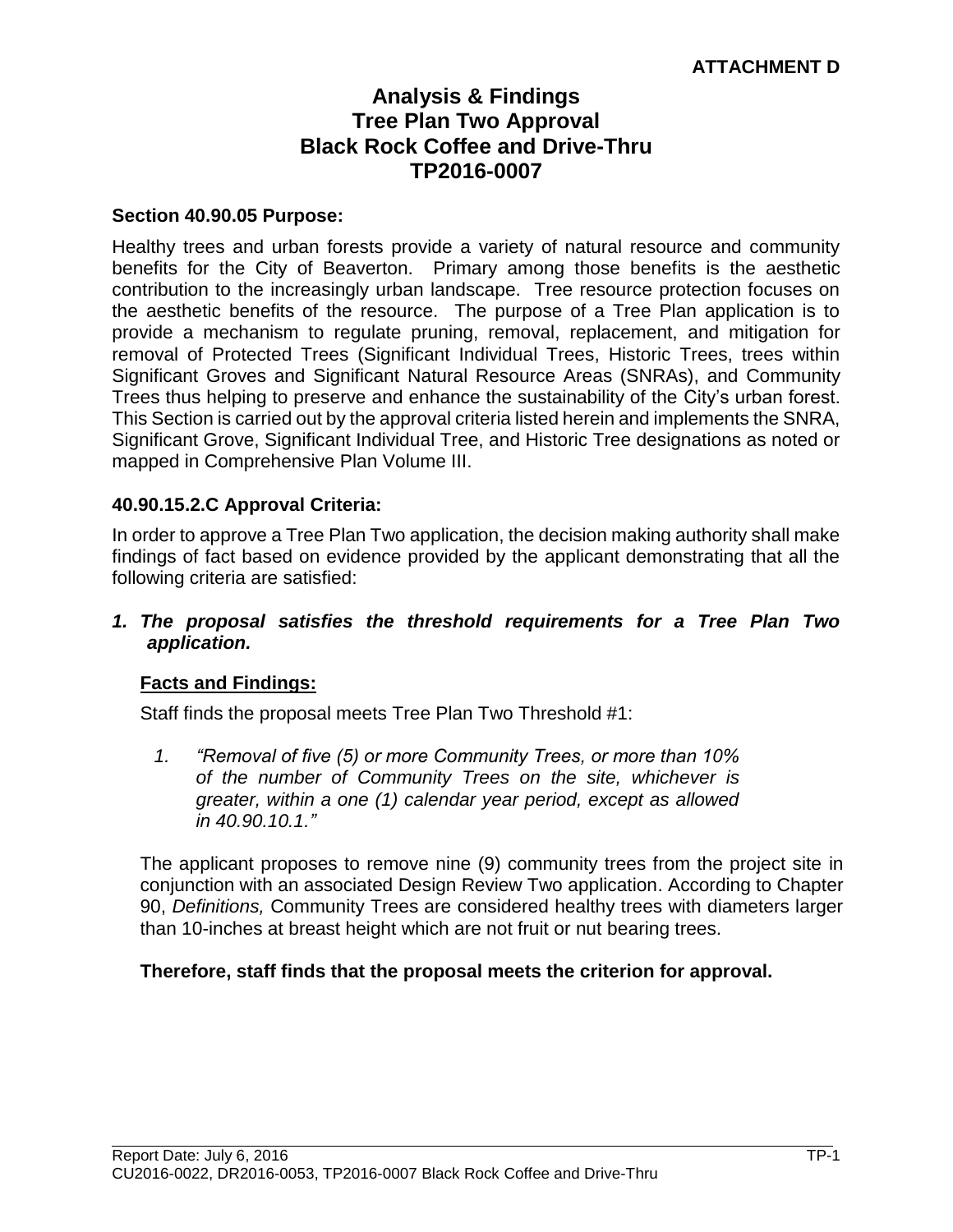*2. All City application fees related to the application under consideration by the decision making authority have been submitted.*

### **Facts and Findings:**

The City of Beaverton received the appropriate fee for a Tree Plan Two application.

### **Therefore, staff finds that the proposal meets the criterion for approval.**

*3. If applicable, removal of any tree is necessary to observe good forestry practices according to recognized American National Standards Institute (ANSI) A300-1995 standards and International Society of Arborists (ISA) standards on the subject.*

#### **Facts and Findings:**

The applicant states it is necessary to remove trees for the construction of the proposed coffee shop, drive-thru, and associated parking and sidewalks. No trees are proposed for removal in order to meet American National Standards Institute (ANSI) standards.

**Therefore, staff finds that this approval criterion is not applicable.**

#### *4. If applicable, removal of any tree is necessary to accommodate physical development where no reasonable alternative exists.*

#### **Facts and Findings:**

The applicant states that they have explored many options for development of the site and found that the proposed configuration is the most efficient for circulation and parking. Due to site design constraints and providing adequate traffic circulation and parking to accommodate the proposed development, as well as the impacts due to the necessary site grading, several of the existing trees will need to be removed and no reasonable alternative exists based upon the proposed site plan.

Staff concurs that the proposed removal of nine (9) community trees, is necessary in order to accommodate the proposed development.

#### **Therefore, staff finds that the proposal meets the criterion for approval.**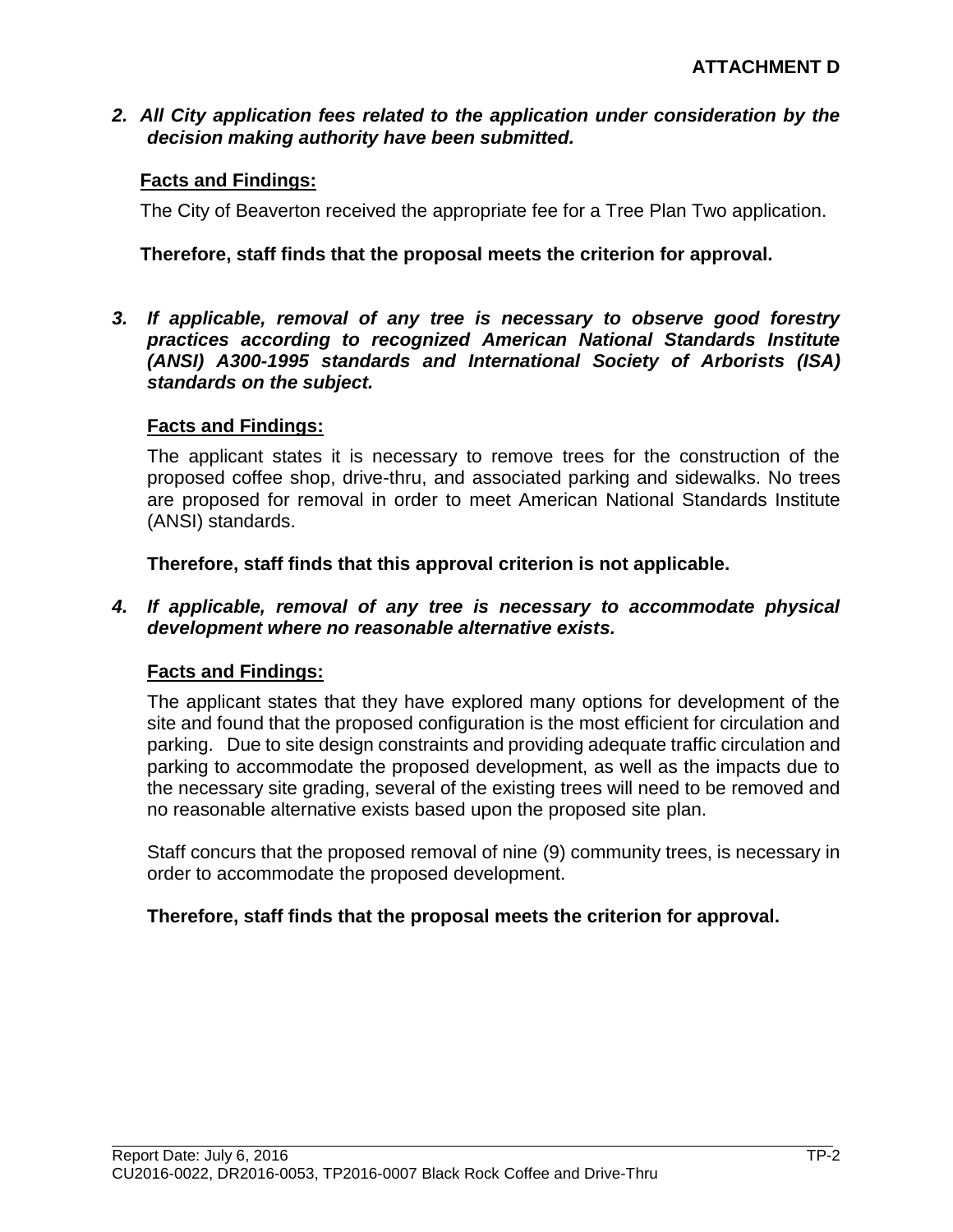*5. If applicable, removal of any tree is necessary because it has become a nuisance by virtue of damage to property or improvements, either public or private, on the subject site or adjacent sites.*

### **Facts and Findings:**

The applicant states that no trees are proposed for removal in order to eliminate a nuisance.

**Therefore, staff finds that this approval criterion is not applicable.**

*6. If applicable, removal is necessary to accomplish public purposes, such as installation of public utilities, street widening and similar needs, where no reasonable alternative exists without significantly increasing public costs or reducing safety.*

# **Facts and Findings:**

The removal of trees shown on the plan is for the construction of the proposed coffee shop, drive-thru, and associated parking and pedestrian walkways and sidewalks. No trees are proposed for removal in order to accomplish public purposes.

**Therefore, staff finds that this approval criterion is not applicable.**

- *7. If applicable, removal of any tree is necessary to enhance the health of the tree, grove, SNRA, or adjacent trees to eliminate conflicts with structures or vehicles.*
- *8. If applicable, removal of a tree(s) within a SNRA or Significant Grove will not result in a reversal of the original determination that the SNRA or Significant Grove is significant based on criteria used in making the original significance determination.*
- *9. If applicable, removal of a tree(s) within a SNRA or Significant Grove will not result in the remaining trees posing a safety hazard due to the effects of wind throw.*

# **Facts and Findings:**

In response to criteria 7, 8, 9 above, staff finds that the site does not contain an SNRA area containing wetland, creek, and riparian habitat. The removal of trees shown on the plan is for the construction of the buildings and associated parking. No trees are proposed for removal in order to enhance health or to eliminate conflicts with structures or vehicles.

# **Therefore, staff finds that approval criteria 7, 8 and 9 are not applicable.**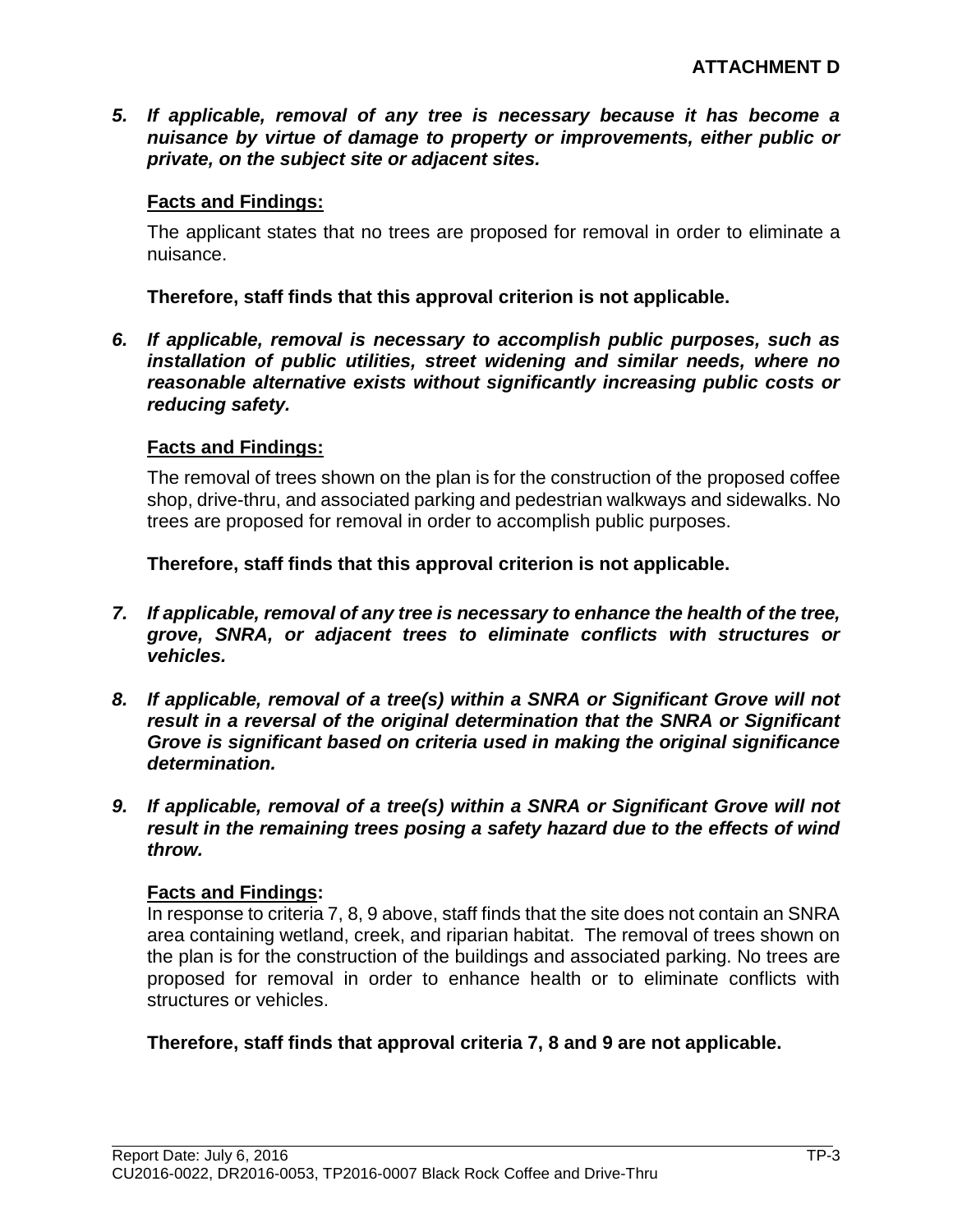# *10. The proposal is consistent with all applicable provisions of Section 60.60 Trees and Vegetation and Section 60.67 Significant Natural Resources.*

# **Facts and Findings:**

As stated in findings for Tree Plan Criteria 1-9, the applicant requests removal nine (9) Community Trees on the subject site so that physical development may be accommodated.

Chapter 90, *Definitions,* defines Community Trees are those trees not identified as Significant, Historic, Landscape, or Mitigation Trees, trees within a Grove or a Significant Natural Resource Area, or trees that bear edible fruit or nuts grown for human consumption.

Section 60.60 contains regulations for trees and vegetation, including standards for protection, pruning, removal, replacement, and mitigation. All of the trees on the subject site are either exempt/dead or classified as Community Trees, which are defined as, "A healthy tree of at least ten inches (10") DBH located on developed, partially developed, or undeveloped land. Please refer to the table on page TP-5.

Community Trees that are to be retained, are required to be protected during development in accordance with Section 60.60 of the Development Code. The applicant states that they will protect the community trees to be retained, as identified on the sheet labeled Tree Plan in the applicant's plans, by utilizing fencing, limiting disturbance to the root zones, and not undertaking specific development activities within the protected root areas.

The site does not contain an SNRA area containing wetland, creek, and riparian habitat. The removal of trees shown on the plan is for the construction of the building and associated parking.

**Therefore, staff finds that this approval criterion is not applicable.**

*11. Grading and contouring of the site is designed to accommodate the proposed use and to mitigate adverse effect(s) on neighboring properties, public rightof-way, surface drainage, water storage facilities, and the public storm drainage system.*

# **Facts and Findings:**

Staff cites the findings for the Facilities Review *Criterion J* as it relates to this criterion.

**Therefore, staff finds that by meeting the conditions of approval, the proposal meets the criterion.**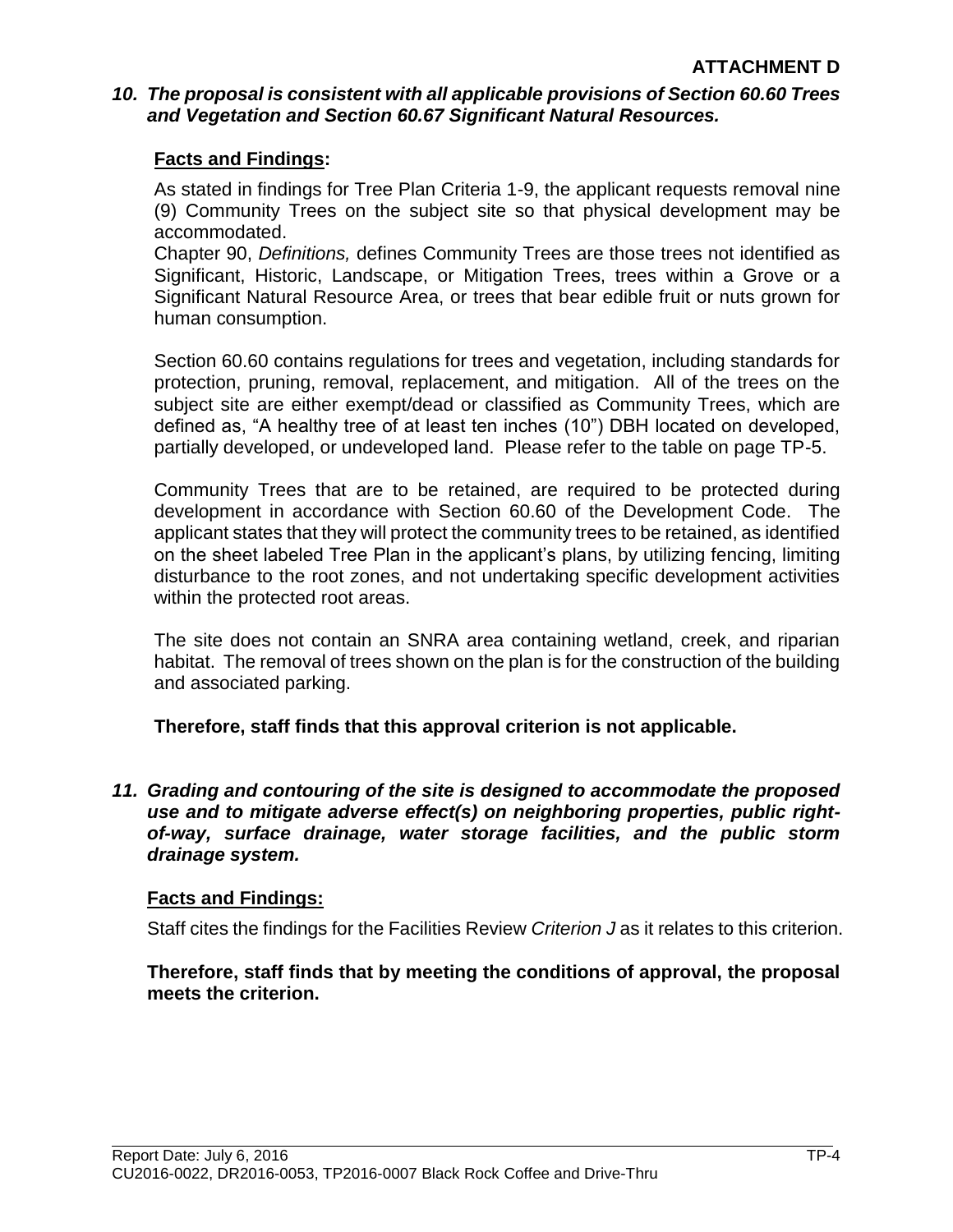# *12. The proposal contains all applicable application submittal requirements as specified in Section 50.25.1 of the Development Code.*

# **Facts and Findings:**

In the review of the materials during the application review, the Committee found all applicable application submittal requirements, identified in Section 50.25.1 were contained within this proposal. During the time of the review period, the information given appeared to be sufficient.

# **Therefore, staff finds that the proposal meets the criterion for approval.**

# *13. Applications and documents related to the request, which will require further City approval, shall be submitted to the City in the proper sequence.*

# **Facts and Findings:**

The applicant has submitted this Tree Plan Two application and the associated Design Review Two and New Conditional Use applications for this project. Concurrent review of the applications satisfies this criterion. No other applications are required of the applicant for this stage of City approvals.

# **Therefore, staff finds the proposal meets the criterion for approval.**

### **RECOMMENDATION**

**Based on the facts and findings presented, staff recommends APPROVAL of TP2016-0007 – Black Rock Coffee and Drive-Thru subject to the applicable conditions identified in Attachment E.**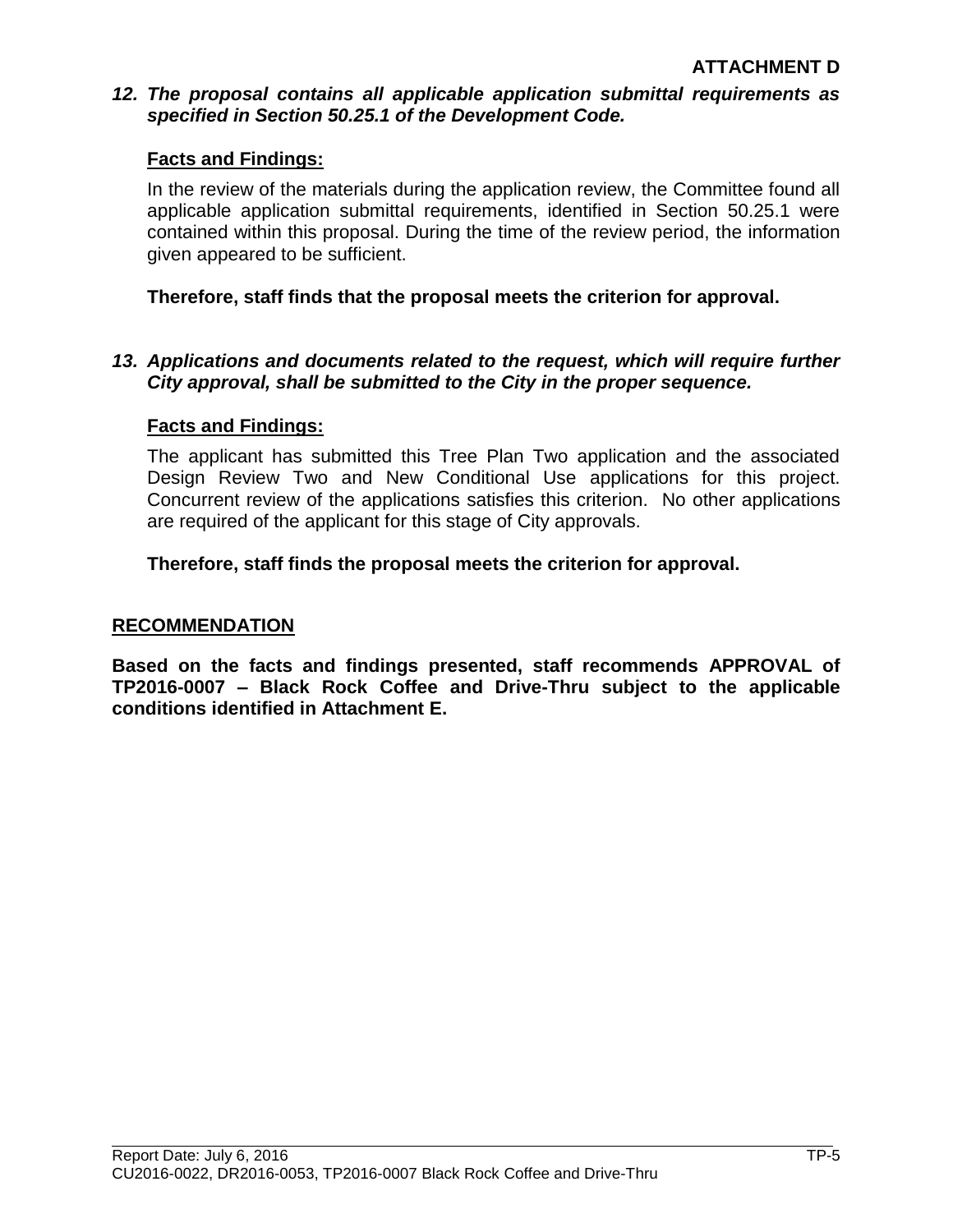# **Trees and Vegetation & Significant Natural Resources Standards Code Conformance Analysis**

| <b>CODE</b><br><b>SECTION</b>                         | <b>CODE REQUIREMENT</b>                                                                                                                                                                                                 | <b>PROJECT PROPOSAL</b>                                                                                                                                                                                                 | <b>MEET</b><br><b>STANDARD</b> |  |  |  |
|-------------------------------------------------------|-------------------------------------------------------------------------------------------------------------------------------------------------------------------------------------------------------------------------|-------------------------------------------------------------------------------------------------------------------------------------------------------------------------------------------------------------------------|--------------------------------|--|--|--|
| 60.60.15 Pruning, Removal, and Preservation Standards |                                                                                                                                                                                                                         |                                                                                                                                                                                                                         |                                |  |  |  |
| 60.60.15.1A-B                                         | <b>Pruning Standards</b>                                                                                                                                                                                                | The applicant does not<br>proposal pruning.                                                                                                                                                                             | N/A                            |  |  |  |
| 60.60.15.2.A                                          | <b>Removal of Protected Trees</b><br>must be in accordance with<br>this section.                                                                                                                                        | There are no Protected<br>Trees located on this lot.                                                                                                                                                                    | N/A                            |  |  |  |
| 60.60.15.2.B-C                                        | Standards for SNRA &<br><b>Significant Groves</b>                                                                                                                                                                       | <b>Mitigation for Community</b><br>Trees is not required. No<br><b>SNRA's or Significant</b><br>Groves are identified on site.                                                                                          | N/A                            |  |  |  |
|                                                       | 60.60.20 Tree Protection Standards During Development                                                                                                                                                                   |                                                                                                                                                                                                                         |                                |  |  |  |
| 60.60.20.1                                            | Trees shall be protected<br>during construction by a 4'<br>orange plastic fence and<br>activity within the protected<br>root zone shall be limited.<br>Other protections measures<br>may be used with City<br>approval. | The applicant states that all<br>trees on site are proposed<br>for removal. Therefore<br>protection of remaining trees<br>is not applicable.                                                                            | N/A                            |  |  |  |
|                                                       | 60.60.25 Mitigation Requirements                                                                                                                                                                                        |                                                                                                                                                                                                                         |                                |  |  |  |
| 60.60.25                                              | <b>Mitigation Standards:</b><br>Mitigation is not required<br>for Community Trees.                                                                                                                                      | Mitigation is not required.<br>Applicant has provided street<br>trees and a storm water tract<br>that will be landscaped in<br>accordance with Clean Water<br>Services standards during the<br>Site Development review. | N/A                            |  |  |  |
| <b>60.67 Significant Natural Resources</b>            |                                                                                                                                                                                                                         |                                                                                                                                                                                                                         |                                |  |  |  |
| 60.67.05.1                                            | Development activities in<br>locations of possible<br>significant natural<br>resources and/or wetlands<br>are subject to relevant<br>procedures identified in<br>Chapter 50.                                            | No significant natural<br>resources exist on site.                                                                                                                                                                      | N/A                            |  |  |  |
| 60.67.15.2                                            | For sites identified in the<br><b>Local Wetland Inventory</b><br>notice of the proposed<br>development shall be<br>provided to DSL.                                                                                     | No significant natural<br>resources exist on site.                                                                                                                                                                      | N/A                            |  |  |  |
| 60.67.10                                              | Development activities in<br>locations of Significant<br>Riparian Corridors are<br>subject to relevant<br>procedures identified in<br>Chapter 50.                                                                       | No significant natural<br>resources exist on site.                                                                                                                                                                      | N/A                            |  |  |  |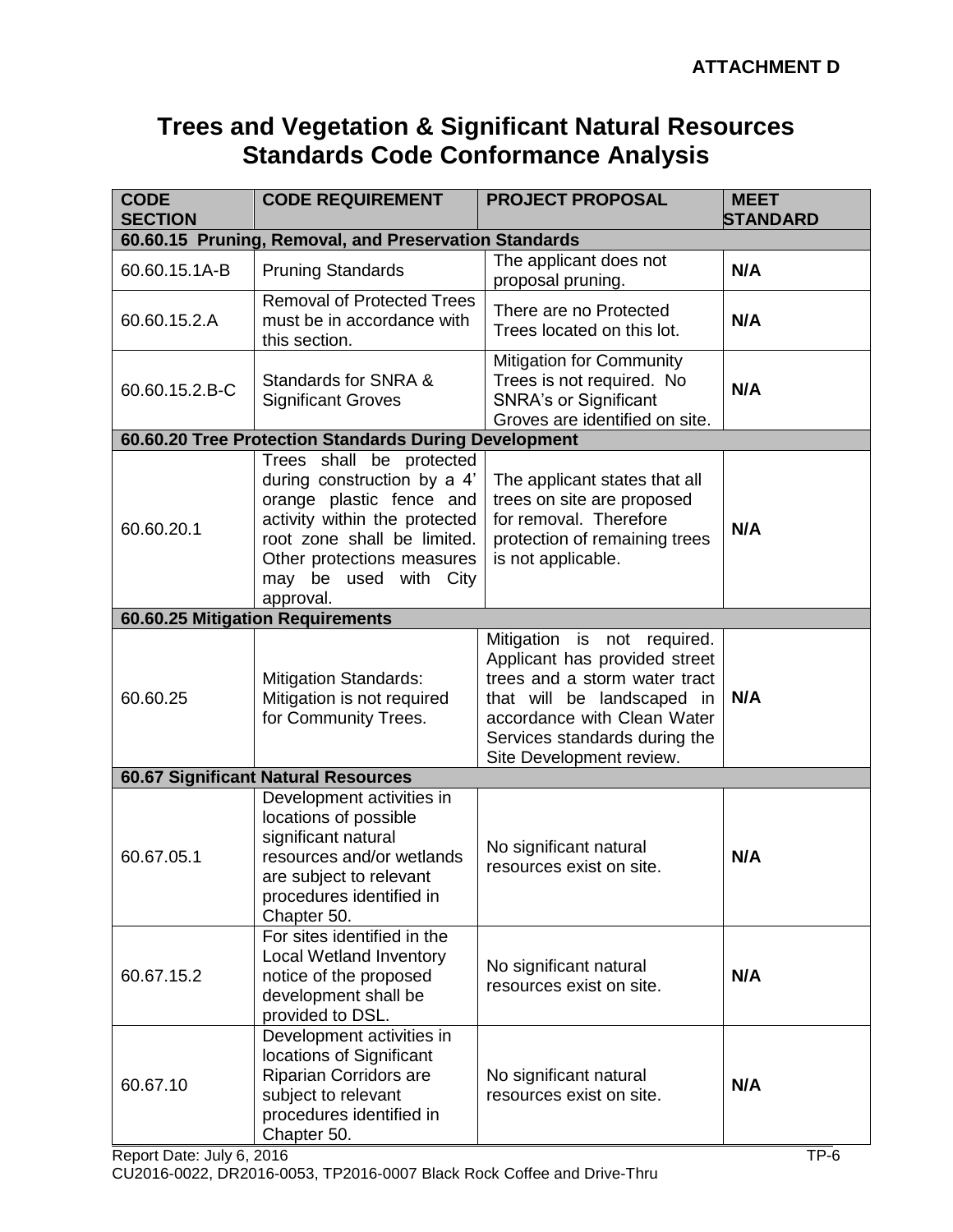# **CONDITIONS OF APPROVAL CU2016-0022, DR2016-0053, TP2016-0007 BLACK ROCK COFFEE & DRIVE-THRU**

# **CU2016-0022 – New Conditional Use**

- 1. CU2016-0022 is subject to approval of DR2016-0053 (Planning/JST)
- 2. Applicant shall not orient any electronic ordering system towards the residential zoned property adjacent to the southwestern property line of the subject lot. Addition of an electronic ordering system is subject to further approvals. (Planning/JST)

#### **DR2016-0053 – Design Review Two**

#### **Prior to any work on site and issuance of the site development permit, the applicant shall:**

- 3. Submit elevations that show how the proposed retaining walls will be architecturally treated with contrasting scoring or texture or pattern consistent with BDC Section 60.05.25.8.
- 4. Submit the required plans, application form, fee, and other items needed for a complete site development permit application per the applicable review checklist. (Site Development Div./JJD)
- 5. Contract with a professional engineer to design and monitor the construction for any work governed by Beaverton Municipal Code 9.05.020, as set forth in Ordinance 4417 (City Engineering Design Manual and Standard Drawings), Beaverton Development Code (Ordinance 2050, 4010 +rev.), the Clean Water Services District Design and Construction Standards (June 2007, Resolution and Ordinance 2007-020), and the City Standard Agreement to Construct and Retain Design Professionals in Oregon. (Site Development Div./JJD)
- 6. Submit a completed and executed City Standard Agreement to Construct Improvements and Retain Design Professional(s) Registered in Oregon. After the site development permit is issued, the City Engineer and the Planning Director must approve all revisions as set out in Ordinances 2050, 4010+rev., and 4417; however, any required land use action shall be final prior to City staff approval of the engineering plan revision and work commencing as revised. (Site Development Div./JJD)
- 7. Have the ownership of the subject property guarantee all public improvements, site grading, storm water management (quality and quantity) facilities, and emergency vehicle access driveway paving by submittal of a City-approved security. The security approval by the City consists of a review by the City Attorney for form and the City Engineer for amount, equivalent to 100 percent or more of estimated construction costs. (Site Development Div./JJD)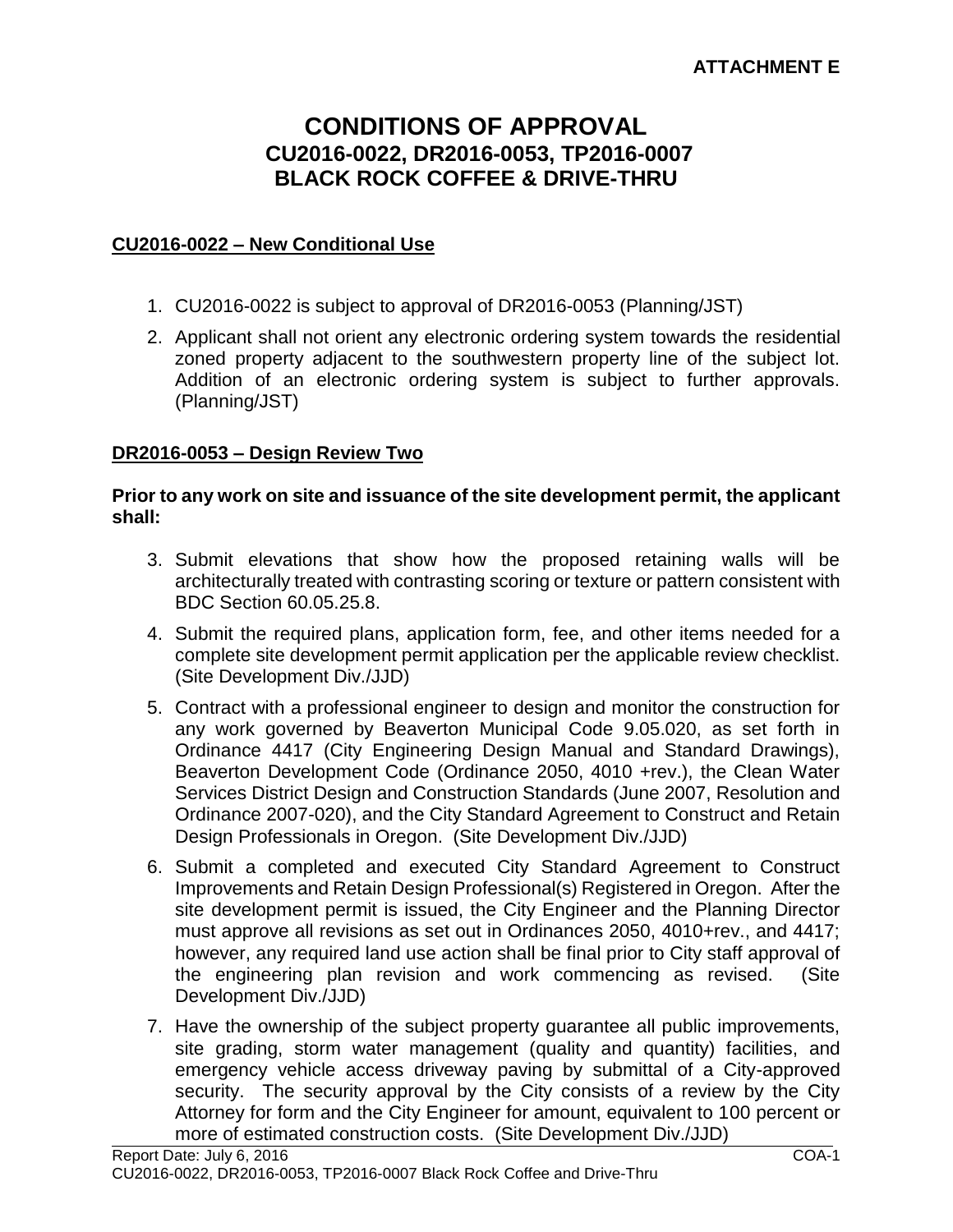- 8. Submit any required off-site easements, executed and ready for recording, to the City after approval by the City Engineer for legal description of the area encumbered and City Attorney as to form. (Site Development Div./JJD)
- 9. Applicant shall obtain a facilities permit approval from Washington County. Submit to the City a copy of issued permits or other approvals needed from Washington County for work within, and/or construction access to the Garden Home Road right of way. (Planning/JST) (Site Development Div./JJD)
- 10.Have obtained the Tualatin Valley Fire and Rescue District Fire Marshal's approval of the site development plans as part of the City's plan review process. (Site Development Div./JJD)
- 11.Submit a copy of issued permits or other approvals needed from the Tualatin Valley Water District for public water system construction, backflow prevention facilities, and service extensions. (Site Development Div./JJD)
- 12.Have obtained approvals needed from the Clean Water Services District for storm system connections as a part of the City's plan review process. (Site Development Div./JJD)
- 13.Provide final construction plans and a final drainage report, as generally outlined in the submitted preliminary drainage report (March 11, 2016, by David G. Spencer, P.E.) demonstrating compliance with City storm detention requirements (per Section 330, of City Ordinance 4417) and with CWS Resolution and Order 2007-020 in regard to water quality treatment. (Site Development Div./JJD)
- 14.When or as required, have obtained the City Building Official's courtesy review approval of the proposed site utility plan for private plumbing needed to serve the development including private fire suppression systems, backflow prevention measures, and regulated utility service locations outside the proposed building pads. (Site Development Div./JJD)
- 15.Submit a revised grading plan showing that each proposed building has a minimum finished floor elevation that is at least one foot higher than the maximum possible high water elevation (emergency overflow) of the storm water management facilities. This land-use approval shall provide for minor grade changes less than four vertical feet variance to comply with this condition without additional land-use applications, as determined by the City Engineer and City Planning Director. (Site Development Div./JJD)
- 16.Submit to the City a certified impervious surface determination of the proposed project by the applicant's engineer, architect, or surveyor. The certification shall include an analysis and calculations of all impervious surfaces as a total on the site. Specific types of impervious area totals, in square feet, shall be given for buildings, parking lots/driveways, sidewalk/pedestrian areas, storage areas, and any gravel surfaces. Calculations shall also indicate the square footage of preexisting impervious surface, the new impervious surface area created, and total final impervious surface area. (Site Development Div./JJD)
- 17.Pay a storm water system development charge (overall system conveyance) for the net new impervious area proposed that is not part of a fully-improved public street. (Site Development Div./JJD) (Site Development Div./JJD)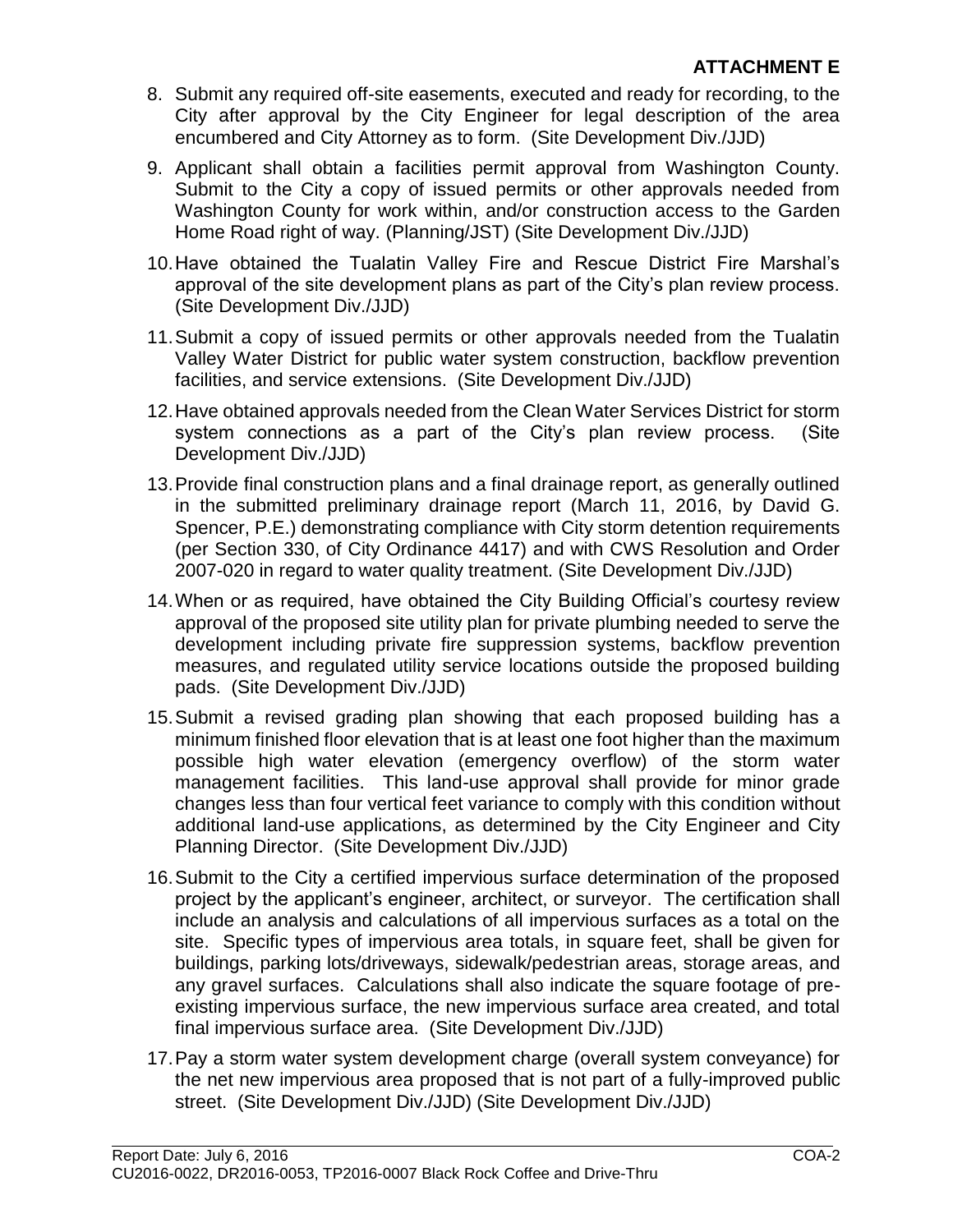- 18.Submit an owner-executed, notarized, City/CWS standard private stormwater facilities maintenance agreement, with maintenance plan and all standard exhibits, ready for recording in County Records. (Site Development Div./JJD)
- 19.Provide plans for LED street lights (Illumination levels to be evaluated per City Design Manual, Option C requirements unless otherwise approved by the City Public Works Director) for all impacted public streets and for the placement of underground utility lines along street frontages, within the site, and for services to the proposed new development. If existing utility poles along existing street frontages must be moved to accommodate the proposed improvements, the affected lines must be either undergrounded or a fee in lieu of undergrounding paid per Section 60.65 of the Development Code. (Site Development Div./JJD)

# **Prior to building permit issuance, the applicant shall:**

- 20.Submit a complete site development permit application and obtain the issuance of site development permit from the Site Development Division. (Site Development Div./JJD)
- 21.Make provisions for installation of all mandated erosion control measures to achieve City inspector approval at least 24 hours prior to call for foundation footing form inspection from the Building Division. (Site Development Div./JJD)

# **Prior to occupancy permit issuance, the applicant shall:**

- 22.All new sidewalks along the SW Garden Home Road frontage and street trees in wells shall be complete prior to temporary occupancy issuance. (Planning/JST)
- 23.Install street trees, in conformance with Beaverton Engineering Design Manual and Standard Drawings and the City's Street Tree Program. (Planning/JST)
- 24.At the conclusion of the construction the applicant shall submit a report showing which Community Trees were kept, if any and which were removed. (Planning Division/JST)
- 25.The applicant shall provide a final draft of the access and crossover easement between the subject property and the property adjacent to the east. Such easement shall be recorded with the Washington County Recorder's Office. (Planning/JST)
- 26.Install both deciduous and evergreen trees as shown on the proposed landscape plan. Deciduous trees shall have straight trunks, be fully branched, have a minimum caliper of 2 inches, and a minimum height of 8 feet at the time of planting. Deciduous trees may be supplied bare root provided the roots are protected against damage. Evergreen trees shall have straight trunks, be fully branched and a minimum height of 6 feet at the time of planting. Ensure coniferous trees have been balled and burlapped or grown within suitable containers and are adequately staked at the time of planting. (Planning Division/JST)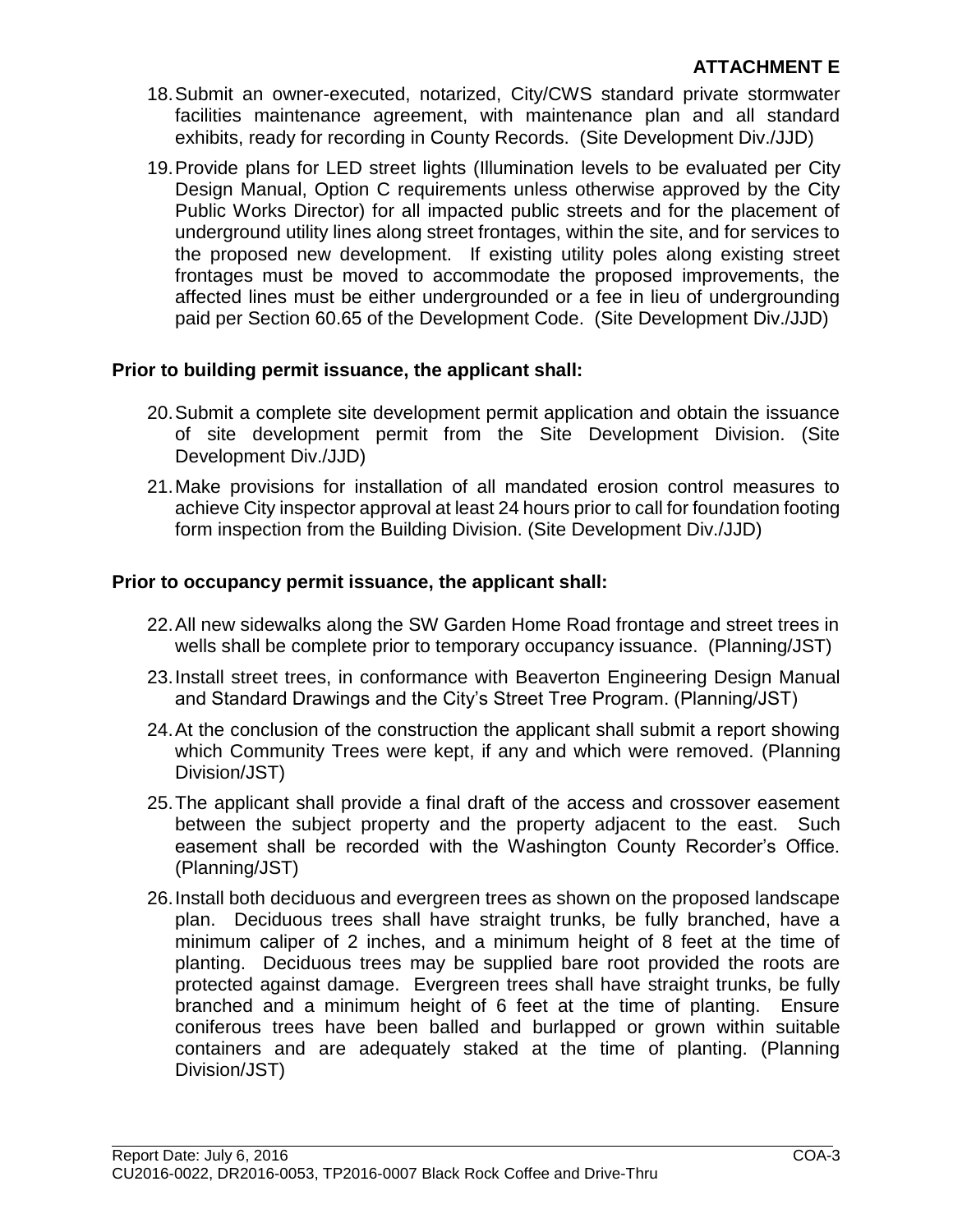- 27.Ensure ground cover plantings are installed at a maximum of 30 inches on center and 30 inches between rows. Rows of plants are to be staggered for a more effective covering. Ground cover shall be supplied in a minimum 4 inch size container, or a 2-1/4 inch container if planted 18 inches on-center. (Planning Division/JST)
- 28.Ensure all site improvements, including grading and landscaping are completed in accordance with landscape plans, except as modified by the decision making authority. (Planning Division/JST)
- 29.Ensure all construction is completed in accordance with the Materials and Finishes form and Materials Board, except as modified by the decision making authority. (Planning Division/JST)
- 30.Ensure construction of all buildings, retaining walls, fences and other structures are completed in accordance with the elevations and plans, except as modified by the decision making authority in conditions of approval. No occupancy permit (including temporary occupancy) will be issued until all improvements are complete. (Planning Division/JST)
- 31.Ensure deciduous or evergreen shrubs are installed at a minimum, using onegallon containers or 8 inch burlap balls with a minimum spread of 12 inches to 15 inches. (Planning Division/JST)
- 32.Ensure landscaped areas approved to be planted in lawn have seed installed between September 1 and November 1 or between March 1 and May 1. Sod may be placed at any time of year. This condition is not applicable to special seed mixes approved for use in natural resource areas, steep slopes, or in areas for the primary purpose of erosion control. (Planning Division/JST)
- 33.Ensure all landscape areas are served by an underground landscape irrigation system. For approved xeriscape (drought-tolerant) landscape designs and for the installation of native or riparian plantings, underground irrigation is not required provided that temporary above-ground irrigation is provided for the establishment period. (Planning Division/JST)
- 34.Ensure all exterior lighting fixtures are installed and operational. Illumination from light fixtures, except for street lights, shall be limited to no greater than 0.5 footcandle at the property line as measured in the vertical and horizontal plane. Public view of exterior light sources such as lamps and bulbs, is not permitted from streets and abutting properties at the property line. (Planning Division/JST)
- 35.Ensure all exterior lighting fixtures for the interior of the property are installed and operational. Illumination of internal light fixtures shall meet the minimum 1.0 footcandle standard within the site boundaries and the maximum .5 foot-candle standard at the property lines. (Planning Division/JST)
- 36.Ensure that all walkways and pathway connections into the parking lot are constructed with scored concrete or modular paving patterns, including ramps as necessary. ADA standards shall apply. (Planning Division/JST)
- 37.Have substantially completed the site development improvements as determined by the City Engineer. (Site Development Div./JJD)